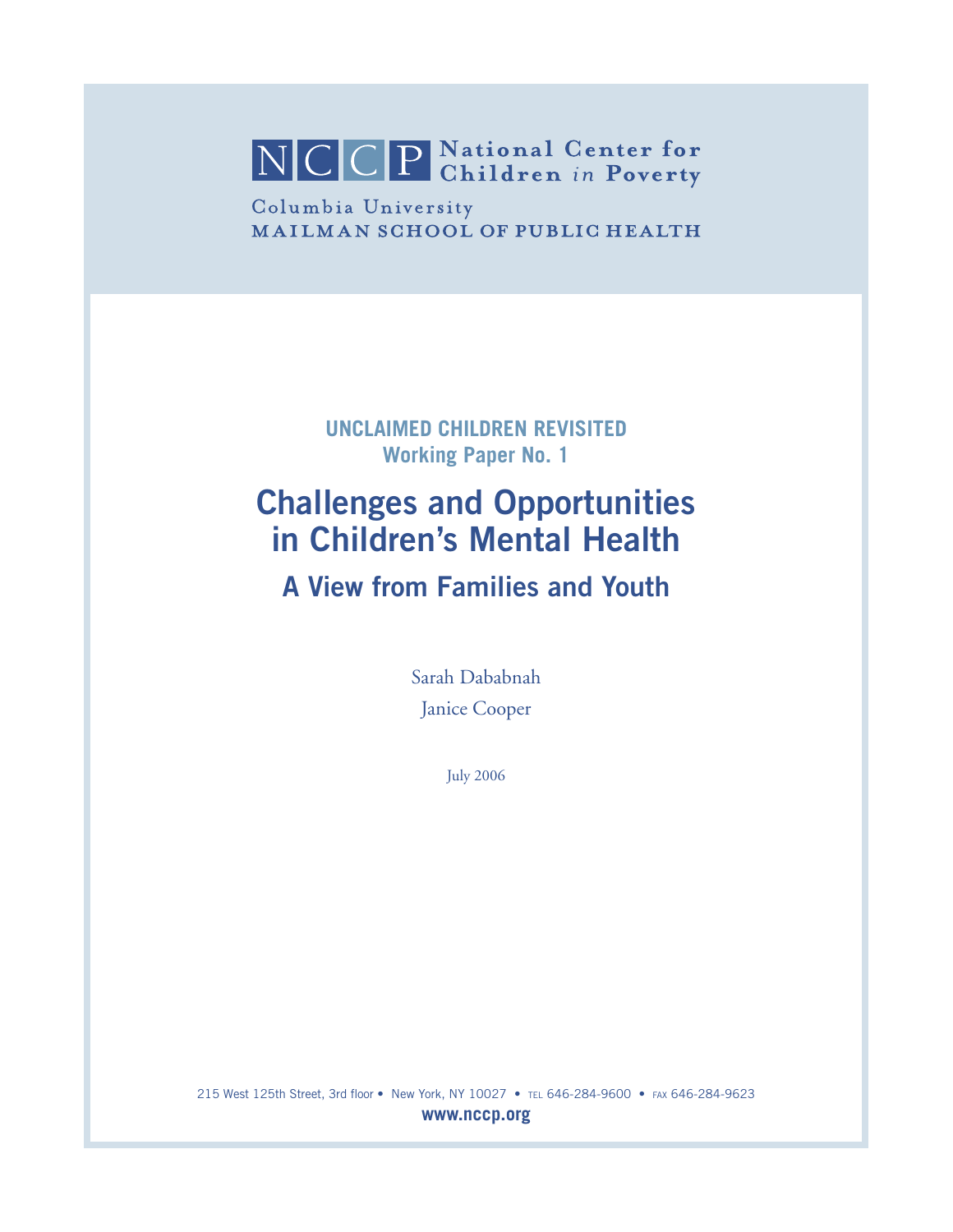**The National Center for Children in Poverty (NCCP) is the nation's leading public policy center dedicated to promoting the economic security, health, and well-being of America's low-income families and children. Using research to inform policy and practice, NCCP seeks to advance family-oriented solutions and the strategic use of public resources at the state and national levels to ensure positive outcomes for the next generation. Founded in 1989 as a division of the Mailman School of Public Health at Columbia University, NCCP is a nonpartisan, public interest research organization.**

## Challenges and Opportunities in Children's Mental Health: A View from Families and Youth

by Sarah Dababnah and Janice Cooper

This report documents critical issues in children's mental health policy and service delivery from the perspective of stakeholders in the family and youth movement. The National Center for Children in Poverty (NCCP) convened the meeting that this report summarizes, Best Practices in Policy for Children's Mental Health Consultation Meeting with Stakeholders: Family and Youth Perspectives. It was designed to solicit guidance from families and youth involved in the child mental health field to support a research study entitled Unclaimed Children Revisited. Among the key findings of the meeting was that through a family and youth lens, many effective practices, some with supporting policy, have emerged but not been taken to scale. Another set of core findings was that family members and youth acknowledged the gains made in children's mental health but cited obstacles to improved outcomes for children and families, such as service limitations, provider attitudes and training, lack of services integration, fiscal constraints, a weak infrastructure, and a sparse array of services. The report describes participants' perspectives on the status of family and youth support and advocacy systems. It also highlights selected current innovative interventions directed or heavily influenced by parents, youth, and community advocates that strengthen family and youth influence in mental health policy and service planning and advance improved mental health outcomes for children, youth, and families.

#### AUTHORS

Sarah Dababnah, M.P.H., is a Research Analyst at NCCP who works on the Unclaimed Children Revisited project.

Janice Cooper, Ph.D, is a Senior Research Associate for Children's Mental Health at NCCP. She joined NCCP to work on Unclaimed Children Revisited, a series of policy and impact analyses of mental health services for children, adolescents, and their families.

#### ACKNOWLEDGMENTS

The authors are grateful to the many people who helped prepare this report, particularly the meeting participants. Many experts in the field, including the directors and staff whose programs are featured, and several of our colleagues provided additional background information on the initiatives highlighted in this report. Special thanks to Josie Bejarano, Ira Burnim, Kimberly Cuccia, Robin El-Amin, Luz Garay, Lorrin Gehring, Barbara Huff, Patricia Johnson, Deborah Kennedy, Wendy Mahoney, Anna McLaughlin, Serene Olin, Marlene Penn, Deborah Saxhaug, Sue Smith, Teri Toothman, and Kathryn Whitehead who provided valuable information and many of whom reviewed strategy profiles. We especially thank Trina Osher and Sandra Spencer who reviewed the final draft of the report and provided critical feedback. We appreciate the assistance of Mareasa Isaacs, Senior Consultant to Unclaimed Children Revisited and Jane Knitzer, Principal Investigator, who provided guidance along the way. We are also grateful to Rachel Masi, Telly Valdellon, and Carole Oshinsky who provided research assistance, production help, and editorial support. We also appreciate the support of the Annie E. Casey Foundation, the John D. and Catherine T. MacArthur Foundation, The California Endowment, and the Zellerbach Foundation for their generous funding of the research project of which this report is a part. All errors and omissions remain the responsibility of the authors.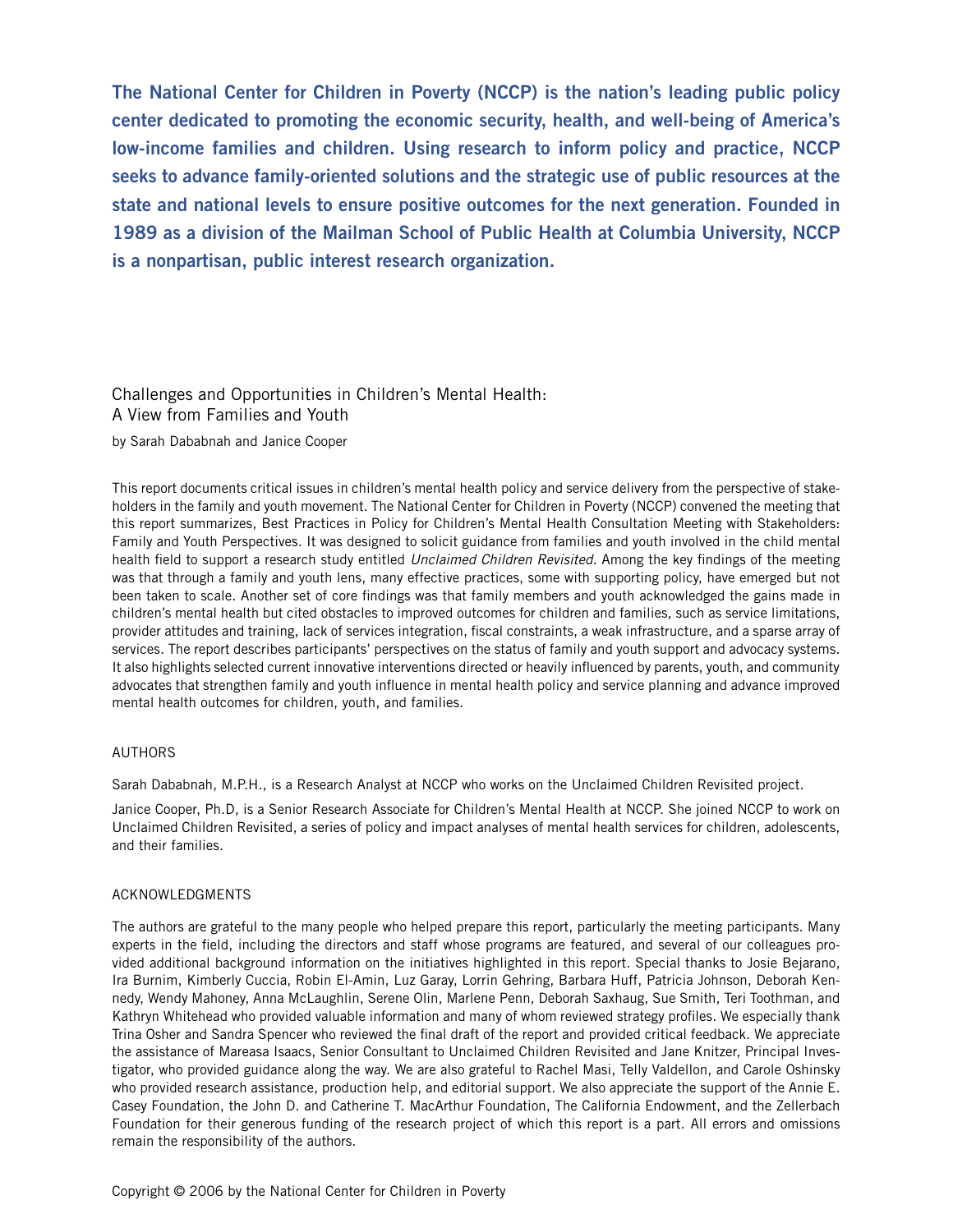# **Table of Contents**

| Research Challenges and Opportunities from a                                                 | 7  |
|----------------------------------------------------------------------------------------------|----|
| Research Recommendations from a Family/Youth                                                 | 7  |
| Service Challenges from a Family/Youth Perspective                                           | 11 |
| Strengthening Family Support in the Context of Services                                      | 11 |
| Offering Developmentally Appropriate Services Where<br>the Children, Youth, and Families Are | 17 |
| Service Recommendations from a Family/Youth<br>Perspective                                   | 17 |
| Delivering Evidence-Based Practices in the Context of<br>Family and Cultural Values          | 20 |
| Strengthening Services and Supports for High-Need Youth                                      | 20 |
| Recommendations for High-Need Youth from a<br>Service Perspective                            | 24 |
| Policy Issues from a Family and Youth Perspective                                            | 28 |
| Eliminate Harmful Policy Practices                                                           | 28 |
| Policy Recommendations from a Family/Youth<br>Perspective                                    | 29 |
| Strengthen Policies that Promote a Strong Family Voice<br>in the Broader Policy Framework    | 29 |
| Strengthen the Policy Infrastructure for Families                                            | 29 |
| Promote Early Intervention                                                                   | 31 |
| Policy Infrastructure Recommendations from a<br>Family/Youth Perspective                     | 32 |
| Toward the Future                                                                            | 33 |
|                                                                                              | 36 |
| Appendix A: Meeting Participants                                                             | 37 |
| Appendix B: Contact Information for Resources                                                | 38 |
| Appendix C: Questions for a National Study of Children's<br>Mental Health Services           | 40 |

### **Figures**

| Figure 1: Three Levels of Family-Driven Care 6 |  |
|------------------------------------------------|--|
| Figure 2: Building a Youth-Guided House  6     |  |

#### **Boxes**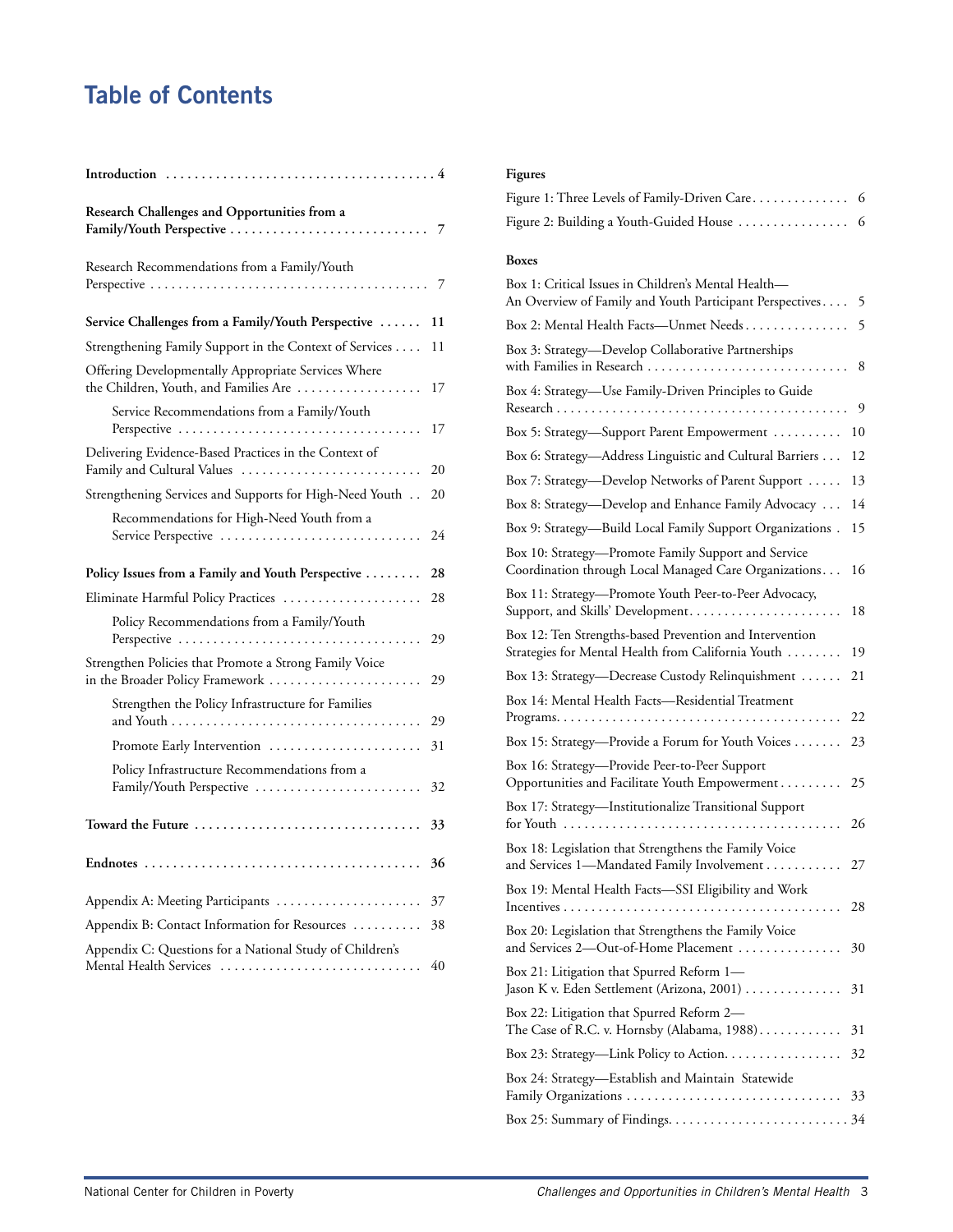## **Introduction**

In 1982, Jane Knitzer's seminal study—*Unclaimed Children: The Failure of Public Responsibility to Children and Adolescents in Need of Mental Health Services*—called attention to the desperate state of the mental health system for children and adolescents with mental health problems and their families. The study became a turning point in the mental health field and led to a series of reforms. Almost 25 years later, the National Center for Children in Poverty (NCCP) is undertaking a study to examine the status of children's mental health policies.

As a precursor to this new study, which has the working title *Unclaimed Children Revisited*, NCCP convened a meeting of family and youth stakeholders to better understand the current challenges and opportunities facing families and youth. The 16 participants came from nine states and a mix of racial and ethnic groups and geographic areas. (See Appendix A for a complete list of participants.) Below we highlight their perspectives on: (1) what it will take to create a more responsive system of services and supports, (2) how to generate a range of service choices for families and youth, and (3) the pressing research and policy challenges and opportunities. The report supplements the insights of the participants with boxes that describe examples of state and local strategies (based on their recommendations) that embed family and youth perspectives and that might be more widely replicated. Appendices provide information on participants, contact information for the resources provided, and a synthesis of the questions that family and youth participants would like answered from a national study.

To set the context, it is first important to acknowledge that family and youth stakeholders, often in partnership with others, have accomplished much to improve children's mental health services since 1982. The creation of family organizations and the empowerment of youth and families affected by mental health issues have not only resulted in increased federal and state funding for family-driven services, but also in statelevel legislative and judicial actions that have changed the manner in which children's mental health services are provided. The family movement brought awareness of issues such as mental health stigma, custody relinquishment, and the role of race, ethnicity, and culture in mental health to policymakers and other stakeholders in the children's mental health field. Families and youth also refocused attention on the potential impact to children, youth, families, and society of investing in effective children's mental health services. These benefits include: decreased involvement with the juvenile justice system, fewer hospital admissions, and higher proportions of children living with their families. Increasingly, the family movement is also calling attention to the importance of early intervention and prevention strategies.

Nationally, the hub of the family movement rests in the Federation of Families for Children's Mental Health (called the Federation), a 120-chapter organization with members nationwide. The Federation has provided leadership in promoting a "family-driven, youth guided" perspective on how best to improve services and outcomes (see definitions below). Its influence comes from the thousands of families and youth across the country who speak out as service users, family members, and advocates. Figures 1 and 2 graphically depict how the concepts of family-driven and youth-guided care may be put into operation.

#### **Family-Driven Care**

Family-driven means families have a primary decision-making role in the care of their own children as well as the policies and procedures governing care for all children in their community, state, tribe, territory, and nation.

#### **Youth-Guided Care**

Youth-guided means young people have the right to be empowered, educated, and given a decision-making role in their care as well as the policies and procedures governing care for all youth in the community, state, and nation.\*

Source: Federation of Families for Children's Mental Health: <www.ffcmh.org>; personal communication with Lorrin Gehring, 2006. \*Note: This is an abbreviated definition.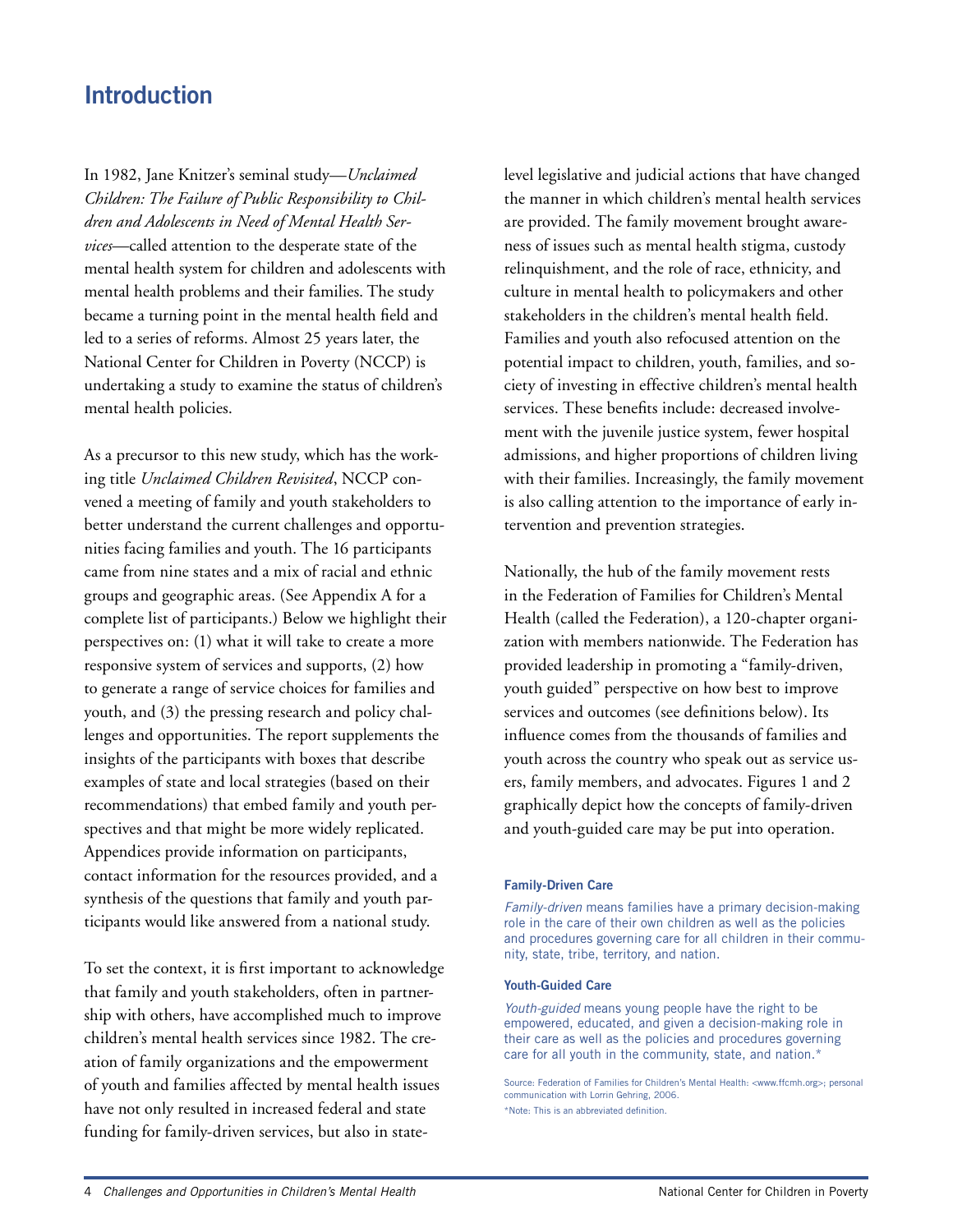#### **Box 1: Critical Issues in Children's Mental Health—An Overview of Family and Youth Participant Perspectives**

#### **Research Issues**

- Lack of family-focused research methods
- Outcomes data difficult to access and not user-friendly
- Difficulty in understanding academic language
- Need for research to be conducted in partnership with families and youth and consistent with the principles of family-driven and youth-guided care
- Lack of research applicable to children, youth, and families from diverse racial, ethnic, cultural, and linguistic backgrounds

#### **Service Issues**

- Exclusion of families in service planning and treatment decisions—including discharge/transition planning and support in the home
- Misplaced concentration on mental illness instead of mental wellness
- Failure to use strength-based practices and resiliency models in service provision
- Over-emphasis on specific evidence-based practices rather than longer-term treatment and management strategies for the most troubled children and youth
- Limited availability of developmentally appropriate mental health services in education, child welfare, and juvenile justice systems as well as in the community
- Lack of services targeted to groups at increased risk for mental health problems and at critical points of development, such as young children transitioning to school, youth transitioning to the adult mental health system, children from communities with high crime rates, and children living in residential facilities
- Limited early intervention services and lack of systematic strategies for identifying children who show early signs of social, emotional, behavioral, or mental health problems
- Lack of a family treatment system and lack of clarity regarding the nature of intergenerational mental health issues
- Shortage of workforce training modules, especially those designed to reduce the stigma of mental health problems within communities

#### **Advocacy Issues**

- Institutionalize understanding of family-driven and youth-guided care and the importance of family and youth advocates, and develop family and youth support systems
- Eliminate policy practices that make parents relinquish custody in order to access services and provide adequate communitybased services
- Develop policy assessment tools for families and youth
- Address fiscal policy gaps that fail to require grantees to partner with family and youth organizations and support the infrastructure for family, youth, and individual advocacy
- Amend the Supplemental Security Income (SSI) program to reflect changing needs of youth

Yet, despite the strides made by families in the past 25 years, significant obstacles continue to impede the full inclusion of families and youth in children's mental health care (see Box 1). The paucity of research demonstrating the importance of family and youth advocacy and support and the need for accountability in the mental health system were primary concerns of the stakeholders. Services provided by the mental health system remain insufficient and inappropriate to meet the needs of all children and adolescents with mental health needs; they especially fail young adults transitioning to the adult system and youth living in low-income or violence-plagued communities. Additionally, the lack

of adequate mental health services in systems such as child welfare and juvenile justice is apparent from the dismal mental health outcomes of the children and youth involved with these systems (see Box 2).

#### **Box 2: Mental Health Facts—Unmet Needs**

- 79 percent of children with mental health problems have unmet needs.
- Children of Hispanic/Latino origin were 2.6 times less likely to have their mental health needs met than white or African-American children.

Source: Kataoka, S.; Zhang, L.; & Wells, K. (2002). Unmet need for mental health care among U.S. children: Variation by ethnicity and insurance status. American Journal of Psychiatry, 159(9), 1548-1555.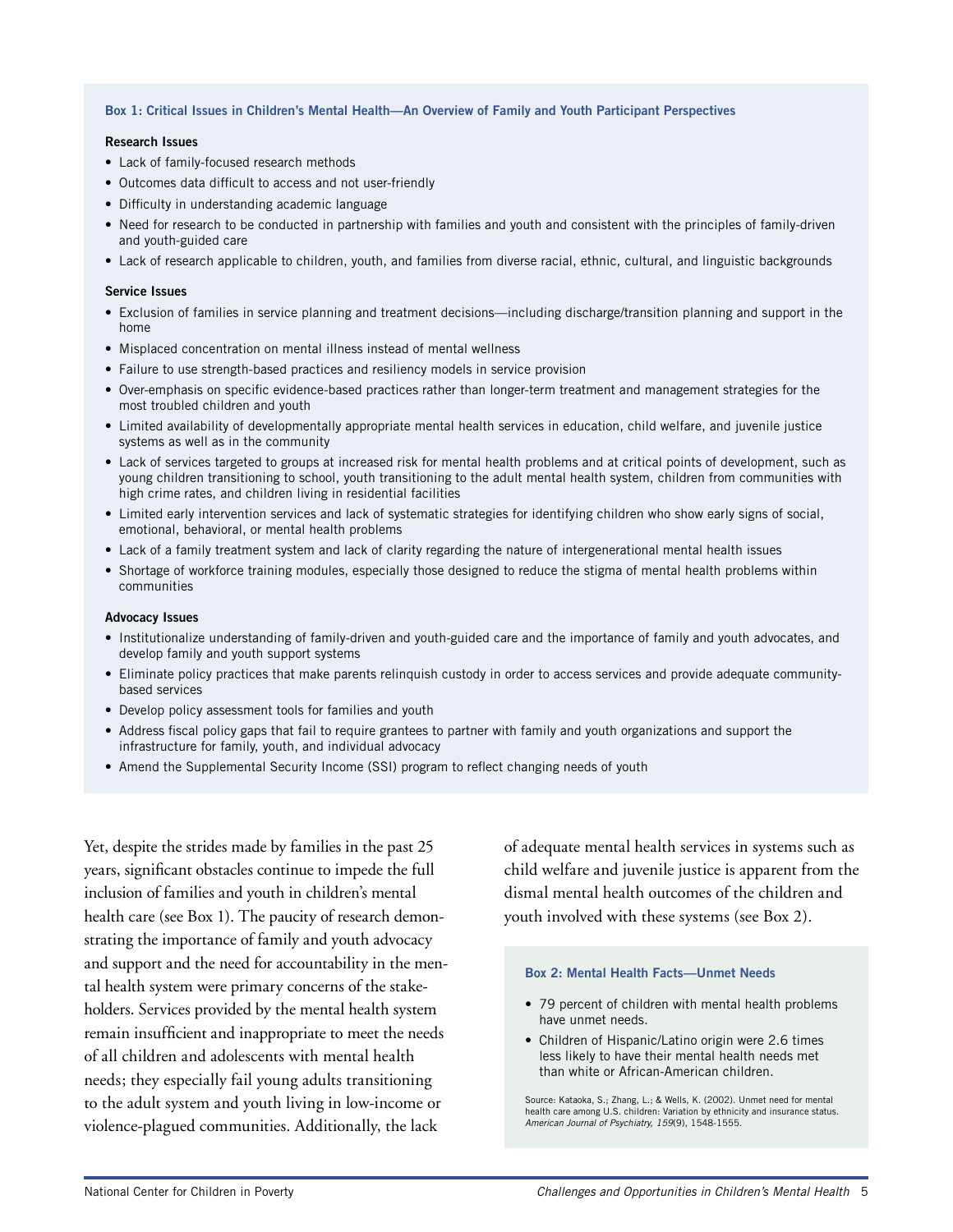#### **Figure 1: Three Levels of Family-Driven Care**

#### **Examples**

• Behavior Management Training • Peer Mentor • Home Aide • Personalized Support • Individual Incident Reporting and Debriefing • Child Care • Transportation • Parent Education • Cultural Adaptations • Translation and Interpreters • Participate in Institutional Planning and Evaluation • Welcoming Environment • Routine Communication Orientation • Social Activities • Participate in Individual Planning and Decision Making **FEW SOME FOUNDATIONS Services Tailored to Individual Families Additional Supports to Boost Families Basic Programs Offered to All Families**

Source: Osher, T. (2006). Shifting Gears to Family-Driven Care, Presentation at: "Widening the Lens: Focus on Community Connections." Colorado Springs, CO: The Colorado Child & Adolescent Mental Health Coalition's 18th Annual Conference, April 9-11, 2006.

#### **Figure 2: Building a Youth-Guided House**

#### **Youth Guided**

| Youth Guided                                                                                                                                                                                                                                                                                                                                                                                                                                                                                                                                                                                                                                                                                                                                                                                                             |                                          |                  |            |                       |            |                                                                                      |            |            |  |  |  |
|--------------------------------------------------------------------------------------------------------------------------------------------------------------------------------------------------------------------------------------------------------------------------------------------------------------------------------------------------------------------------------------------------------------------------------------------------------------------------------------------------------------------------------------------------------------------------------------------------------------------------------------------------------------------------------------------------------------------------------------------------------------------------------------------------------------------------|------------------------------------------|------------------|------------|-----------------------|------------|--------------------------------------------------------------------------------------|------------|------------|--|--|--|
| Youth Guided means that young<br>people have the right to be empowered,<br>educated, and given a decision-making role in the care<br>of their own lives as well as the policies and procedures governing<br>care for all youth in the community, state, and nation. This includes giving<br>young people a sustainable voice, being listened to, and creating a safe environment<br>thus enabling a young person to gain self-sustainability in accordance with the cultures and beliefs<br>they abide by. Further, through the eyes of a youth-guided approach, we are aware that there is a continuum<br>of power that should be given to the young people based on their understanding and maturity in this strength-based<br>change process. Youth guided also means that this process should be fun and worthwhile. |                                          |                  |            |                       |            |                                                                                      |            |            |  |  |  |
| <b>Youth Driven</b>                                                                                                                                                                                                                                                                                                                                                                                                                                                                                                                                                                                                                                                                                                                                                                                                      |                                          |                  |            |                       |            |                                                                                      |            |            |  |  |  |
| Youth initiated, planned, and executed in partnership<br>with others                                                                                                                                                                                                                                                                                                                                                                                                                                                                                                                                                                                                                                                                                                                                                     |                                          |                  |            |                       |            | Youth advocating for other people                                                    |            |            |  |  |  |
|                                                                                                                                                                                                                                                                                                                                                                                                                                                                                                                                                                                                                                                                                                                                                                                                                          | Expert level of understanding            |                  |            |                       |            |                                                                                      |            |            |  |  |  |
|                                                                                                                                                                                                                                                                                                                                                                                                                                                                                                                                                                                                                                                                                                                                                                                                                          |                                          |                  |            | <b>Youth Directed</b> |            |                                                                                      |            |            |  |  |  |
| Continuing with a Youth-Guided process<br>In a safe place (not in crisis)<br>Taking a more active decision-making role in treatment and                                                                                                                                                                                                                                                                                                                                                                                                                                                                                                                                                                                                                                                                                  |                                          |                  |            |                       |            | Increasing knowledge of services and resources<br>Deeper understanding of the system |            |            |  |  |  |
|                                                                                                                                                                                                                                                                                                                                                                                                                                                                                                                                                                                                                                                                                                                                                                                                                          | within the system of care (policy, etc.) |                  |            |                       |            |                                                                                      |            |            |  |  |  |
| <b>Youth Guided</b><br>Knowledge of services<br>Voice in identifying needs and supports<br>Beginning to research and ask questions<br>Learning how to self advocate<br>about resources<br>Articulating experience and what helps and harms<br>Beginning to understand the process of the<br>system and services                                                                                                                                                                                                                                                                                                                                                                                                                                                                                                          |                                          |                  |            |                       |            |                                                                                      |            |            |  |  |  |
| <b>Education</b>                                                                                                                                                                                                                                                                                                                                                                                                                                                                                                                                                                                                                                                                                                                                                                                                         | Foundation                               | <b>Awareness</b> | Foundation | <b>Resources</b>      | Foundation | <b>Support</b>                                                                       | Foundation | Philosophy |  |  |  |
|                                                                                                                                                                                                                                                                                                                                                                                                                                                                                                                                                                                                                                                                                                                                                                                                                          |                                          |                  |            |                       |            |                                                                                      |            |            |  |  |  |

Source: Youth Motivating Others Through Voices of Experience (Youth M.O.V.E.). (2005). The house. [Draft copy.]. Washington, DC: Youth M.O.V.E.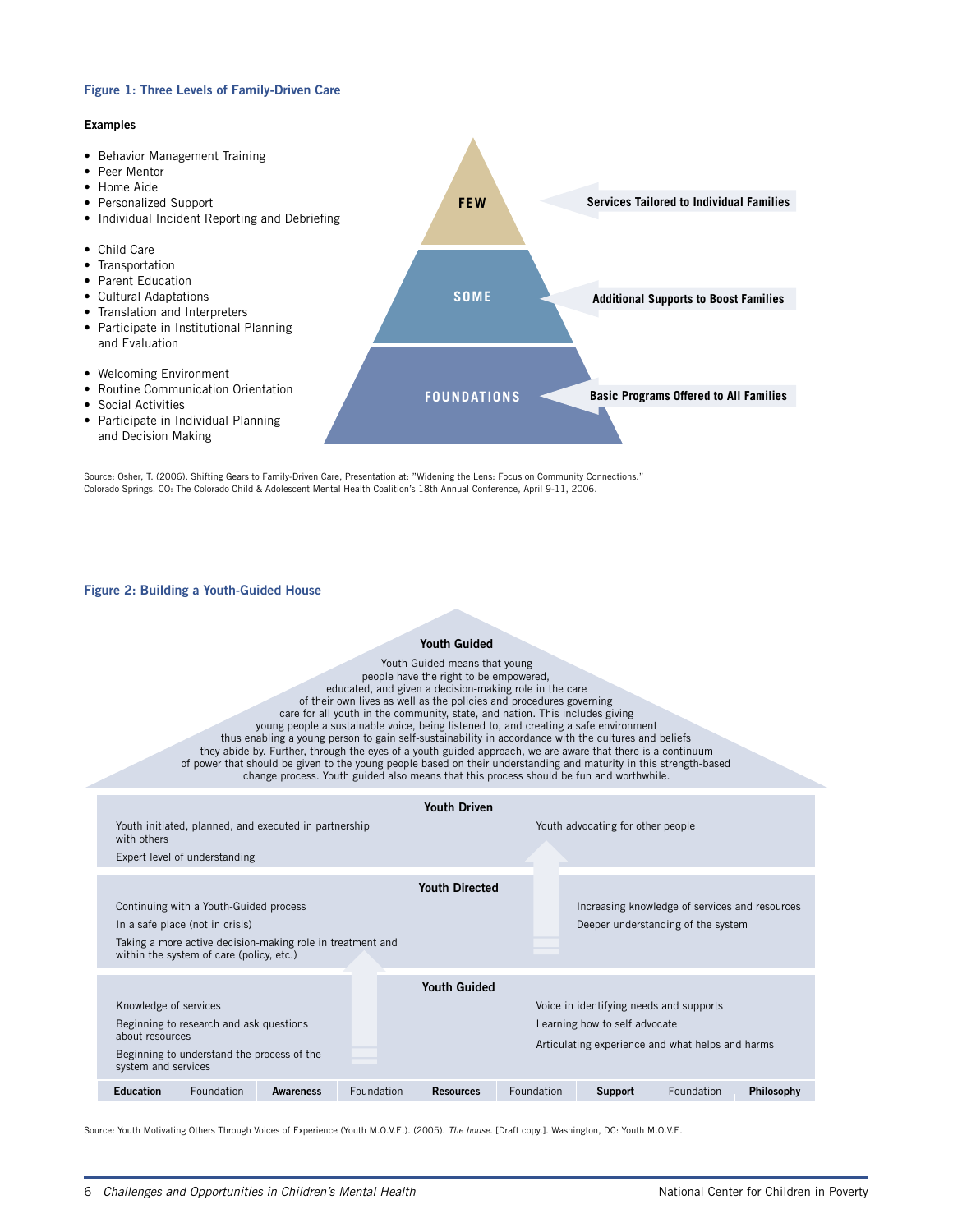It's about the language that researchers use: The environment may be at-risk or dysfunctional, but the people are whole people.

A meeting participant.

## **Research Challenges and Opportunities from a Family/Youth Perspective**

Recognizing the importance of research findings in shaping policy decisions, the meeting participants focused on two major research-related challenges: (1) expanding the research knowledge about the impact of family-driven, youth-guided services and supports; and (2) building support for more routine family/researcher partnerships in designing and carrying out studies. Family and youth stakeholders at the meeting expressed concern over a lack of focus on families in research. Participants particularly questioned whether researchers studying evidence-based practices are partnering with communities and family organizations. This is essential to ensuring that research findings are applicable to families from diverse racial, ethnic, cultural, and linguistic backgrounds. Participants also expressed concern that even when researchers were working with families and youth, the researchers might still be imposing their own agendas on communities; the participants called for families and youth to be involved in critical design and management issues in research.

Stakeholders emphasized the need for academic and research institutions to routinely, not as the exception, conduct and support family-driven and youth-guided studies. They also stressed that family members and youth ought to be trained to partner with researchers and to conduct research. Additionally, research findings must be presented in plain language in order to engage and promote understanding among not only academics, but also families and policymakers. One participant recommended and others concurred on the need for public access to outcomes data in order to create accountability for systems in all areas, but particularly in juvenile justice. Right now, these data are often difficult to access. Further, while recognizing the methodological challenges, participants agreed that the focus should be on positive outcome measurements, such as the number of children and youth diverted from incarceration and residential treatment due to their receipt of supportive services.

The participants also reported encouraging examples of approaches to research collaborations that include families and youth in the design and implementation of research projects as well as participants. For example, the research partnerships described in Boxes 3 and 4 illustrate variations on strategies that promote more collaborative research, one engaging families and community leaders actively in all aspects of research on a preventive intervention, and the other having family members and youth as equal partners on a research team. Other recent efforts include research on how to best engage families,<sup>1</sup> on family partnerships in schools that improve school climate and lead to positive academic outcomes,<sup>2</sup> and how to improve school-based mental health services implementation using a family empowerment model (such as in New York State and Utah where a National Institute of Mental Health study of the adaptation of the Parent Empowerment Program model for schools is underway) (see Box 5).

## **Research Recommendations from a Family/Youth Perspective**

To strengthen family-driven and youth-guided research, policymakers and researchers should:

- Promote collaborative partnerships with families and youth in research.
- Increase the use of positive outcome measures.
- Ensure dissemination of outcomes data and research through user-friendly techniques and language.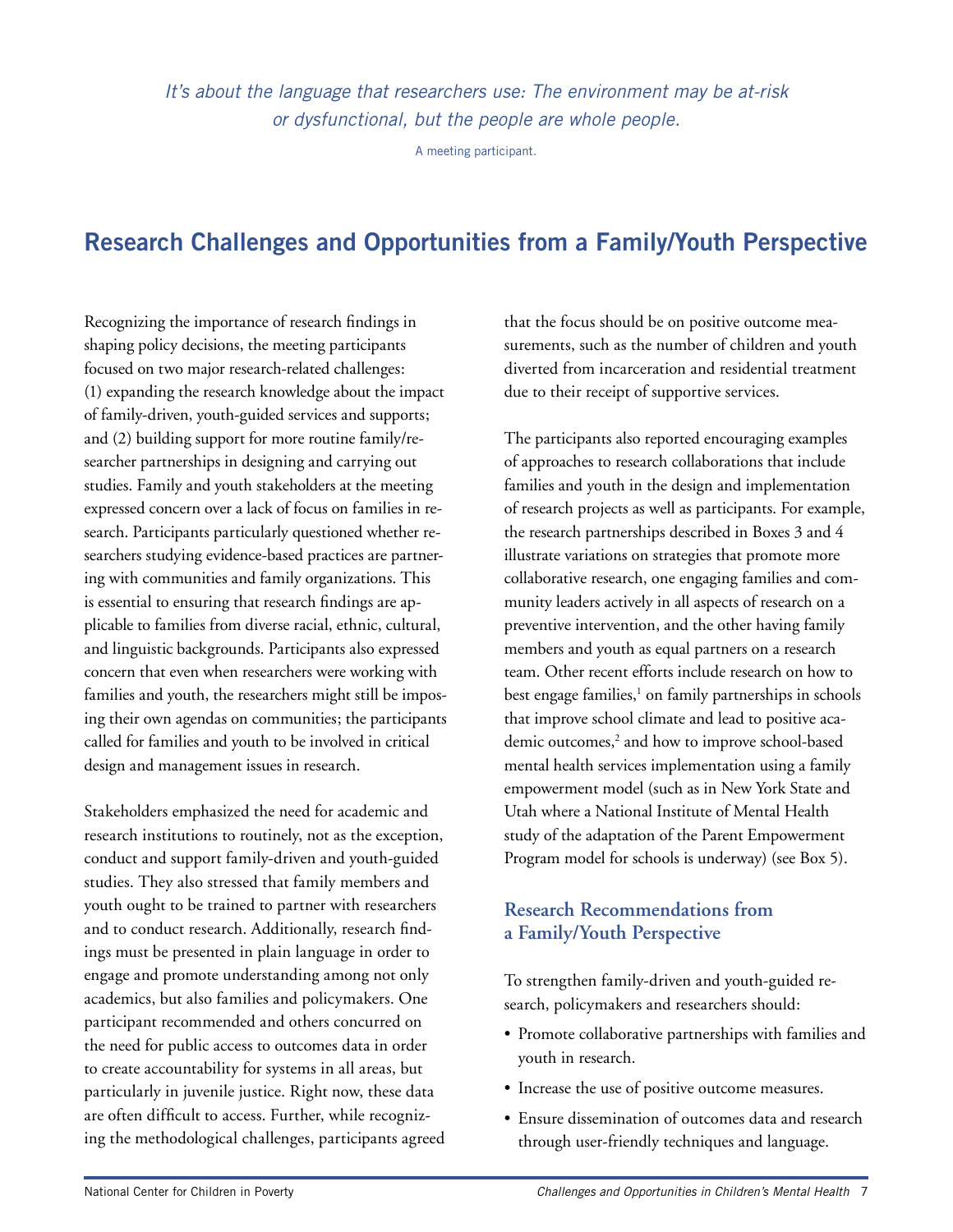#### **Box 3: Strategy—Develop Collaborative Partnerships with Families in Research**

**Chicago HIV Prevention and Adolescent Mental Health Project Collaborative Board** Chicago, Illinois

and

**Collaborative HIV Prevention and Adolescent Mental Health Project**  New York, New York

Year Started: 1993

Goal: To promote family communication on information, values, and beliefs and to achieve the highest level of family and community partnership in intervention research.

Overview of Program: The Chicago HIV Prevention and Adolescent Mental Health Project (CHAMP) Collaborative Board was conceived as a partnership between researchers at the University of Illinois and the community members where the research was conducted. A second project, the Collaborative HIV Prevention and Adolescent Mental Health Project, followed and included parents, school staff, community members, and university representatives from New York University in New York City. On the collaborative boards of both projects, community members represented the racial/ethnic diversity of the communities involved and formed vital components of the advisory boards. These boards shaped the design of the research, provided direction to the study, implemented the study, and took part in the analysis and dissemination of results. They also helped to initiate other studies.

History: The University of Illinois at Chicago received a grant from the National Institute of Mental Health to conduct research in two low-income communities in Chicago in 1995. The study team developed a model to include an advisory board that consisted of community members, school officials, parents, and representatives of the university. The board is half composed of university representatives and half of community representatives. The study tested a manualized multifamily group intervention. In 1995, Mount Sinai School of Medicine at New York University entered into a similar partnerships with communities in New York City, including East Harlem and the Bronx. In both cities, the boards developed subcommittees ranging from Implementation and Finance to Research, Grant Writing, Curriculum, and Leadership.

Positive Outcomes: The results of the study included enhanced family decision-making, improved parental monitoring, increased knowledge of information about HIV and a greater level of ease communicating about HIV and other sensitive topics. The study design, marketing, and implementation reflected the experiences of community members. Parents on the boards brought special influence to the study design because of their involvement as study participants and facilitators. Joint trainings of university and community facilitators were conducted.

Capacity: Target population for the studies was 9 to 11-year-old children and their families. Over 350 families participated in the Chicago study, and the initial number of board members ranged from 15-25.

Sources: Baptiste, D. R.; Paikoff, R. L.; McKay, M. M.; Madison-Boyd, S.; Coleman, D.; & Bell, C. (2005). Collaboration with an urban community to develop an HIV and AIDS prevention program for black youth and their families. Behavior Modification, 29(2), 370-416; McKay, M. M.; Hibbert, R.; Lawrence, R.; Miranda, A.; Paikoff, R.; Bell, C.; et al. (forthcoming). Creating mechanisms for meaningful collaboration between members of urban communities and university-based HIV prevention researchers. New York, NY: New York University Press.

Contact: For further information contact: Mary McKay Ph.D., Mt. Sinai School of Medicine, Department of Psychiatry, One Gustave L. Levy Place, New York, NY 10029.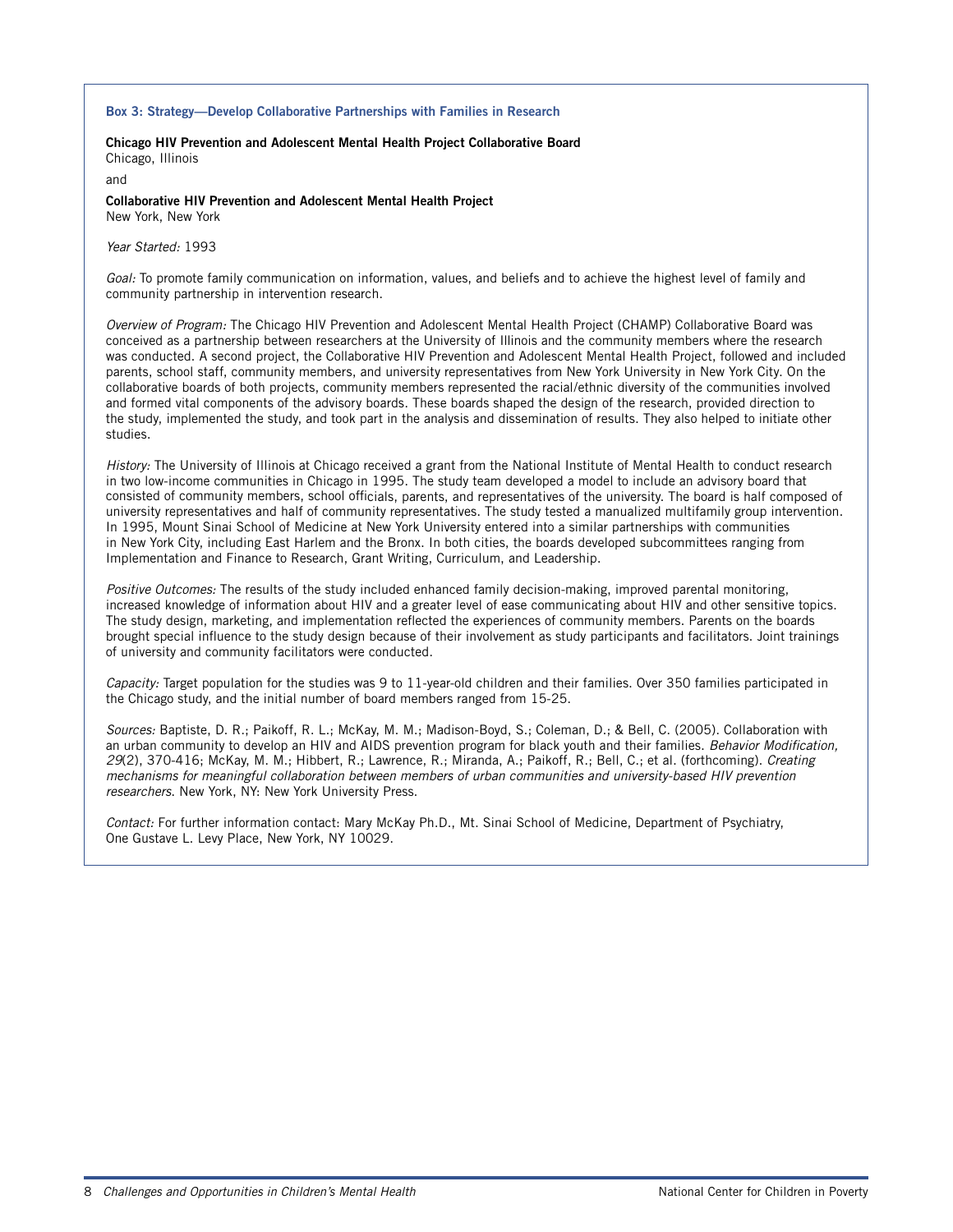#### **Box 4: Strategy—Use Family-Driven Principles to Guide Research**

**The Family-Driven Research Study Federation of Families for Children's Mental Health Georgia Parent Support Network ORC MACRO International** Atlanta, Georgia and Rockville, Maryland

#### Year Started: 1999

Goal: To apply principles of family-driven care to research and evaluation through a partnership between family members and researchers in the design and implementation of a research study.

Overview of Program: The Federation of Families for Children's Mental Health (FFCM), and one of its chapters, The Georgia Parent Support Network (GPSN) in partnership with ORC-MACRO are engaged in a multiyear research study of family engagement in systems of care. The study team includes five family/youth member researchers and two researchers from ORC-MACRO. All of the family member researchers have extensive experience with the child mental health system and two family member researchers have direct family member related experience with system of care grant sites. The family members of the team are African American, Native/American Indian and white. The team surveyed children's mental health stakeholders, including family members, advocates, service providers, and administrators, to surface major themes for the research. Five themes emerged, including: family and youth empowerment and involvement, accountability, provision of the full service array, culture, and services that were strengths-based. Based upon these themes, three research questions were developed that included:

- How are families engaged in systems of care?
- What supports or inhibits family engagement in systems of care?
- Is there a relationship between family engagement and child and family outcomes?

The research strategies adopted include mailed surveys, follow-up telephone interviews, focus groups, and data extraction from ORC-MACRO's longitudinal evaluation. Three communities in Indiana, Mississippi, and Minnesota are participating in the study.

History: In 1999, ORC-MACRO entered into a contract with The Federation of Families for Children's Mental Health (FFCM), and one of its chapters, The Georgia Parent Support Network (GPSN) to conduct a special study as part of its longitudinal evaluation of the Comprehensive Community Mental Health Services for Children and their Families Program, also known as the System of Care Program. The contract is supported by the Child, Adolescent, and Family Branch of the Center for Mental Health Services of the federal Substance Abuse and Mental Health Services Administration (SAMHSA) in contract with ORC-MACRO as the national evaluators of the System of Care Program. The family-driven study is due to be completed by the middle of 2006.

Positive Outcomes: Preliminary process outcomes include joint decision-making between family member and ORC-MACRO researchers throughout the study; the ability to apply research practices in concert with principles of family empowerment and engagement; consistent participation by a majority of the family-member researchers over the course of the study; and enhanced research and family engagement skills for team members. The team recently produced a report on lessons learned and recommendations on how to implement family-driven research.

Capacity: The findings of this study will impact policies and practices in systems of care and how research is conducted in system of care sites.

Source: Bates, B. (2005). The family-driven research study: Lessons learned by families and researchers working together. Atlanta, GA: ORC MACRO and Federation of Families for Children's Mental Health.

Contact: For further information contact: Shannon Crossbear, Co-Director of Training and Evaluation or Trina Osher, Co-Director of Policy and Research, Federation for Children's Mental Health, 9605 Medical Center Drive, Rockville, MD 20850.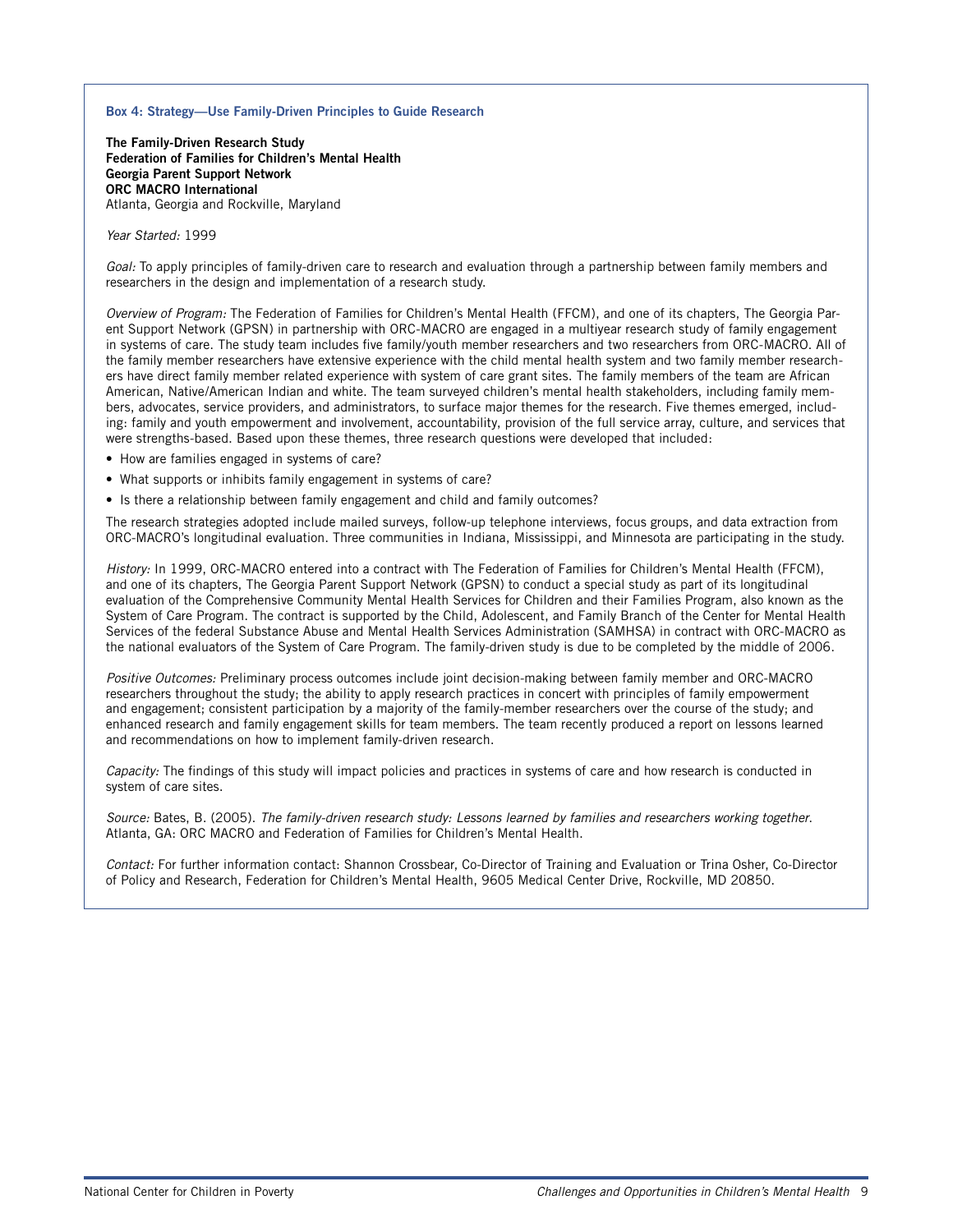#### **Box 5: Strategy—Support Parent Empowerment**

**Parent Empowerment Program New York State Office of Mental Health Mental Health Association of New York State and Columbia University** New York

Year Started: 2000

Goal: To facilitate the empowerment and education of parent/family advocates or workers as a way to improve access to and the delivery of improved mental health services for children and youth

Overview of Program: The Parent Empowerment Program (PEP) was developed collaboratively by the New York State Office of Mental Health, the Mental Health Association of New York State, and researchers at Columbia University's Center for the Advancement of Children's Mental Health and Mount Sinai School of Medicine (Mt. Sinai). It was developed based on two theoretically-based interventions for engaging and empowering families. The National Institute of Mental Health has funded two ongoing projects to test the PEP in two settings: community-based mental health organizations and schools.

History: In 2000, representatives from the Mental Health Association of New York City (MHA-NYC) (G. Stolper, Director), the NYC Parent Resource Center, Columbia University (P. Jensen), Mt. Sinai (M. McKay), and Vanderbilt University (L. Bickman) began exploratory meetings, growing out of their shared concerns about the difficulties with access to and poor quality of services for minority children and families. Given these concerns, the collaborators decided to seek the most effective means of improving MHA-NYC's children's services. This team determined that the best means for improving access and quality would be through the development of empowered and knowledgeable families. As a result, the team began a systematic review of the literature and all available evidence concerning documented and manualized parent empowerment programs. Team members also contacted other university-based researchers across the country engaged in research in the area of parent empowerment, major mental health advocacy organizations, including the Federation of Families for Children's Mental Health, the National Alliance for the Mentally Ill, the National Mental Health Association, Children and Adults with Attention-Deficit/Hyperactivity Disorder, and federally supported technical assistance and training centers, to obtain all available training materials and manuals concerning parent empowerment strategies.

The search yielded only one program that met the criteria for (1) careful manualization and explicit training procedures, (2) empirical evidence supporting the efficacy of the intervention, and (3) feasibility—a self-efficacy intervention developed by Heflinger and Bickman (1996). However, the Bickman-Heflinger intervention was tested on largely Caucasian military families, not on families of color. In addition, the study occurred within an enriched continuum of services (Fort Bragg, North Carolina), not in a service-poor urban setting. Finally, the model did not fully engage community members as collaborators in delivering the empowerment intervention. Instead, the model was largely professionally driven and delivered. Parents were recipients but not agents of change.

Using a participatory collaborative model, the team obtained broader stakeholder input on how the manual might be most effectively adapted to the needs of MHA-NYC families. As a result, a collaborative board was formed, consisting of additional consumer-stakeholders (including parents and state/city policy representatives) to oversee the adaptation and implementation of the program. Decision-making authority is vested within this board and is shared equally among all partners. Ongoing opportunities for communication were built into the process. The board determined that several content areas needed to be added to the manual to help parents know exactly what to ask for. Thus, in addition to self-efficacy exercises, role-plays, and general training on how to access MHA-NYC's mental health, primary care, and school services, the board requested that specific additional information on common service issues related to depression, conduct problems, trauma/post-traumatic stress disorder, ADHD, comorbidity, and medication management be added. The manual is conceptualized as containing a flexible set of content areas, to which additional modules can be added as needed.

Positive Outcomes: The effectiveness of PEP is currently being tested and/or evaluated in three separate projects in two types of settings: community-based mental health organizations and public schools in New York State.

Capacity: A total of approximately 130 parent/family workers and 330 families are or will be participating in two research projects and one evaluation effort.

Sources: For further information contact: Kimberly E. Hoagwood, Ph.D., Professor of Clinical Psychology in Psychiatry, Columbia University and Director of Research on Child and Adolescent Services, New York State Office of Mental Health,1051 Riverside Drive, #78, New York, NY 10031.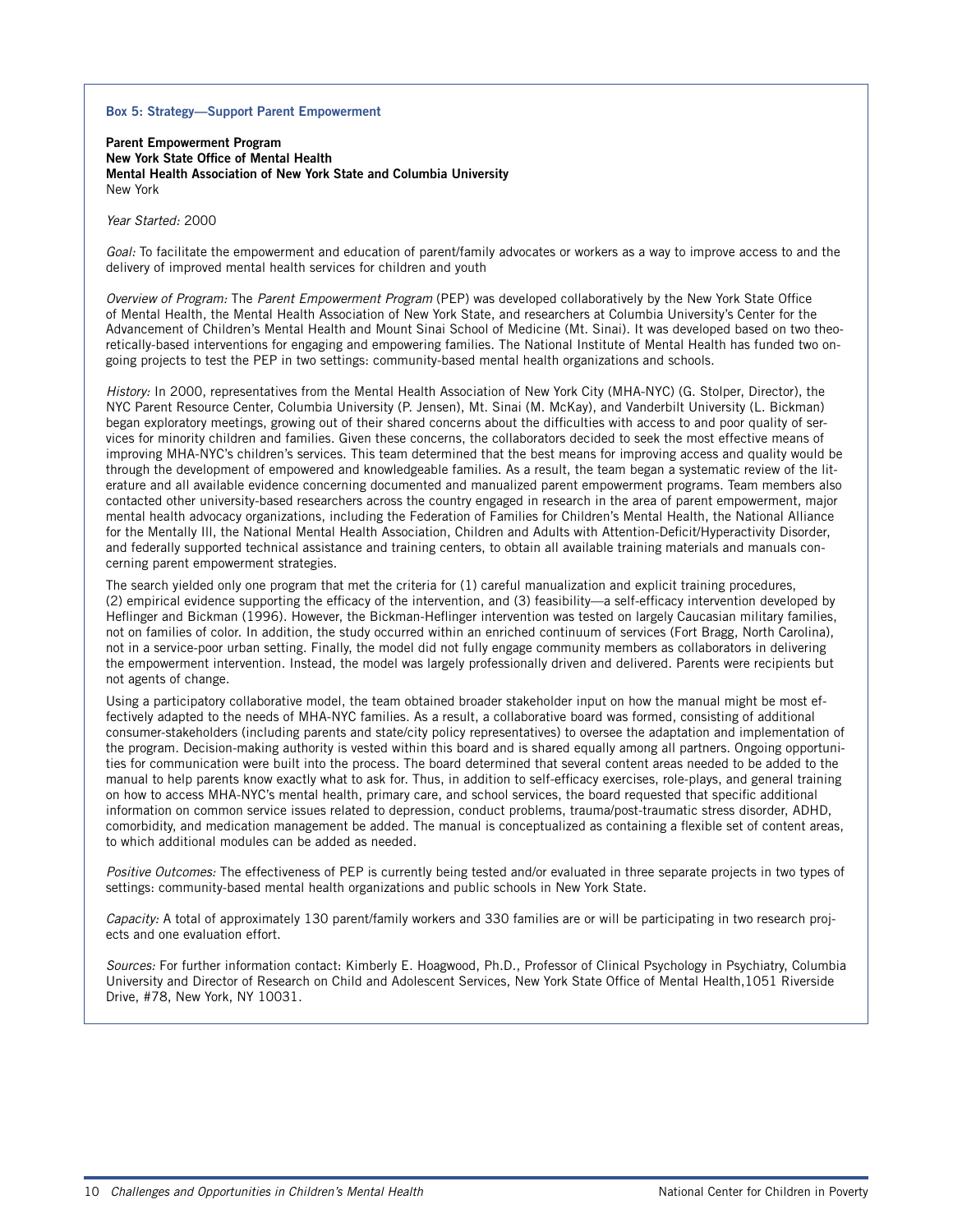I think one thing we are in agreement on right now, is that we cannot necessarily say we have a children's mental health system.

> Charles Curie, Administrator, Substance Abuse and Mental Health Services Administration, U.S. Department of Health and Human Services, July 17, 2003.

We still do not have an affordable, available system where if a family needs services that they can get what they need for their child and themselves.

A meeting participant.

## **Service Challenges from a Family/Youth Perspective**

## **Strengthening Family Support in the Context of Services**

The concerns that the meeting participants expressed about the status of services and service delivery clustered in four areas. First, and most importantly, they called attention to the importance of strengthening supports for families and youth through service delivery and reimbursement mechanisms. They stressed the critical role that families and youth play in children's mental health treatment, and the skills and knowledge families and youth contribute. They also emphasized how important it was that service providers strive to fully engage the family and maintain a standard to encourage their routine inclusion in discussions and decisions. Participants argued, often based on hard lessons, that survival in the mental health system would be easier for youth if parents are given the support and training they need to understand their rights, youths' rights, and what services are available. Additionally, the entire service system should strive to help families and youth develop their leadership skills and foster self-advocacy.

The participants also reported that the range of approaches to strengthening family and youth support is growing. For example, one of the most important developments over the past several years is the implementation of culturally and linguistically responsive family support strategies that help families understand and navigate the systems as well as create peer support groups and self-advocacy (see Boxes 6 and 7 that describe such strategies in Tampa, Florida through Familias Latinas "Dejando Huellas" and in Minnesota through the Parent-to-Parent Program of the Minnesota Association for Children's Mental Health). Some programs also use family members as brokers to help the families, such as the Family League of Baltimore City in Baltimore, Maryland (see Box 8). In other areas, like Burlington County, New Jersey, family support and advocacy is delivered in conjunction with intensive case management and under the auspices of a care management entity (see Box 9).

Participants also reported strategies that link culturally responsive family support with receipt of particular types of services. For example, in Maricopa County, Arizona the Family Involvement Center (FIC) supports a range of child behavioral health reforms through a managing entity: ValueOptions. The FIC's Latino Support Center has increased access to family support services and facilitated the inclusion of a diverse range of family voices in policies and reform in conjunction with the Regional Behavioral Health Authority (RHBA), ValueOptions (see Box 10).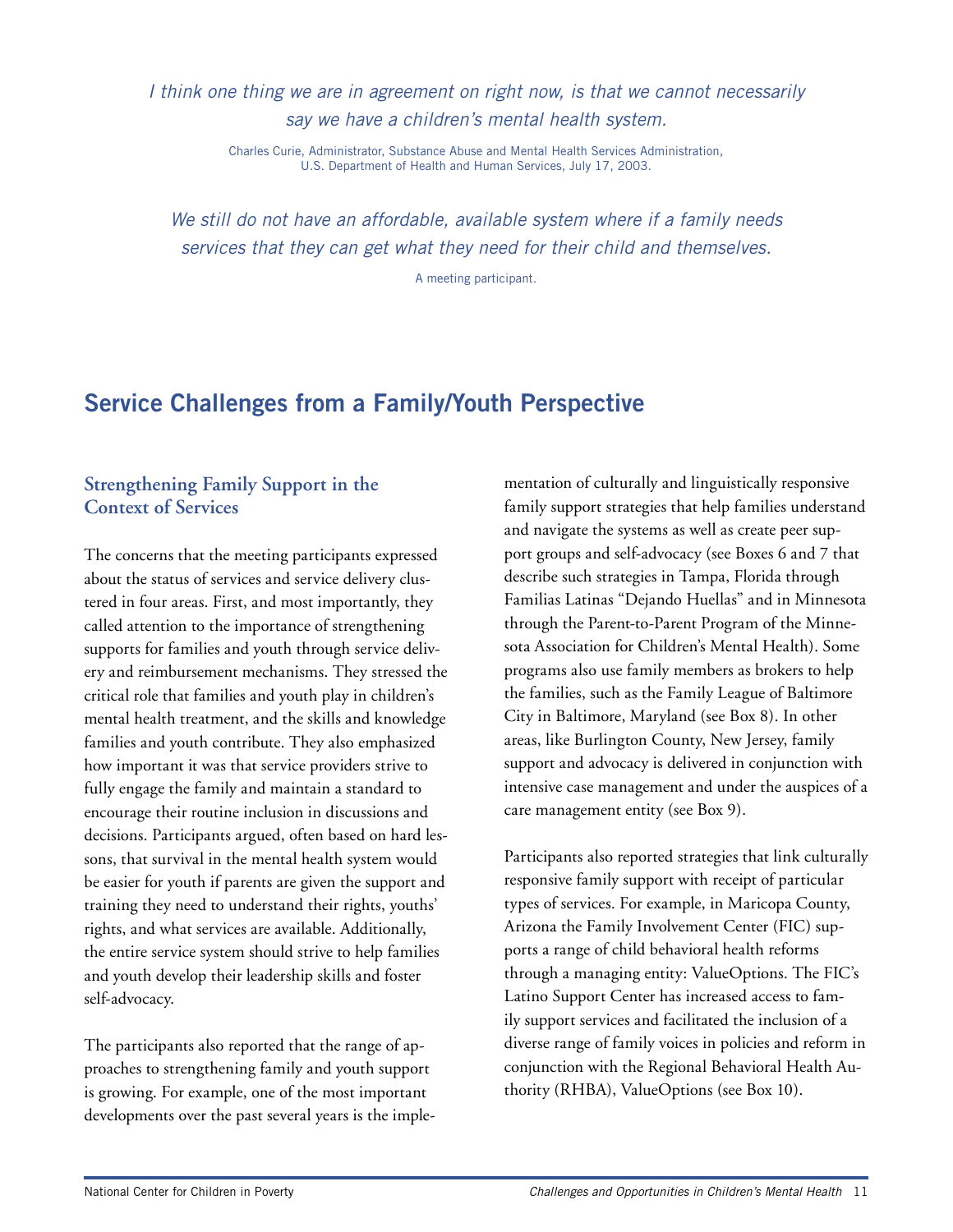#### **Box 6: Strategy—Address Linguistic and Cultural Barriers**

**Familias Latinas "Dejando Huellas" Federation of Families for Children's Mental Health (FFCMH)** Tampa Bay Chapter Tampa, Florida

Year Started: 2004

Goal: To promote the mental health of Spanish-speaking families and their children through advocacy, service, and support

Overview of Program: Familias Latinas "Dejando Huellas" is the only local organization created for and by Spanish-speaking community members to serve Hispanic children, youth, and their families with mental health needs. The organization focuses on highlighting the emotional, behavioral, and mental health needs of children and youth within the local Hispanic community and seeking resources and support to address those needs. Familias Latinas "Dejando Huellas" is an official chapter of the Federation of Families for Children's Mental Health and is the first in the nation\* dedicated to addressing the mental health needs of Hispanic children and youth. Meetings and all official business are conducted entirely in Spanish.

History: Studies conducted in the Tampa Bay Area (1990-2000) indicated that Hispanic/Latino families were not receiving adequate mental health and other services mainly due to language and cultural barriers. The chapter had its first meeting in June 2004 when parents discussed their needs and their desire to organize a Federation chapter. Founders of the group struggled with how to reach families in the community. They concluded that by relying on parents and natural helpers with knowledge of how to successfully navigate the mental health services system they could help parents seek services for their children's wellbeing. The organization is an affiliate of the Hispanic Services Council (HSC), a local agency that refers families who are seeking mental health services for their children to Familias Latinas "Dejando Huellas."

A natural helper conducts home visit with families who schedule appointments with us to learn more about Familias Latinas "Dejando Huellas" and services that are available for their children. They conduct follow-up home visits and connect families with agencies and providers. Families learn to trust and have hope so they can say, YES WE CAN! Parents become motivated after attending support group meetings in the community where mental health issues are discussed. The organization provides education and orientation for parents, host conferences, presents at community events, and organizes social activities and celebrations. Parents are provided with education and orientation to becoming active and involved with their own communities.

Positive Outcomes: Familias Latinas "Dejando Huellas" includes a diverse membership representing various parts of the Tampa Bay Area. The group has increased awareness among mental health providers in Hillsborough County of the various cultural and linguistic barriers that reduce access to services for Hispanic families for whom English is a second language. The support group also anticipates expanding its membership over the next year and increasing representation of families from diverse Hillsborough County communities including Town 'N Country, Wimauma, and Plant City.

Funding: The group receives funding through a grant to develop community outreach services for school-based case management. Additional funds are being sought from local sources.

Capacity: Familias Latinas "Dejando Huellas" currently has 33 active members.

Contact: For further information contact: Luz Garay, Executive Director at (813) 974-6212, lgaray@fmhi.usf.edu or 11725 N. 17th Street, C102, Tampa, FL 33612.

\* During its history, the Federation has established ties with a number of culturally specific family organizations, including an American Indian chapter Tiwahe Akil Nawikcacijipi based on the Pine Ridge Indian Reservation in South Dakota, translated in English as "Defend the Family," a Hispanic Chapter in East Little Havana in 1993, and the Parent Resource Network in Richmond. Both the Parent Resource Network and Tiwahe Akil Nawikcacijipi remain in operation. Sources: Ramona White Plume, Barbara Huff, and Mareasa Isaacs. Personal communication, 2006.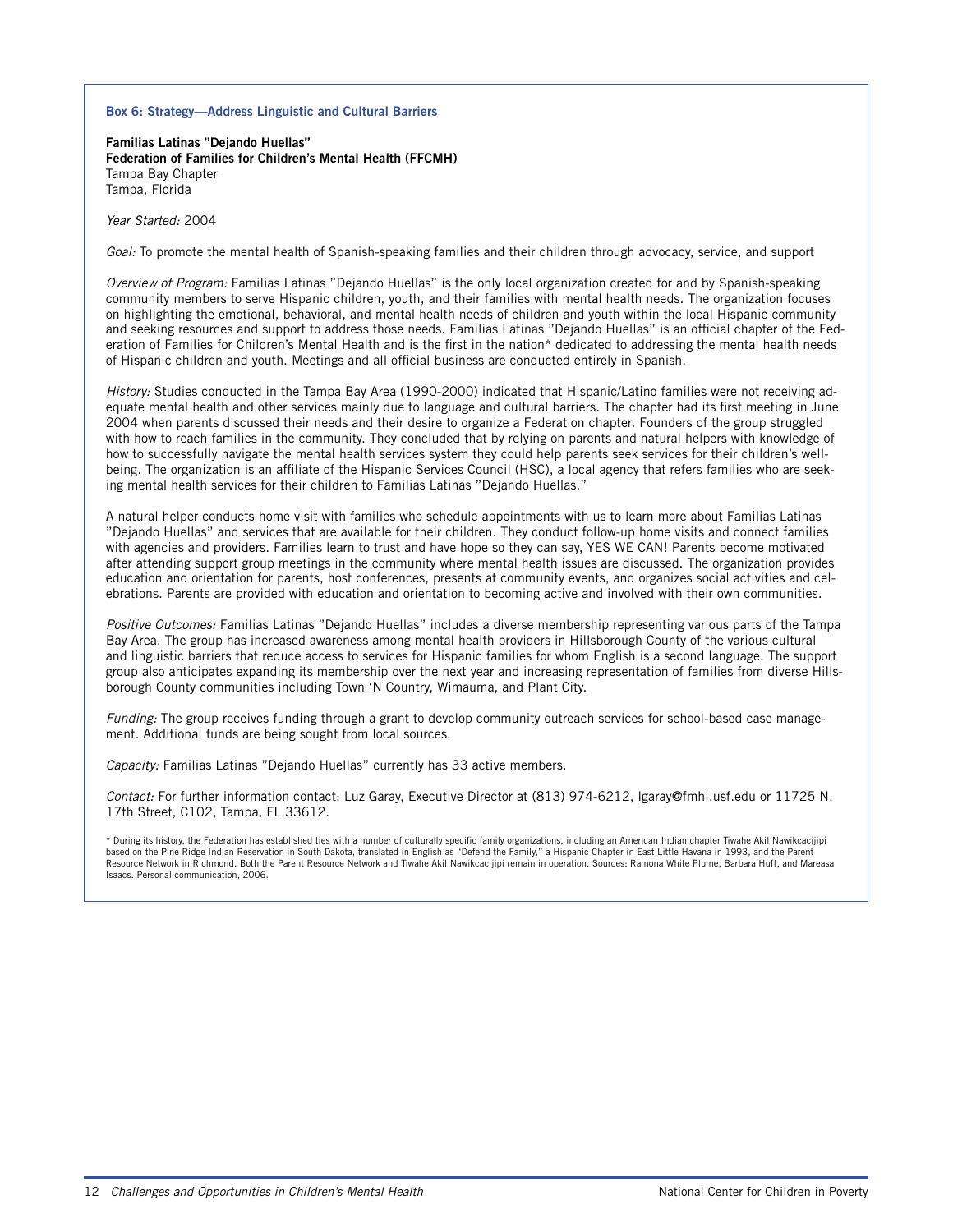#### **Box 7: Strategy—Develop Networks of Parent Support**

#### **Minnesota Association for Children's Mental Health Parent-to-Parent Program** Minnesota

Year Started: 2002

Goal: To build an information and support network of parents of children and youth with mental health problems from different cultural communities facing similar challenges.

Overview of Program: The Parent-to-Parent Program was created with the hope that by developing support groups and educating parents of children with mental health problems, they will learn to become advocates not only for their own children, but also for a more culturally and linguistically responsive system and to improve the mental health system overall. The program provides:

- A safe and familiar cultural environment in which parents can begin to understand their child's mental health needs.
- Knowledge and competencies to locate, access, and utilize available resources.
- Development of support networks of families of children with mental health needs.

History: The Ramsey County Children's Mental Health Collaborative funded the first Parent-to-Parent Program in 2002, which proved to be a huge success. The Parent-to-Parent Program was adapted from the National Disability Support Program of the same name. During the first year, membership in the program grew from four parents to 25 parents. In 2003, the Minnesota Association for Children's Mental Health (MACMH) began housing the program after witnessing the potential of the program to make a significant impact in culturally diverse communities in Minnesota.

Positive Outcomes: Parents enthusiastically participate in programs which are sensitive to their diverse cultures, languages, and beliefs. One parent, after being mentored by a parent in the program's philosophy, implemented a program in her community and now advocates for children's mental health at the local, state, and federal levels.

Funding: The program is funded by a variety of sources, including The Minneapolis Foundation, The Saint Paul Foundation, and The Blue Cross and Blue Shield of Minnesota Foundation.

Capacity: The Parent-to-Parent Program currently serves African-American, Somali, Latino, Hmong, and Cambodian cultural communities in Minnesota. In addition to culture-specific groups, St. Paul has a program for an open group. In total, the Parentto-Parent Program serves approximately 140 parents.

Contact: For further information, contact Julie Ainsworth at (651) 644.7333, (800) 528-4511 (MN only), info@macmh.org or 165 Western Avenue North, St. Paul, MN 55102.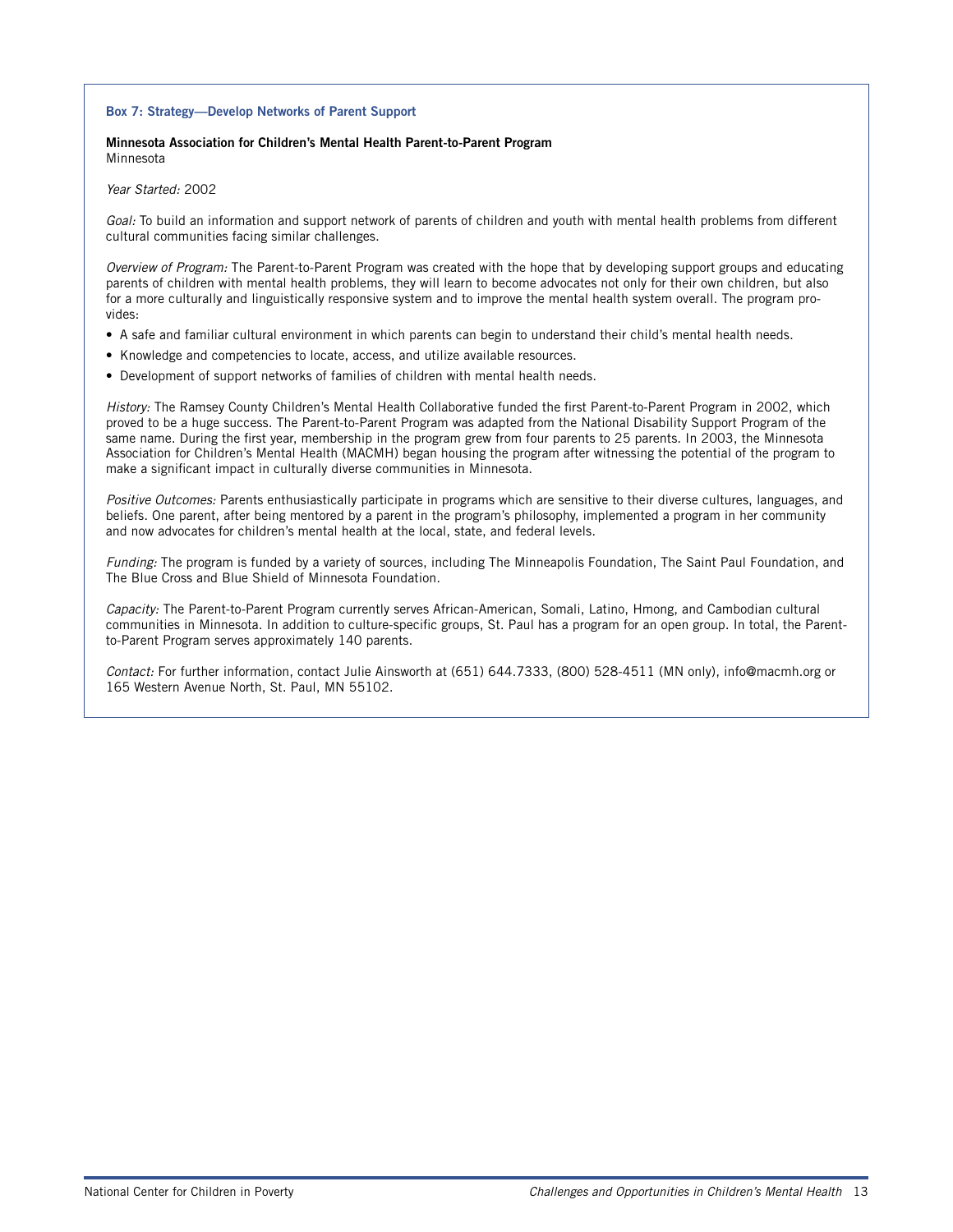#### **Box 8: Strategy—Develop and Enhance Family Advocacy**

**Baltimore Families First The Family League of Baltimore City**  Baltimore, Maryland

#### Year Started: 2005

Goal: To enable parents of children with developmental disabilities and mental health needs to access appropriate, culturallysensitive services.

Overview of Program: The program employs three "Family Navigators," who themselves are family members of children with developmental disabilities or mental health needs, to provide parents of children with similar challenges with access to services and information, such as:

- Developmental Disabilities Administration resources and provider information
- Parent support groups
- Camps and recreational activities
- In-home behavioral support
- Evaluations and assessments
- Family preservation services
- Parent education
- Leadership training
- Interagency team services for children in need of services from multiple agencies
- Tutoring services
- Child care resources
- Special education advocacy, including assisting families at individualized education program (IEP) meetings
- Respite care
- Future planning services
- Financial assistance for families facing eviction or utility discontinuation
- Assistance at Juvenile Justice hearings

All of the services are provided free-of-charge to qualified families.

History: Baltimore Families First is an initiative of The Family League of Baltimore City, Inc. (FLBC), a quasi-public, nonprofit organization founded in 1991. Although it does not provide direct services, the organization is focused on encouraging familycentered, community-based, and culturally competent care and is dedicated to empowering families, engaging communities, and developing public-private partnerships.

Positive Outcomes: Despite its short tenure, Baltimore Families First has already prevented the eviction of seven families of children with auticism from their homes.

Funding: The program is supported by a federal Family Support 360 Implementation Grant through the Administration on Developmental Disabilities of Maryland and the (Maryland) Governor's Office of Children, Youth, and Families. The program's annual operating budget is \$312,500.

Capacity: Between 50 to 60 families in Baltimore City with children with developmental disabilities and/or mental health needs ages birth-21 are served. The program responds to approximately 100 calls per year.

Contact: For further information, contact Robin El-Amin Family Navigator at (410) 662-5500, Ext. 267, rparentadvocate@aol. com, or 2700 North Charles Street, Baltimore, MD 21218.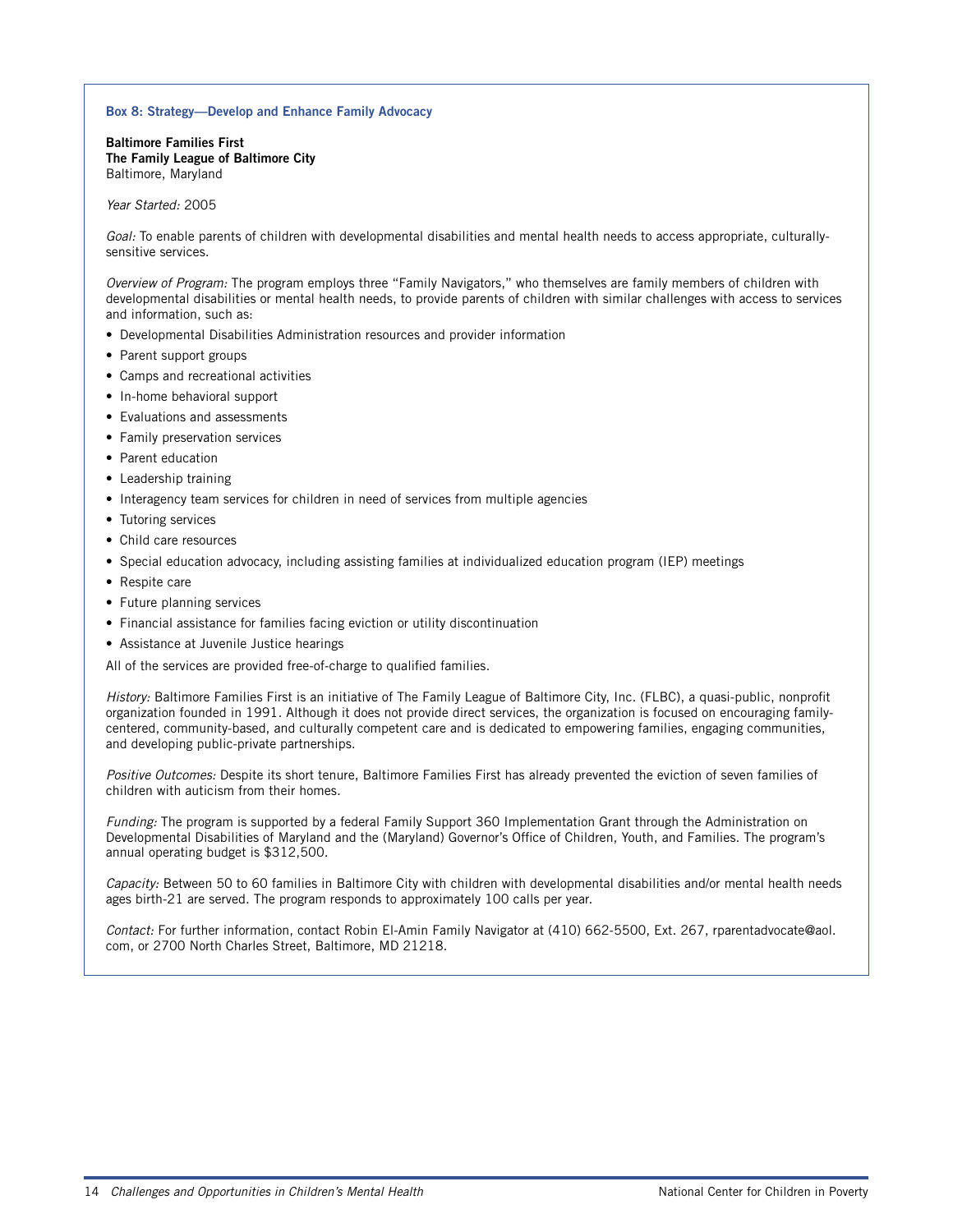#### **Box 9: Strategy—Build Local Family Support Organizations**

### **The Family Support Organization of Burlington County**

Burlington County, New Jersey

Year Started: 2001

Goal: To provide one-on-one support, education, and advocacy for parents enrolled in intensive treatment in a care management organization as well as community outreach for other parents of children with behavioral, emotional, or mental health problems.

Overview of Program: The Family Support Organization of Burlington County supports four primary activities:

- Family Support Partners that ensure peer support and advocate for families involved with intensive mental health care management
- Community outreach efforts designed to engage families whose children do not receive intensive case management services through support groups and peer-driven events
- Youth partnerships that seek to empower youth with emotional, behavioral, or mental health needs as they join together in positive peer leadership and self-advocacy programs
- A call-in help line

History: The general movement towards the system of care philosophy led to a federal SAMHSA grant for a system of care effort in Burlington County. A family support organization emerged as a part of that effort. Soon afterwards, the state of New Jersey implemented systems of care throughout the state. Each county then had a fully funded family support organization with the mission of working extensively with parents of children enrolled in intensive treatment in care management organizations as well as outreach to the community.

Positive Outcomes: Parents involved with the strength-based, community-centered, family-driven organization have experienced encouraging results, such as:

- Improved access to services
- Increased knowledge about navigating the system
- Local, state, and national influence and leadership skills
- Decreased feelings of isolation
- Policy changes
- Shift in dynamics between professionals and parents

Funding: The Family Support Organization is primarily funded by the State of New Jersey in addition to various local grants. The annual budget is approximately \$453,000.

Capacity: The Family Support Organization of Burlington County is staffed to support parents of 180 children enrolled in the care management organization. The organization works with parents until the parents believe they can self-advocate. The organization also attempts to involve as many community members as possible in their outreach efforts.

Contact: For more information, contact Deborah Kennedy, Executive Director at (609) 265-8838, Ext. 774, dkennedy@fsoburlco.org or Eayrestown Road, Lumberton, NJ, 08048.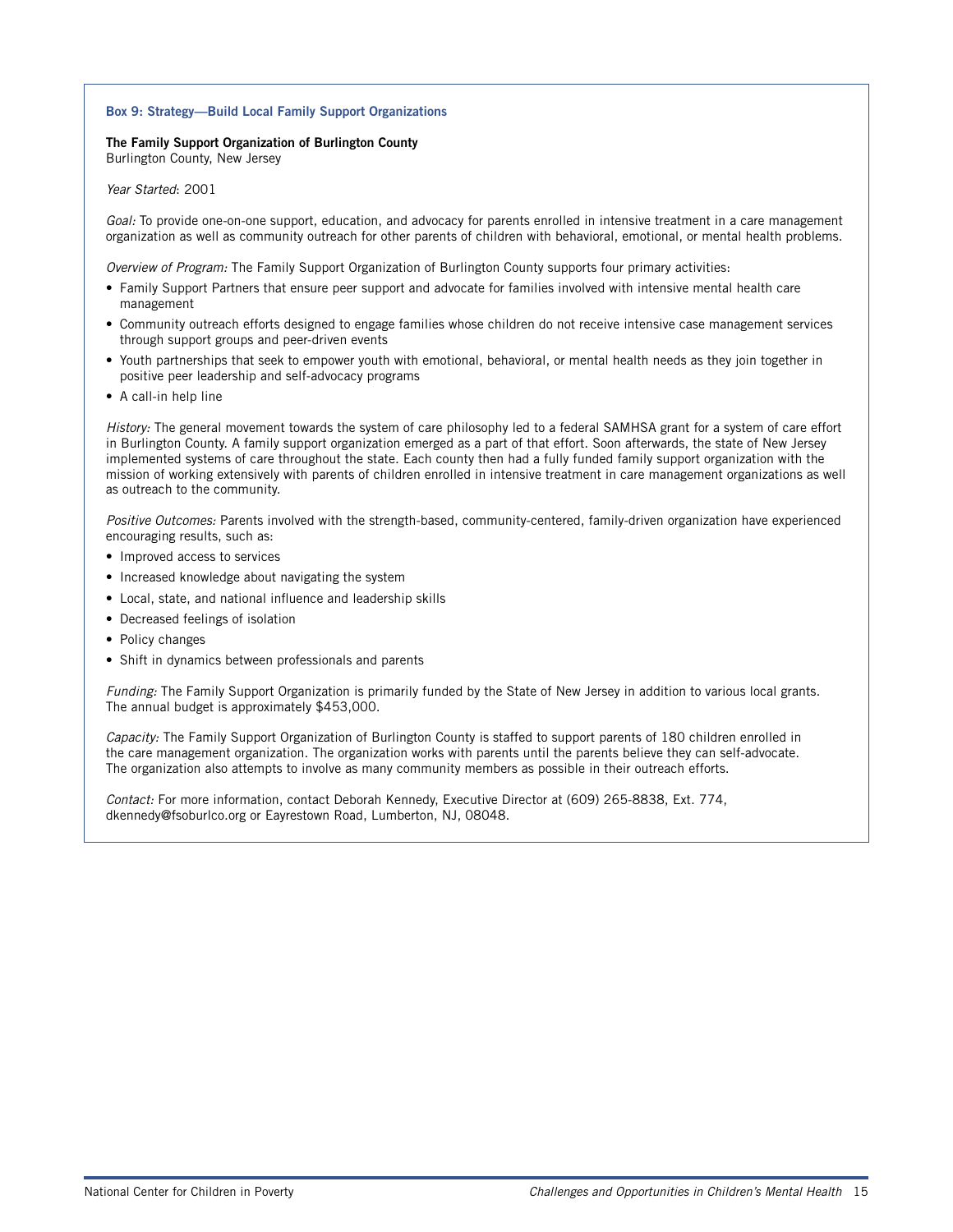#### **Box 10: Strategy—Family Support and Service Coordination through Local Managed Care Organizations**

**Latino Parent Support Group Arizona Family Involvement Center** Maricopa, Arizona

#### Year Started: 2003

Goal: To assist and support families and caregivers and to help policymakers, agencies, and providers transform systems to ensure children and youth with emotional, behavioral, or mental health disorders succeed in school, live with their families, avoid delinquency, and become productive adults.

Overview of Program: The Latino Parent Support Group is a program of the Family Involvement Center (FIC), which serves Maricopa County, the most populous county in the state of Arizona. The support group meets monthly and provides a complete dinner and on-site child care for participants. Using a mixed format of open agendas and scheduled speakers, the group offers a forum for parents to discuss their issues and gain insight from other parents' experiences. Support group meetings are conducted in Spanish. All materials are produced in Spanish and English. Through a special grant, FIC purchased an audio system that facilitates participation by speakers of English or Spanish in presentations, focus groups, and other activities by allowing real time translation into the other language.

History: The FIC evolved in 2002 out of Arizona's "300 Kids Project," a pilot project mandated following the settlement of Arizona's "Jason K" lawsuit. (See Box 21.) In October 2003, eight individuals attended a support meeting and the Latino Parent Support Group was formed. The Latino Parent Support Group became a natural feeder group for activities sponsored by the FIC. Other activities undertaken by the FIC, and consistent with state reform initiatives at the time, included assuring that parents were actively involved in the planning, training, and facilitating of the Arizona Model to providers who were in the process of hiring family members to be part of Child and Family Team wraparound services. FIC recruited family members, screened candidates, and made recommendations for hiring to providers who needed Family Support Partners. At the same time, the Regional Behavioral Health Authority (RHBA), ValueOptions, began to offer training for Arizona's new model for child behavioral health fashioned after the Jason K reforms. Meetings organized by FIC became a venue for parents and professionals to learn from each other.

Positive Outcomes: Major outcomes of the work of the Latino Parent Support Group include: increased access to family support services for families of culturally/ethnically and linguistically diverse backgrounds; expanded opportunities for input into local, regional, and state planning efforts to support families; creation and expansion of a corps of culturally, ethnically, and linguistically diverse individuals equipped to self-advocate and to advocate on behalf of others. Specific examples of these strategies include a focus group conducted in 2005 that brought to the forefront the access issues facing the Latino community; the recommendations of these "family voices" compelled providers, child-serving agencies, and the local RHBA to recognize the service disparities. As a result, these issues are now being addressed by ValueOptions and it is working directly with the providers to ensure delivery of higher-quality and more culturally and lingusitically appropriate services to the Latino community. Spanishspeaking parents recently participated in the annual Jason K planning meeting with the plaintiff's lawyers, Arizona Department of Health Services, ValueOptions, and the Comprehensive Service Providers under the managed care contract. All of the stakeholders were at the same table, and all were able to make recommendations.

Funding: Funding is provided by the Arizona Department of Health Services, Division of Behavioral Health Services, the RBHA (ValueOptions), and other sources.

Capacity: The Latino Parent Support Group has 184 active members. It employs two staff to facilitate at monthly meetings, as well as three respite child care providers for the 20 to 24 children who accompany their parents to meetings. FIC constituents include the parents and caregivers of over 15,000 children in the public behavioral health system.

Contact: For further information, contact Josie Gutierrez Bejarano at (602) 288-0155, Ext. 207, (602) 396-1753 (cell), josie@familyinvolvementcenter.org, or 1430 E. Indian School Road, Suite 110, Phoenix, AZ 85013.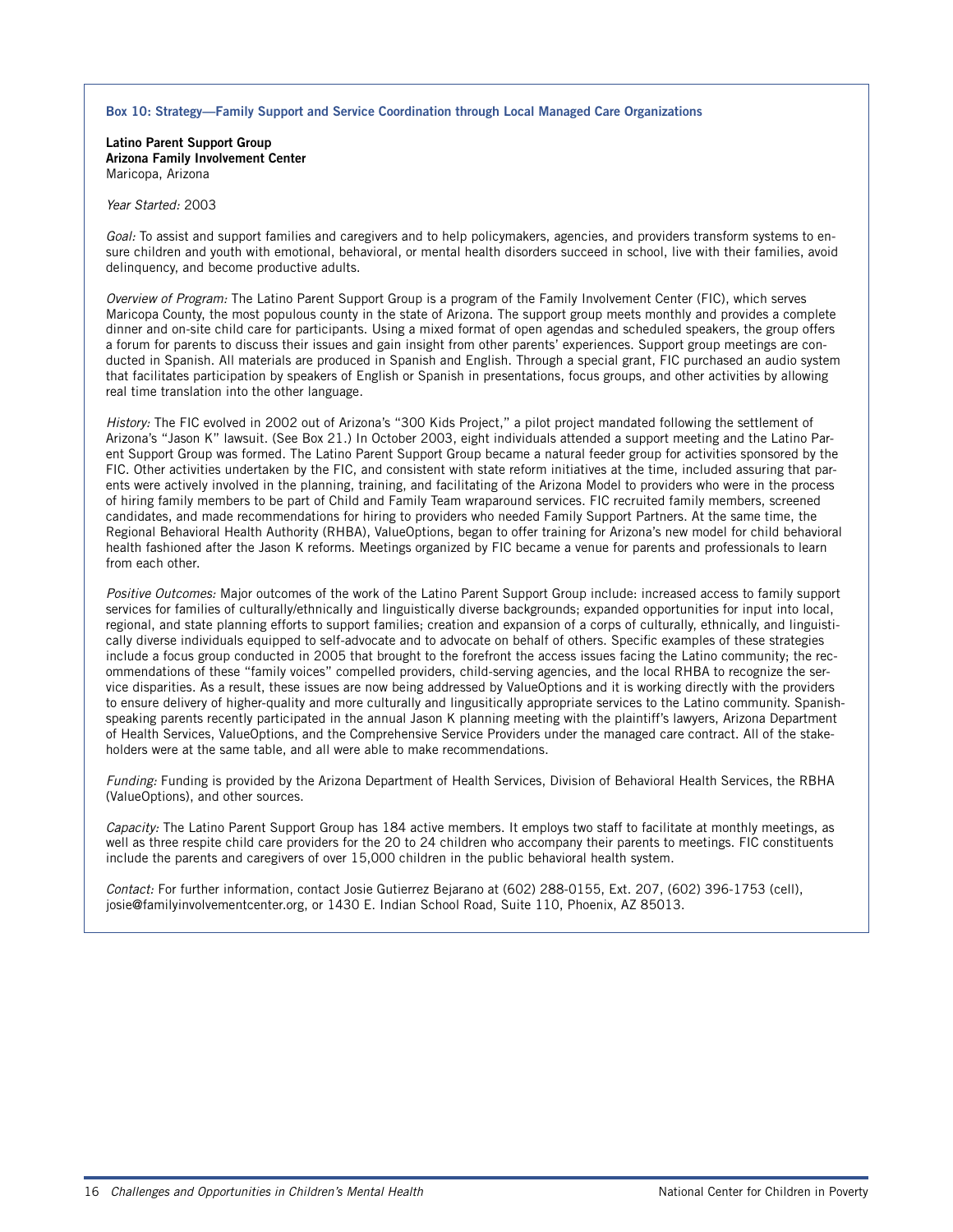### We need to provide services where families are.

A meeting participant.

If we don't get treatment for [a depressed] mom, we are creating the next generation of problems for her kids. We don't have a way to connect the adult and the children's mental health systems.

A meeting participant.

## **Offering Developmentally Appropriate Services Where the Children, Youth, and Families Are**

A theme that surfaced repeatedly during the discussions was that families and youth want services to be readily available and accessible in courts, schools, and other nonmental health settings and systems. Services should also be readily available for children living in communities with high rates of violence. Special services emphasized by the participants include quality education, especially in residential programs, classes for youth to acquire skills to live independently, transitional services for young adults aging out of the youth system, a family treatment system to better connect the adult and children's mental health systems, and early intervention programs. The meeting participants called for service providers to offer training and workforce development programs, with a special emphasis on stigma reduction. Training collaborations that involve universities and communities were recommended. Participants also called for a renewed emphasis to promote mental wellness and positive social and behavioral competencies as well as services linked to points of transition (such as young children transitioning into school or youth transitioning into the adult mental health system). They felt that too many services are still not strength-based and fail to incorporate building resiliency within communities. Parents and family members deeply want their children to have opportunities that promote skills that can be used in the real world and that capture the imagination of

youth. One example of this is a project in San Francisco created by the Youth Communication Team of Pacific News Services, a multimedia organization. The project, The California Council on Youth Relations, provides a forum for youth advocacy and peer support and the opportunity to learn critical communication skills (see Box 11). Youth expressed the need for strengths-based prevention and intervention strategies that engaged them (see Box 12).

## **Service Recommendations from a Family/Youth Perspective**

To strengthen family and youth support in the context of services, policymakers, researchers and providers should:

- Make family and youth support a funded and essential component of service delivery.
- Provide family-driven, youth-guided, and responsive services and supports in settings that are readily accessible to children, youth, and their families.
- Take family-driven and youth-guided services to scale.
- Promote mental wellness and positive social and behavioral competencies by engaging children and youth in interesting and appropriate activities.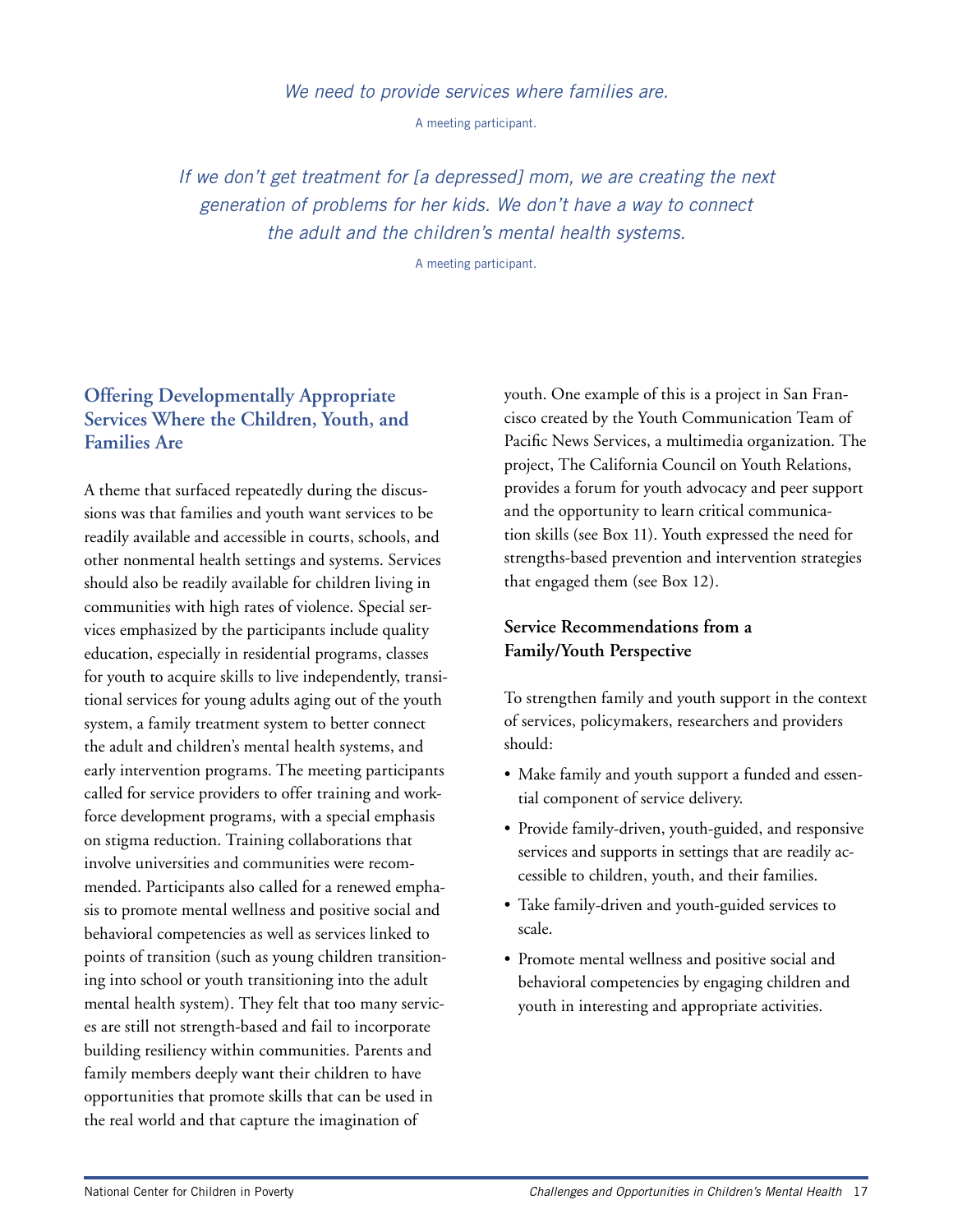#### **Box 11: Strategy—Promote Youth Peer-to-Peer Advocacy, Support, and Skills Development**

#### **California Council on Youth Relations** San Francisco, California

#### Year Started: 2005

Goal: To provide a nonadversarial venue where young people can exchange advice, develop advocacy skills, and give input to policymakers and practitioners who make decisions that shape their daily lives and the systems that affect them—Child Welfare, Juvenile Justice, Foster Care, Mental Health, and Education.

Overview of Program: The California Council on Youth Relations (CCYR) is a new project of the Pacific News Service's Youth Communications Team. Working with youth and elders from a wide variety of community-based organizations, the project team developed a speakers' bureau of youth advisors with specific experience, knowledge, and wisdom in current systems that affect youth. The CCYR Speakers' Bureau provides access to the raw youth voice that is so often missing in discussions of youth systems, and builds constructive, productive working relationships among youth, policymakers, legislators, and service providers. Through their involvement in the CCYR, young people learn to function as advocates, activists, and advisors, affecting changes in themselves and in systems that directly impact their lives. In addition, the project's network of youth-oriented communitybased organizations (CBOs) helps to create opportunities for youth to shape the CCYR agenda around their concerns, which include environmental justice, health, sexual health, homelessness, violence, emancipation, and education.

History: Pacific News Service (PSN), a 35-year-old nonprofit, began as an alternative news service for mainstream newspapers during the Vietnam War and has evolved into a multimedia organization dedicated to bringing the least-heard voices and ideas into the public forum. PNS's mission since the mid-1990s has been to create more inclusive communications through the content it produces and by developing and strengthening youth media and ethnic media outlets that reflect and serve the more disconnected segments of society. YO! Youth Outlook, the flagship youth project, integrates and incubates the work of several niche media projects: The Beat Within (incarcerated youth), Silicon Valley De-Bug (temporary workers), Sprawl (suburban voices), Roaddawgz (homeless youth), SNAG (Native Americans) and Afghan Journal. PNS also runs an ethnic media association. The Youth Communications' Team of which the CCYR is a part, uses writing, illustration, video, radio, and events to bring out unheard youth voices and promote civic engagement. In addition to the print publications above, PNS produces a weekly TV program for the local Warner Brothers affiliate; weekly radio spots for KMEL's Street Soldiers, KPFA's Flashpoints, Hard Knock Radio, and KALW's Upfront; and youth forums hosted at The Commonwealth Club. The CCYR young people who have experienced incarceration and foster care have become the experts and resources of strategic information for policymakers and practitioners.

Positive Outcomes: CCYR accomplished several major goals in its first year:

- Youth speakers' bureau of more than 50 young people with experience in the Juvenile Justice, Mental Health, and Foster Care Systems who are enthusiastic to speak publicly about their experiences and recommendations. Each month two to three new youth are recruited for the speakers' bureau.
- A 10-point plan for prevention and intervention strategies that will benefit the mental health of young people involved in county/state systems.
- Policy roundtables in Sacramento hosted by the California Research Bureau and attended by 300 people including: 20 youth speakers, 15 CBOs statewide, 4 legislators, and 50-70 policymakers.
- A DVD capturing the 10 core recommendations youth have made around mental health.
- 10 youth panels for a range of public and private organizations.
- Youth-led discussions with invited experts in the fields of education, juvenile justice, law, and policy reform. Invited guests have included Raquel Danoso, an educational policy analyst at the Latino Issues Forum; Gina Peralta, a Santa Cruz County probation officer; and Vylma Ortiz, a researcher on the disproportionate confinement of minorities.

Capacity: Youth Communication's Team serves more than 6,000 youth per year, 500 on an intensive basis.

Contact: For further information contact: Patricia Johnson at (415) 503-4170, pjohnson@newamericamedia.org, or 275 Ninth Street, San Francisco, CA 94103.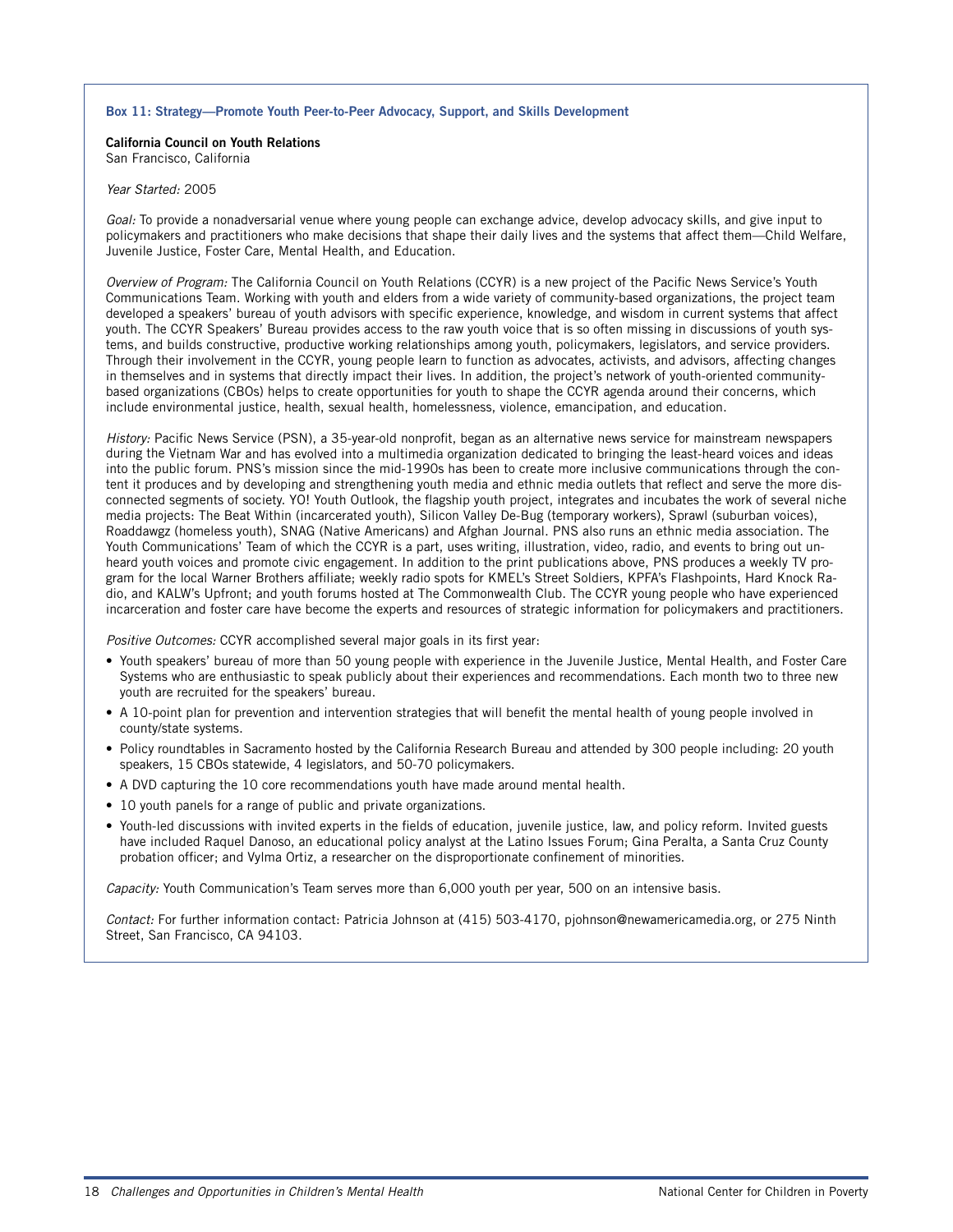**Box 12: Ten Strengths-Based Prevention and Intervention Strategies for Mental Health from California Youth Developed by the Youth Communications Team**

#### **Prevention**

How can the Education, Foster Care, and Juvenile Justice Systems be improved to support young people's own efforts to maintain their mental health?

#### 1) **Establish long-term relationships with adults.**

Maintain long-term relationships with adults who are available on a consistent basis. Knowing that an adult won't give up or go away opens the door for communication.

#### 2) **Make meds make sense.**

Young people should be given a clear explanation of what their prescribed medication will do, including side effects and how they will feel when they stop taking it.

#### 3) **Consider confidentiality.**

Make it clear upfront what information will be held confidential and what can not be held confidential so that the young person can make a safe decision about what to share.

#### 4) **Seek culturally positive environments.**

Young people are often asked to heal in institutional environments. Allowing young people to design and affect their environments—from asking to meet their therapist in a donut shop to choosing pictures for the walls—will open them to positive adult relationships.

#### 5) **Hear the youth voice.**

Young people should be considered experts on what they have experienced and what they need.

#### **Intervention**

What kinds of interventions change the mentality of young people who have experienced trauma so that they do not repeat the abuse or self-abuse they learned as coping tools?

#### 6) **Cultivate personal interests.**

Using mental health funds and time to help a young person access music, art, sports, dance, or other activities can build selfesteem that has a life of its own beyond therapy.

#### 7) **Fix the situation, not just the kid.**

Many young people need help finding jobs, apartments, or help with school. Adults who find practical solutions can gain the young person's trust in the healing process.

#### 8) **Provide good information.**

Young people make great decisions when they have accurate information they trust.

#### 9) **Avoid labels and stigma.**

Labels, like depressed, and even the words "therapy" and "mental health" carry a stigma that can turn young people off.

#### 10) **Be a role model.**

Young people often respond positively to peers and adult mentors who have "been there" and can relate to their struggles as well as model successful life changes.

Source: YO!TV. (2006). Bringing young people to the policy table: A year of discussions on mental health in foster care, juvenile justice, and education [Documentary]. Sacramento and San Francisco, CA: California Research Bureau and Pacific News Service.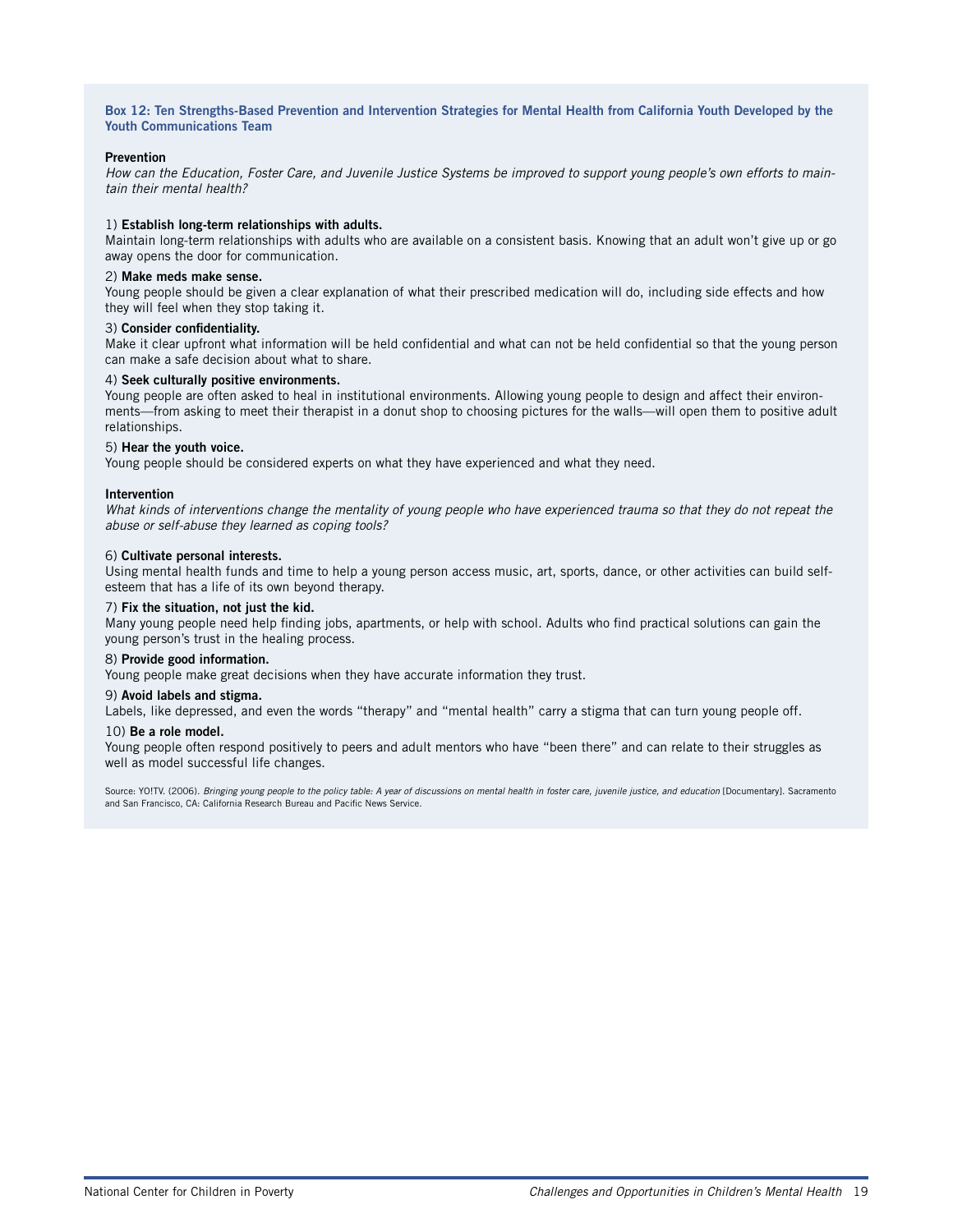## **Delivering Evidence-Based Practices in the Context of Family and Cultural Values**

Many participants raised issues concerning evidencebased practices. Evidence-based practices are clinical interventions and supports for which there is rigorous research that demonstrates their repeated effectiveness.3 Concerns included the perception that training for evidence-based practices often indirectly incorporates concepts that lead to blaming parents; the belief that in practice, evidence-based treatments may limit the creativity and flexibility to attain the successful outcomes families and children desire; and, the impression that a disconnect exists between Medicaid reform and evidence-based practices. The participants noted one challenge was how to offer and sustain choices in providers, services, and supports that were congruent with the family's culture, especially in communities of color. Currently, there is little research to determine the impact of culturally specific, familydriven, and youth-guided interventions on the delivery of services. In particular, many successful communitybased interventions and practices lack rigorous empirical evidence and need to be part of a research portfolio to determine and/or validate their effectiveness. Similarly, some practices deemed evidence-based lack family, youth, or community engagement components or other factors that may foster better adaptation in communities where initial testing was not done.

Family members and youth also reported concern that evidence-based practices have done little to facilitate implementation of policies to empower families and youth. From this perspective, they identified four important issues. First, they stated there should be equal respect for the expertise of all stakeholders, including parents, families, youth, professionals, community organizations, funding sources, and academic researchers. Too often, they do not feel this respect. Second, there is not always an honest appraisal of the limitations of evidence-based treatments. The existence of evidence to support a particular practice does not necessarily mean that a practice is appropriate in all settings for all children, youth, and families. Third, there is a general lack of recognition that evidence-based practices must be based upon and integrated with a

system of care philosophy that emphasizes cultural competency, family and youth empowerment, developmentally appropriate practices, and communitybased processes. As examples, they pointed to research that suggests inconsistent results when evidence-based treatments are implemented in real-world settings.<sup>4</sup> Lastly, they were concerned that debate on evidencedbased practices often involves use of complex language to define and address issues.

## **Strengthening Services and Supports for High-Need Youth**

The participants also addressed the need for greater efforts to improve outcomes and the daily experiences for children and youth facing the highest levels of challenge. For example, despite the cost and recent attention to the issue, many states continue to send children and youth out of state in order to receive services, and many parents must still give up custody in order to access services. (See Box 13 for how Kansas, with support from the state's parent organization, has attempted to address custody relinquishment.) Many participants felt that the lack of progress on the issue of custody relinquishment reflects a lack of commitment to a community-based service delivery model.

A second concern was that the system of care approach was designed in order to bring together families in a unified system of care; participants noted that this vision of interagency coordination, family support, and individualized goal plans has yet to be achieved, except for a small number of children. Another area in need of improvement relates to continued problems experienced by children and youth placed in residential care. Residential care needs to be better integrated into the system of care to ensure appropriate predischarge planning and care continuity in the community. Participants also called for greater attention to better outcomes from residential care, including improved school success, reduced involvement with Juvenile Justice, better mental health functioning, and better success in permanent and stable living environments. These residential programs should better engage families and youth, and the care delivered in residential facilities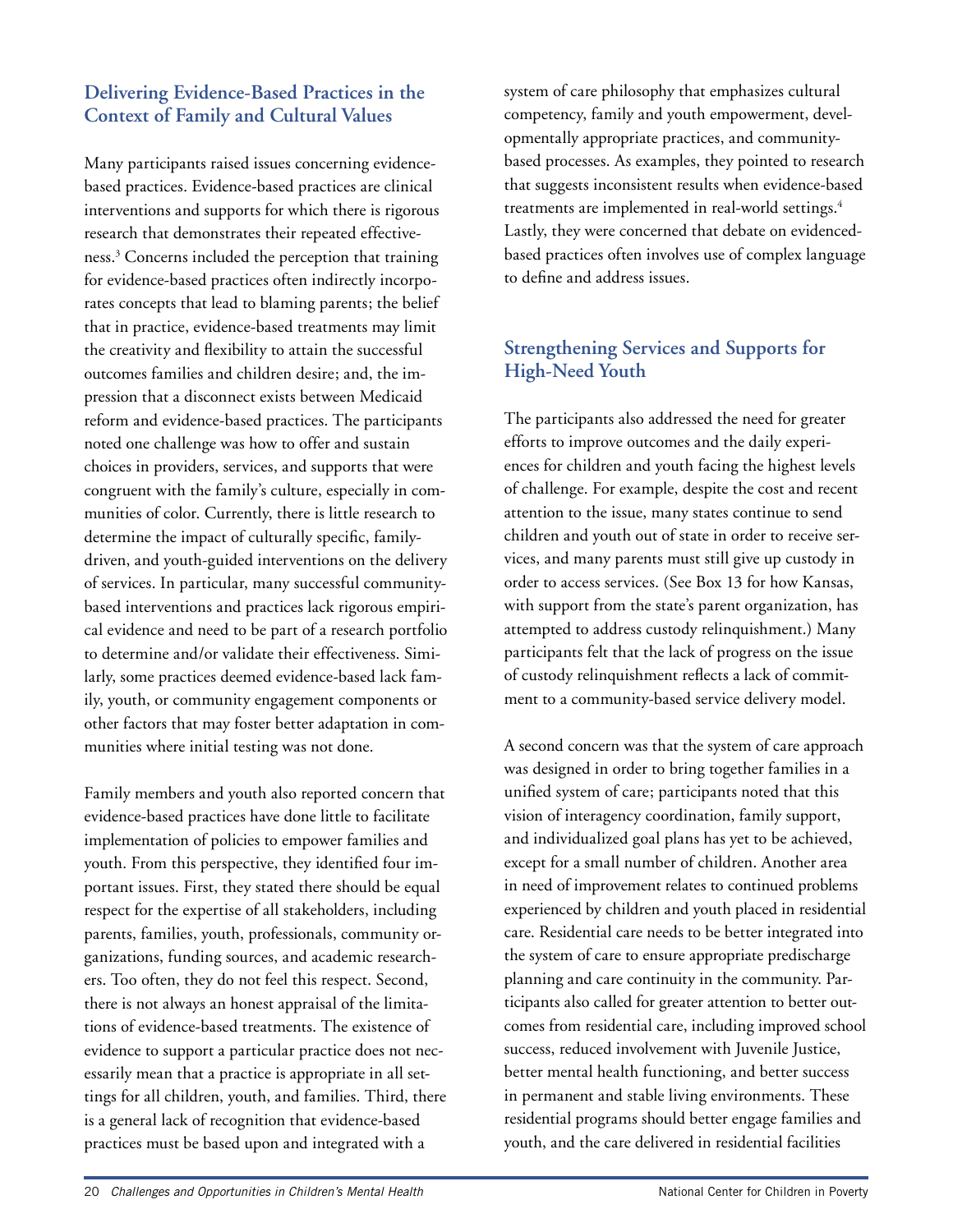#### **Box 13: Strategy—Decrease Custody Relinquishment**

#### **Kansas Home and Community-Based Services Waiver for Children with Serious Emotional Disturbance** Kansas

#### Year Started: 1998

Goal: To decrease need for out-of-home placement by increasing the range of community-based services eligible for Medicaid reimbursement.

Overview of Program: The Kansas Home and Community-Based Services Waiver (HCBS) for children with serious emotional disturbance (SED) expands the Medicaid eligibility of families whose incomes exceed standard thresholds by considering only the child's income for the waiver's purpose. Expanded Medicaid-reimbursable services include wraparound facilitation, parent support, respite care, and independent living support. With these new services as well as in-home therapy, case management, and attendant care, parents are presented with alternatives to out-of-home care and are able to keep their children at home and in their communities.

History: Kansas has a long history of embracing the wraparound process and of support from the federal government to create family-driven services. The U.S. Substance Abuse and Mental Health Services Administration (SAMHSA) funded two system of care demonstration sites to develop community-based services. Data from these initiatives suggests that serving children with serious emotional disturbance in the community is cost-effective compared to state hospital care. An alliance between mental health providers, social services, and families (organized by Keys for Networking) influenced the state legislature to fund the waiver in 1998 and a statewide family system of care in 2000.

Positive Outcomes: An independent evaluation conducted in 2005 found that the waiver program led to improved access, quality, outcomes, and cost effectiveness. The children with SED covered under the waiver are more likely to be in permanent homes, have fewer interactions with law enforcement (99 percent had no law enforcement contact), and experience better school performance, including higher grades in school (87 percent were at or above average) and increased class attendance (85% had regular attendance) than children with SED who are not in the waiver program. In addition, 98 percent of services had documented wraparound team involvement and 96 percent of them were deemed family-centered. Annual per child cost for the waiver ranged from \$4,613 in 2000 to \$13,587 in 2003 compared to per child costs for hospitalizations of \$24,972 in 2000 to \$26,236 in 2002, and represented the lowest of any state-run care option (foster care, juvenile detention, residential care) for children with SED.

Funding: The waiver is funded primarily through Medicaid. Kansas is required to provide 39 percent of the funding. In 2002, the state began collecting parental fees from selected families with the means to contribute to a portion of the services for their children. Parental fees make up part of the state's portion of funding. The federal government provides the remaining 61 percent through its matching program. In 2002, the entire cost of the waiver was \$6.5 million dollars, including a \$2.5 million dollar contribution from the State of Kansas.

Capacity: In fiscal year 2004, approximately 2,000 children were served under the Kansas Home and Community-Based Waiver.

Sources: Adams, J. (2003). Testimony before the Senate Committee on Government Affairs. In Committee on Governmental Affairs, United States Senate. Nowhere to turn: Must parents relinquish custody in order to secure mental health services for their children? Washington, DC: U.S. Government Printing Office; Government of Kansas Homepage <www.kansas.gov>. Kansas Department of Social and Rehabilitation Services <www.srskansas.org/services/hcbs.htm>. Barfield, S. T.; Holmes, C.; Chamberlain, R.; Corrigan, S. K.; & Barket, A. (2005). Home and community-based services: Mental health waiver for children and youth with severe emotional disturbance. Lawrence, KS: University of Kansas School of Social Welfare, Children's Mental Health Research Group.

should more adequately address life skills development and ensure quality educational services (see Box 14).<sup>5</sup> An example of youth advocacy designed to improve residential treatment is described in Box 15.

A constant theme of great concern to both families and youth was the lack of supportive services for youth aging out of the mental health system. Youth leaders

at the meeting expressed frustration at being trapped between two systems. The first system—the child and youth mental health system—creates policies that assert older youth are developmentally ready to enter the adult system based upon their age. However, the second system—the adult mental health system—is illequipped to meet older youths' needs as young adults.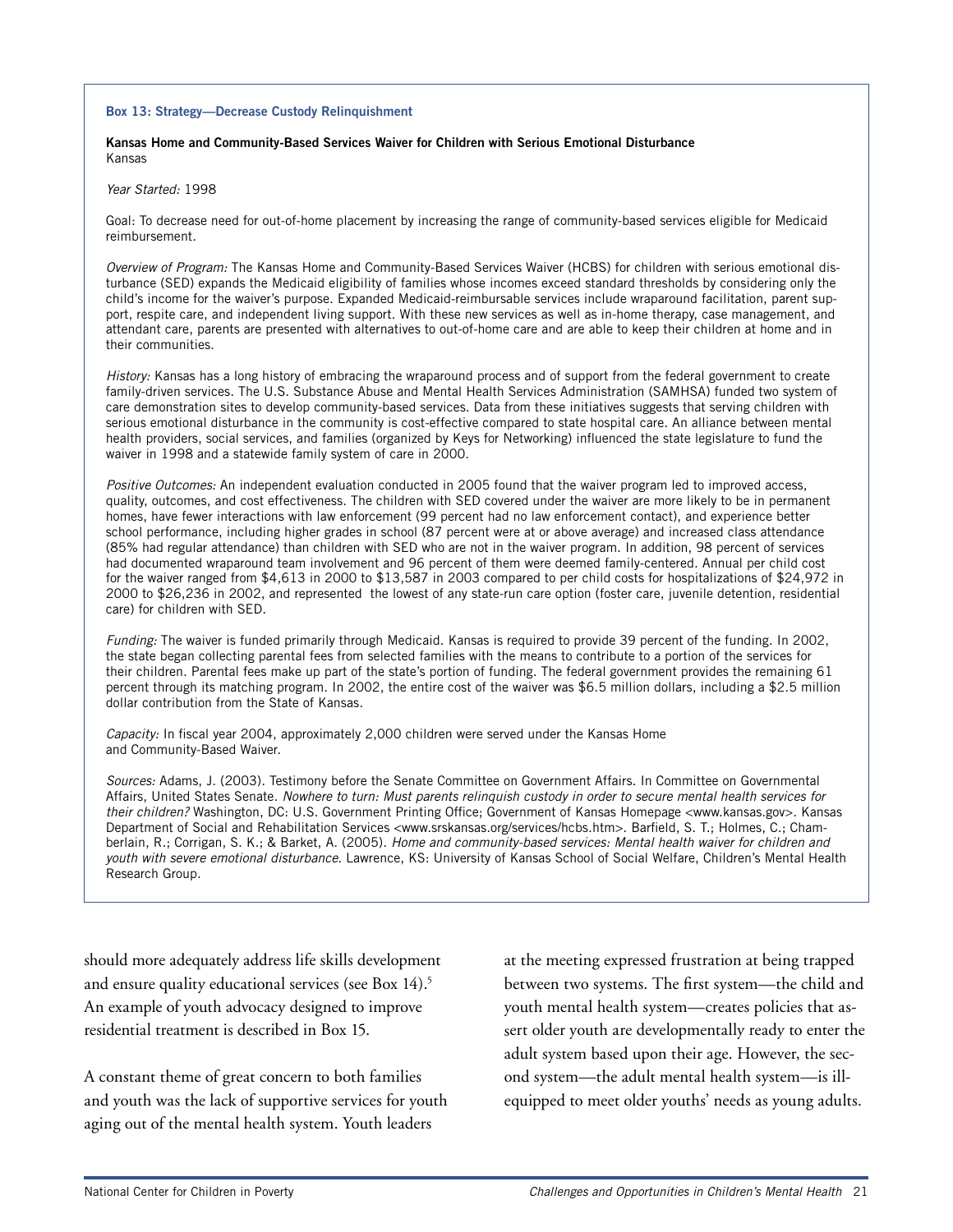#### **Box 14: Mental Health Facts—Residential Treatment Programs**

#### **Prevalence**

• There is documented decline in residential placements in some communities.<sup>1</sup>

#### **Demographics**

- Latino youth are less likely to enter placement than their peers.<sup>2</sup>
- African-American youth are more likely to be in placement than their peers.<sup>3</sup>
- African-American youth are more likely to be discharged into foster care than other youth and less likely to be discharged into permanent placement than other youth.4
- Males are more likely than females to enter residential treatment.<sup>5</sup>

#### **Placement Needs**

• An estimated 40 percent of the boys and nearly 30 percent of the girls in residential treatment could have been treated in the community, based upon their level of risk.<sup>6</sup>

#### **Complex Needs:**

• Youth in residential care are more likely to have suicidal tendencies, comorbid mental health conditions, and experience abuse and neglect.<sup>7</sup>

#### **Factors Associated with Youth in Residential Placement**

- Data from one state shows that the mean number of prior placements is increasing substantially.<sup>8</sup>
- In one state study, youth in residential treatment were seven times more likely to live away from their families and more than 15 times more likely to come from corrections than any other setting.<sup>9</sup>
- In one state longitudinal study, over 30 percent of youth in residential placement for the first time had experienced 11 or more prior placements with nearly 40 percent of youth entering from secure facilities.<sup>10</sup>

#### **Aspects/Components of Residential Treatment**

- One study documented that 43 percent of children and youth in residential treatment centers across four states received antipsychotic medication without a history of psychosis.<sup>11</sup>
- Family functioning was associated with positive outcomes for children in residential treatment, and the use of a family functioning assessment to determine placement was strongly associated with improved outcomes.<sup>12</sup>
- Residential and day treatment providers perform poorly when it comes to ensuring a smooth transition for children in their care, especially with regard to school records and standards.<sup>13</sup>
- More than a quarter of teachers and one-fifth of principals in residential and day treatment programs do not follow a state or local district mandated curriculum but one they have developed.<sup>14</sup>

#### **Cost**

- In 2002, states spent over \$4.28 billion for children and youth placed in over 30,000 residential treatment facilities.15
- Nationally, per capita cost for residential treatment in 2002 average \$14.7, and over 26 states spent more per capita, compared to total per capita children's mental health spending of \$57.63 in 2003.16

#### **Outcomes**

- Youth with substance use disorders (SUD) and youth with affective disorders are more likely to experience negative outcomes.<sup>17</sup>
- Residential treatment for youth with mental health diagnoses was not predictive of positive outcomes.<sup>18</sup>
- Youth with SUD and externalizing disorders are more likely to move to more restrictive care levels.<sup>19</sup>
- In one state, more than 40 percent of youth discharged from residential treatment experienced negative outcomes (such as psychiatric hospital admission, detention, running away, or other residential placement).20

Sources: 1. Budde, S.; Mayer, S.; Zinn, A.; Lippold, M.; Avrushin, A.; Bromberg, A.; et al. (2004). Residential care in Illinois: Trends and alternatives. Chicago, IL: Chapin Hall Center for Children at the University of Chicago. 2. Ibid. 3. Pottick, K.; Warner, L. A.; & Yoder, K. A. (2005). Youths living away from families in the U.S. Mental Health System. Journal of Behavioral Health Services & Research, 32(2), 264-281. 4. See Budde, Mayer, Zinn et al., in Source 1. 5. See Pottick, Warner, & Yoder in Source 3. 6. Lyons, J. S. & McCulloch, J. R. (2006). Monitoring and managing outcomes in residential treatment: practice-based evidence in search of evidence-based practice. American Academy of Child and Adolescent Psychiatry, 45(2), 247-251. 7. See Pottick, Warner, & Yoder in Source 3. 8. See Budde, Mayer, Zinn et al., in Source 1. 9. See Pottick, Warner, & Yoder in Source 3. 10. See Budde, Mayer, Zinn et al., in Source 1. 11. Rawal, P. H.; Lyon, J. S.; MacIntyre, I. J. C.; & Hunter, J. C. (2004). Regional variation and clinical indicators of antipsychotic use in residential treatment: A four-state comparison. Journal of Behavioral Health Services & Research, 31(2), 178-188. 12. Sunseri, P. A. (2004). Family functioning and residential treatment outcomes. *Residential Treatment for Children and Youth, 22*(1), 33-54. 13. Gagnon, J. C. & McLaughlin, M. J. (2004). Curriculum, assessment, and accountability in<br>day treatment and residential schools. *Exc* (in Thousands of Dollars) By State According to Organization Type: 2002 IMHO. Rockville, MD: Substance Abuse and Mental Health Services Administration. 16. Center for Mental Health Services. (2005). 2002 state tables. 15b. Expenditures Per Capita By State According to Organizational Type: 2002 IMHO. Rockville, MD: Substance Abuse and Mental Health Services Administration; Lutterman, T. (2004). Fiscal year 2003 state mental health agency revenues and expenditures: key findings [Power point presentation prepared for the National Association for State Mental Health Program Directors (NASHMPD). Alexandria, VA: NASMHPD Research Institute. Based on data from FY'2003 Revenues and Expenditures Study and 2004 State Profiles System. 17. See Budde, Mayer, Zinn et al., in Source 1. 18. Ibid. 19. Ibid. 20. Ibid.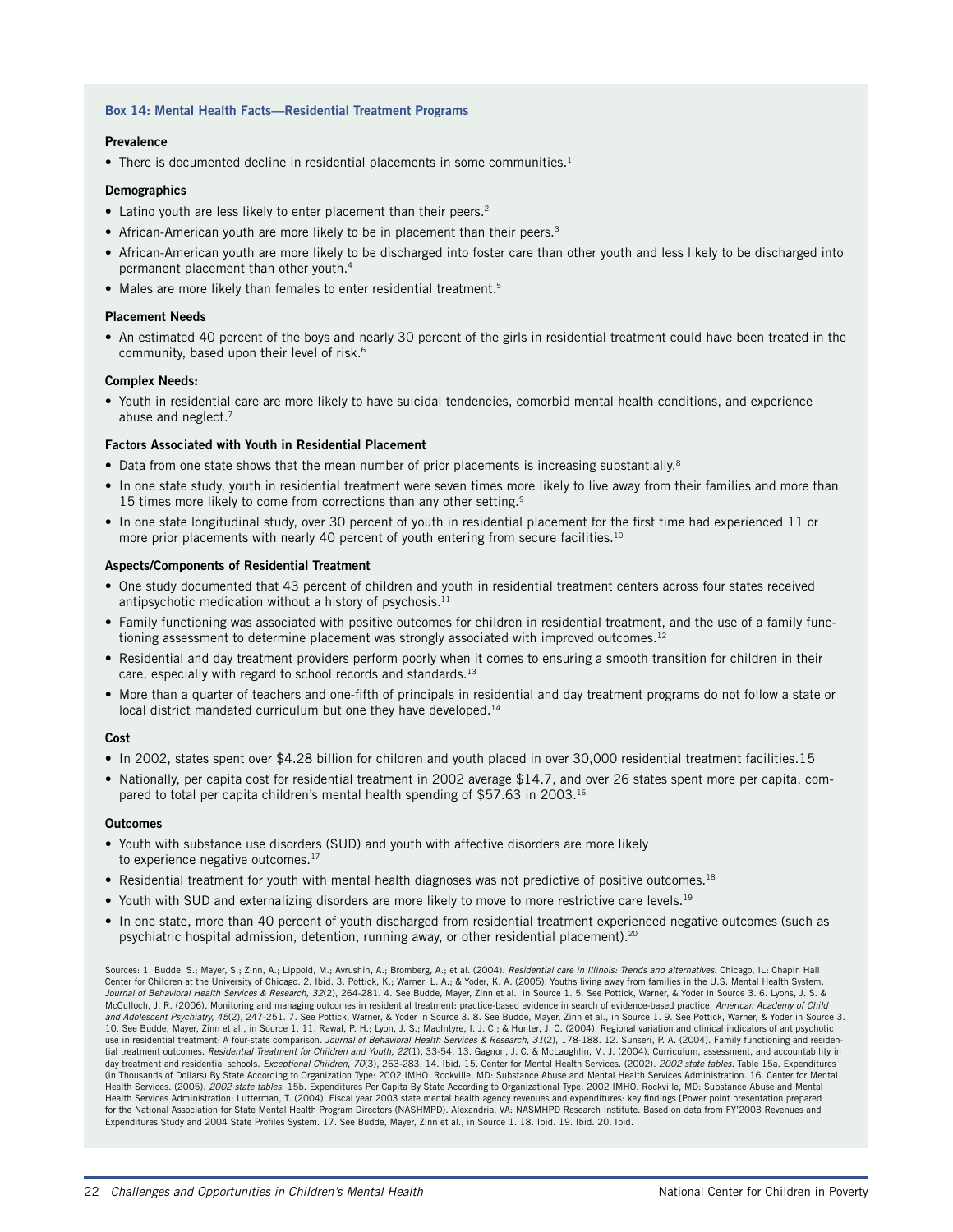#### **Box 15: Strategy—Provide a Forum for Youth Voices**

#### **Community Alliance for the Ethical Treatment of Youth (CAFETY)** New York, New York

#### Year Started: January 2006

Goal: To create a forum for youth advocacy and support designed to develop and shape youth-guided policies and practices with a specific emphasis on the ethical treatment of youth with behavioral, emotional, and mental health problems in institutional settings.

Overview of Program: Community Alliance for the Ethical Treatment of Youth (CAFETY) developed a forum to connect youth who have attended abusive facilities. It currently focuses on unregulated and unlicensed residential treatment facilities and advocates for regulation and efficacy in treatment. It is committed to ending institutionalized child abuse and human rights violations in institutional settings. CAFETY provides youth with access to resources and tools to become better advocates in their community, to work toward ending the over-institutionalization of youth, and to increase access to community-based care.

History: Co-founders Charles King and Kathryn Whitehead, who met unexpectedly through unfortunate circumstances, chose to turn trauma into empowerment. They both attended unregulated facilities at a young age and both worked separately to advocate on behalf of youth incarcerated at the unregulated 'therapeutic' boarding schools they had attended. They soon realized that the ills they witnessed: perpetual human rights abuses, mistreatment of youth, and ineffective care at their respective schools, was not uncommon in residential care. Frequent contacts with other youth who also attended wilderness camps, therapeutic schools, and other programs and had virtually identical stories to their own, convinced them of the need for unity, transparency, and activism, as well as learning and empowerment. Thus CAFETY was formed. Through its group of core members, it joined the forces of youth who attended facilities across the United States and abroad. Each member is deeply committed to:

- Use their powerful stories to prevent further mistreatment of youth.
- Dedicate time and energy to influence policy that supports ethical practice and efficacy in the treatment of youth with behavioral, emotional, and mental health difficulties.
- Facilitate youth empowerment through education on what constitutes appropriate and ethical therapeutic intervention.

The group is acquiring nonprofit status. It plans to create a newsletter to disseminate information through written as well as visual artistic expression.

Positive Outcomes: CAFETY has successfully established its core group. It supports a virtual community for youth to share their experiences, empathize, and support one another. CAFETY has received positive feedback from youth who have found their voice in contacting Congress and contributing to efforts to change policy and law. It also established forums to educate youth by inviting experts like Dr. Charles Huffine to connect with youth and reestablish belief and trust in the mental health profession. CAFETY members regularly recruit other youth, inform the press, and network with like-minded-organizations and politicians in an effort to educate and bring attention to the mistreatment of youth at unregulated facilities.

Capacity: CAFETY has 118 members and 8 core group members from across the United States; it plans to expand its support base by forming youth chapters at various U.S. colleges.

Contact: For further information, contact Kathryn Whitehead at (917) 687-8639 or katw@nyc.rr.com; Charles King at (206) 417-5167 or jking222222@msn.com; or Bill Boyles (407) 506-8380 or bill.boyles@gmail.com.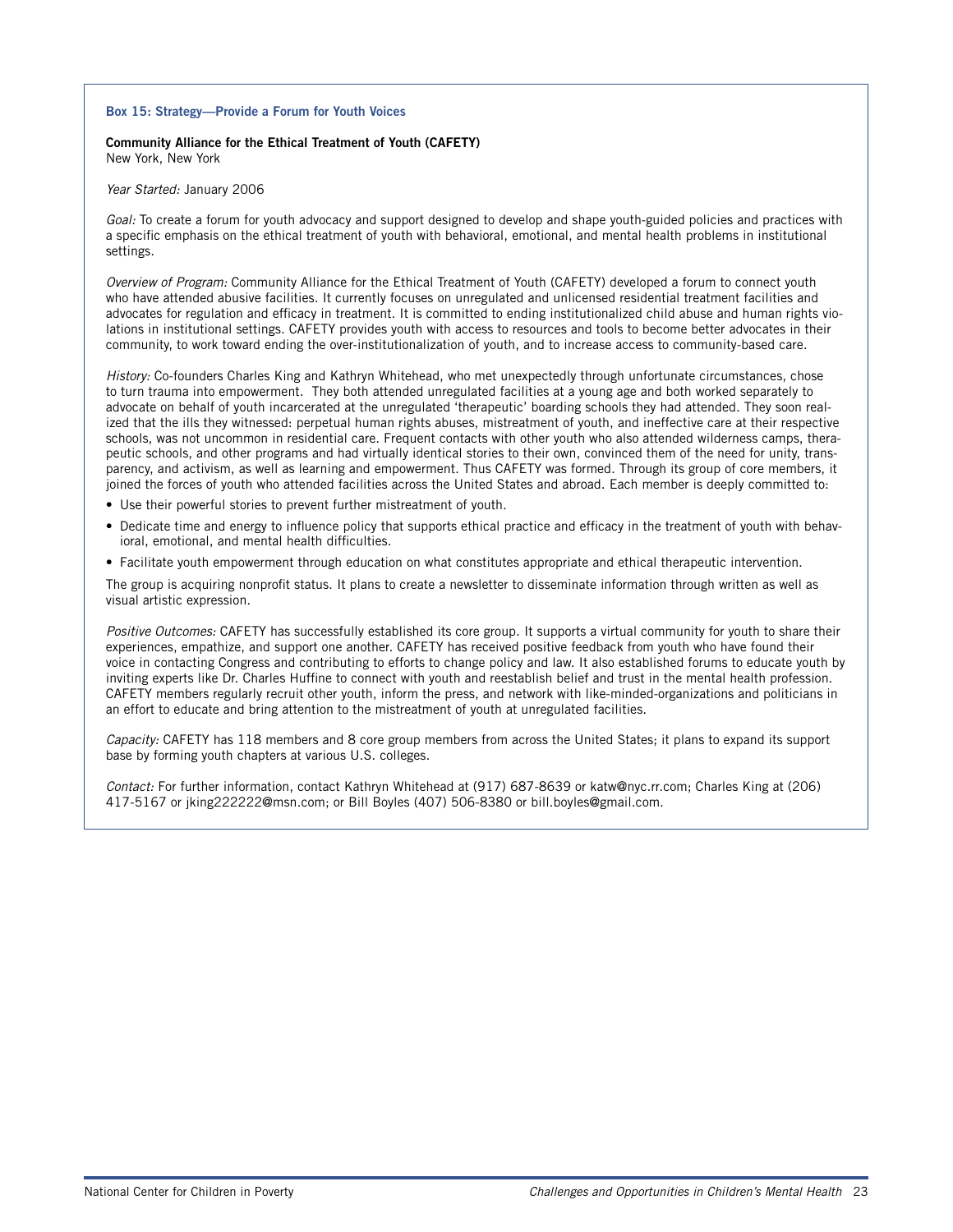As the focus on youth development and transitional services grows, positive service and support-linked strategies are emerging. For example, in Westchester County, the Youth Forum works to give youth facing mental health challenges the transition skills they need, building group support for the youth (see Box 16). A different approach, but with the same overarching goal of promoting knowledge, self-advocacy capacity, and skill building is reflected in the Peer-to-Peer Youth Transition Program developed by the Georgia Parent Support Network (see Box 17). This is a peerto-peer program that employs older youth as mentors of younger youth and thus is a "two-fer," impacting both the younger and older youth in positive ways.

The participants also raised a more general set of seemingly intractable challenges that have been highlighted many times before. Treatment and other services provided to children and adolescents with mental health needs are still inadequate. Professionals, participants noted, often have negative attitudes, are not trained to meet the needs of the families, and do not represent the cultural and ethnic diversity of the communities they serve. Participants also listed an uninviting treatment environment, unequal distribution of resources, lack of accessible treatment options for children not in a formally funded system of care community, and lack of collaboration and sustainable infrastructure as major concerns with services. They also noted that respite care continues to be hard to locate (see definition below). One example where efforts to address these concerns are underway is highlighted in Box 18 where the California Mental Health Act is described. It mandates the expansion of culturally and linguistically competent approaches to service delivery and planning with the aim of eliminating racial, ethnic, and linguistic disparities in access and outcomes. It also requires county mental health authorities to engage families and youth in planning, service delivery, training, and other workforce development activities.

#### **Respite Care**

Respite care refers to temporary care of an individual in order to give family members or other caregivers a break from the daily tasks associated with caregiving, according to The Arc, a disability advocacy organization. Respite care at times involves overnight care. Research shows that respite care is associated with improved family and system outcomes. Caregivers who accessed respite care for children with mental health problems experienced increased optimism for caring for children at home and a decrease in some areas of caregiver stress. In addition, children and youth with mental health problems who accessed respite care realized more than two and a half times less out-of-home placement and a dramatic decline in average lengths of stay for those in out-of-home care. For more information on respite in general, see The Arc web site at <www.thearc.org>.

Source: Bruns, E. J. & Burchard, J. D. (2005). Impact of respite care services for families with children experiencing emotional and behavioral problems. Children's Services 3(1), 39-6l. Retrieved February 10, 2006, from <www.leaonline.com/doi/abs/10.1207/ S15326918CS0301\_3>.

## **Recommendations for High-Need Youth from a Service Perspective**

To take family-driven and youth-guided services to scale, policymakers and practitioners should:

- Provide services and supports in settings that are readily accessible to children, youth, and families.
- Require cross-system accountability for improved outcomes as a condition for funding based upon developmentally appropriate, family-driven and youth-guided practice.
- Require greater accountability for improved outcomes for children and youth as a condition of funding from residential treatment providers.
- Foster adoption of family-driven and youth-guided evidence-based practices that work in communitybased settings and with diverse populations.
- Infuse family-focused, culturally competent and developmentally appropriate principles across all mental health services, not just those delivered in the context of systems of care.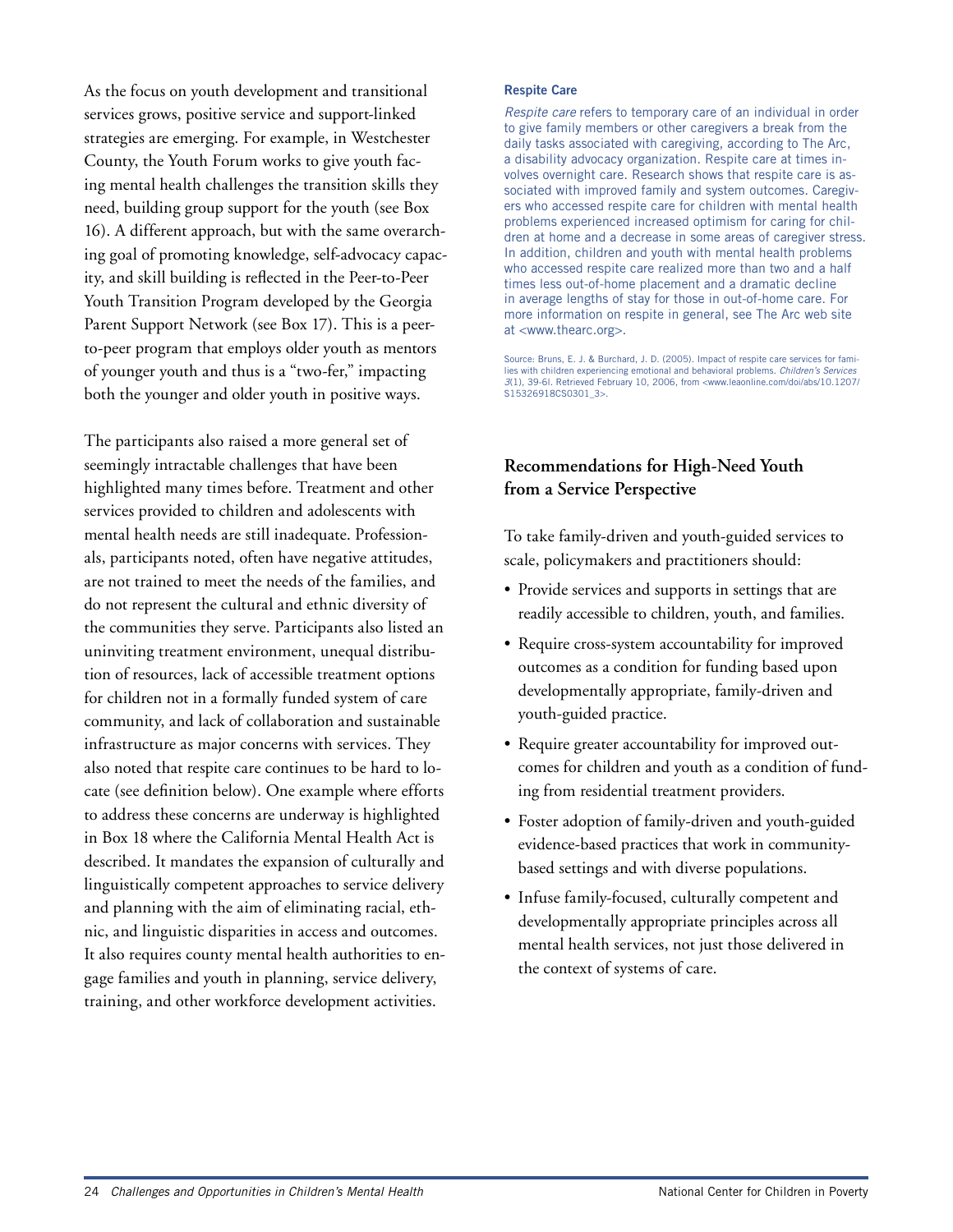#### **Box 16: Strategy: Provide Peer-to-Peer Support Opportunities and Facilitate Youth Empowerment**

#### **Family Services of Westchester County, New York: Youth Forum** Westchester County, New York

#### Year Started: 1993

Goal: To create a forum for youth with mental health needs that connects peers through recreational activities and support groups, improves mental health services in Health, Justice, and Education Systems, advocates for other youth with similar issues, and educates others in order to reduce the stigma associated with mental health problems.

Overview of Program: Youth Forum is a peer-led, peer-driven support program that provides opportunities for youth between the ages of 16-24 that have experience with the Mental Health, Criminal Justice, Special Education, and/or Child Welfare Systems. The program meets twice a week for two hours and includes dinner. The youth developed "Knowledge Nights," which are support nights that help educate youth regarding various topics, including hygiene, self-care, self-esteem, sex education, anger management, slam poetry, and drama. The program is voluntary, has an open door policy, and allows members to choose what night they wish to attend. The program also includes peer support projects, such as "rap sessions," advocacy, outreach, and leadership initiatives. Additionally, Youth Forum promotes social activities such as movies, picnics, bowling, and trips to New York City. Youth Coordinators help educate school officials, mental health professionals, probation officers, and others about issues relating to mental health. Youth Coordinators also speak at conferences, participate in training panels at a local and national level regarding the stigma of mental health, attend and facilitate aging-out network meetings and support circles, and lead various subcommittees.

History: In 1993, Westchester County Department of Community Mental Health staff and parents of children with special needs began noting that there were very few services for older adolescents and young adults who had been "heavy users" of mental health, special education, juvenile justice and residential treatment services. Many of these young people had been out of the community for extended periods in residential, detention, or hospital settings and had difficulty fitting in again once they returned home. These young adults began expressing dissatisfaction with some of their experiences and requested opportunities for peer support services. As a first step in providing a group socialization experience, and to give the young people an avenue to express their dissatisfaction, Westchester County Department of Community Mental Health, working in conjunction with Family Ties, a Westchester grassroots parent support organization, invited a group of older adolescents and young adults who considered themselves veterans of the child serving systems, to present their ideas, criticisms, and suggestions for change to the Westchester Department of Community Mental Health and the Family Ties organization. The Children's Mental Health Services Director promised the group that whatever emerged would have the attention of the Commissioner of the Department. The Family Ties founder also pledged that the parents' group would give top priority to whatever emerged from these efforts.

Positive Outcomes: The program has grown tremendously since its creation. Over 104 youth participate in the program and on any given "Knowledge Night," 12 to 18 youth attend.

Funding: The program was previously funded through a federal SAMHSA grant and the Westchester Youth Bureau. Currently, Youth Forum receives \$40,000 from the Youth Bureau of Westchester. Family Services of Westchester matches this amount. Youth Forum is also in the process of fundraising.

Capacity: Youth Forum currently serves over 104 youth throughout Westchester County, including the communities of White Plains, Yonkers, Mt. Vernon, New Rochelle, and Peekskill.

Contact: For more information, contact Kimberly Cuccia, Program Coordinator, at (914) 872-5287 or kcuccia@fsw.org or peer leaders at (914) 872-5280 or 1 Summit Avenue, White Plains, NY 10606.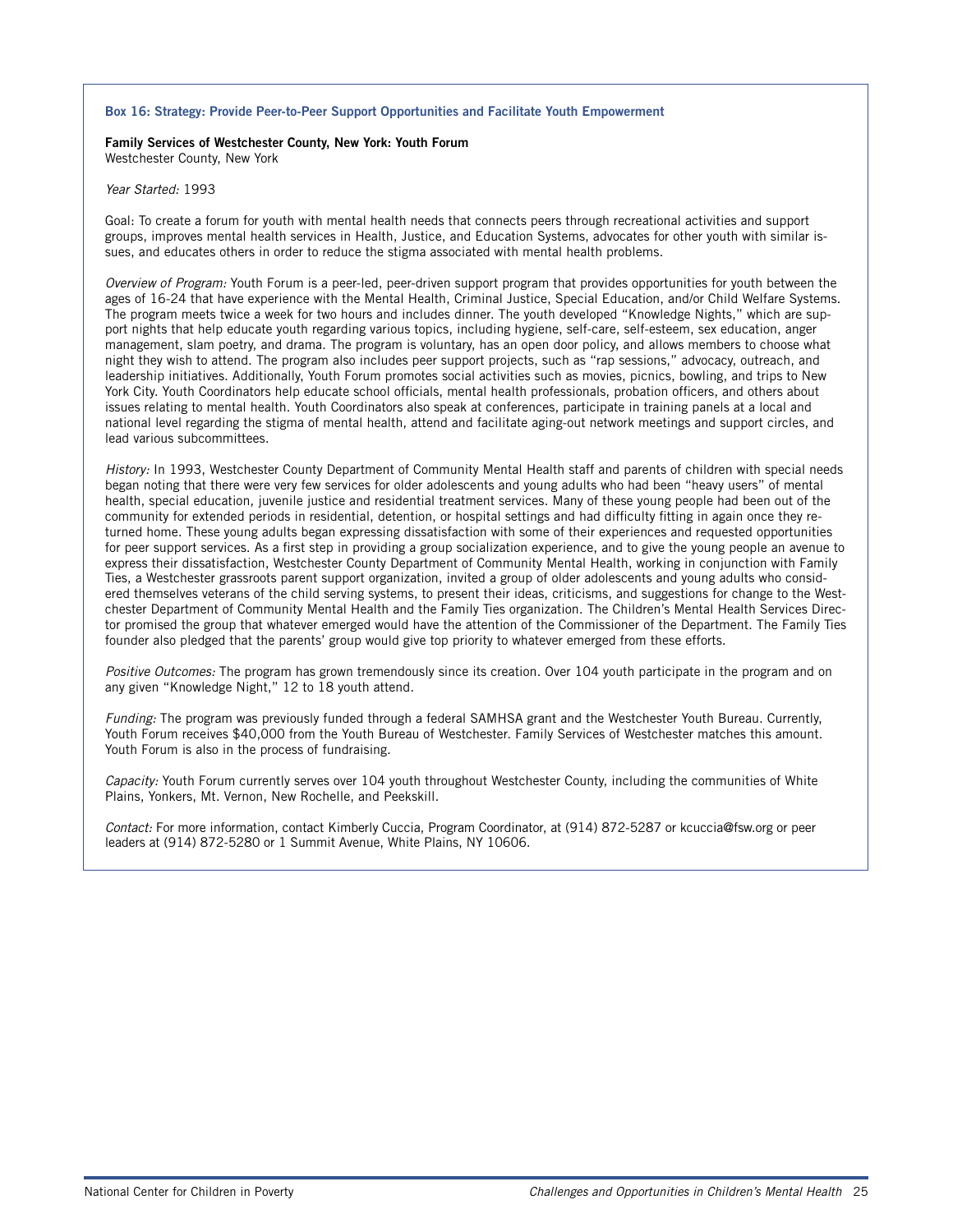#### **Box 17: Strategy—Institutionalize Transitional Support for Youth**

#### **Georgia Parent Support Network: Peer-to-Peer Program** Georgia

#### Year Started: 2004

Goal: To hire young adults age 18 and older transitioning into the adult mental health system to be mentors to youth ages 16- 17.

Overview of Program: In order to support a seamless transition to the adult mental health system, Georgia Parent Support Network developed a program for young adults ages 17-24 that includes:

- Life skills development
- Financial management
- Educational opportunities
- Employment support
- Linkages to mental health services

History: The Peer-to-Peer Program grew out of a small system-of-care pilot program that provided services to children and youth until their 18th birthday. Once they turned 18, young adults in need of mental health services were referred to the adult system with no transitional support. Consequently, many of the youth ended up in jail or homeless. The Peer-to-Peer Program expanded on the original pilot by employing the older youth to mentor younger youth. In addition to mentoring, the participants learn to create life plans as well as gain professional skills in fundraising and presentations. The Peer-to-Peer Program benefits both the young adults as well as the youth currently in the child mental health system by creating peer networks, engaging youth in educational experiences, exposing them to travel, and providing career development opportunities.

Positive Outcomes: Since the program is relatively new, there is currently no longitudinal evidence supporting its success. However, there is anecdotal evidence of young adults with significant mental health disabilities achieving impressive goals such as job placement after participation in the program.

Funding: The Peer-to-Peer Program is funded through a variety of sources, including the federal Community Mental Health Services (CMHS) Block Grant, Medicaid, and private fundraising. The portion of funding from the CMHS Block Grant is part of its adult mental health allocation. The annual budget is approximately \$125,000.

Capacity: The Peer-to-Peer Program currently has four paid staff members and nine youth participants.

Contact: For further information, contact Anna McLaughlin, Chief Executive Officer, at (404) 758-4500, Anna. McLaughlin@GPSN.org, or 1381 Metropolitan Parkway, Atlanta, GA 30310.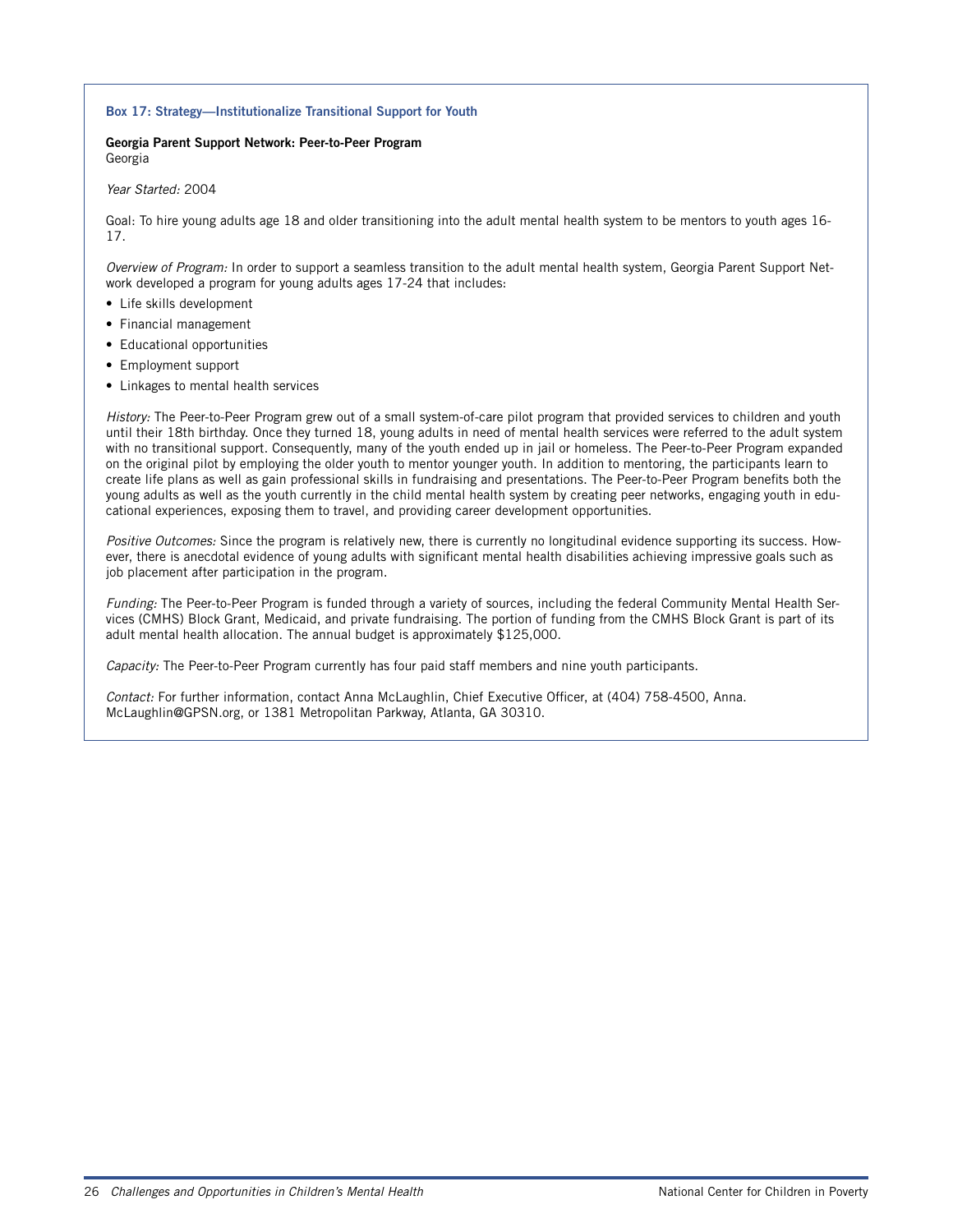#### **Box 18: Legislation that Strengthens the Family Voice and Services 1— Mandated Family Involvement: California Mental Health Services Act (2005)**

The California Mental Health Services Act (MHSA), formerly Proposition 63, became law on January 1, 2005. The MHSA, a ground-breaking mental health financing law, imposes a 1 percent tax on any income in excess of \$1 million and establishes a Mental Health Services Fund. The tax will raise an estimated \$600 million per year.

The law was established with the following goals:

- Define serious mental illness among children, adults, and seniors as a condition deserving priority attention, including prevention and early intervention services, and medical and supportive care.
- Reduce the long-term adverse impact on individuals, families, and state and local budgets resulting from untreated serious mental illness.
- Expand the kinds of successful, innovative service programs for children, adults, and seniors begun in California, including culturally and linguistically competent approaches for underserved populations.
- Provide state and local funds to adequately meet the needs of all children and adults who can be identified and enrolled in programs under this measure.
- Ensure that all funds are expended in the most cost-effective manner, and services are provided in accordance with recommended best practices subject to local and state oversight for accountability to taxpayers and the public.

In fiscal years 2005-2008, 10 percent of the funds will be allocated for education and training purposes. This includes strategies to increase the number of qualified mental health providers and to integrate the perspectives of family members and mental health consumers into training and educational initiatives. Twenty percent of the funds generated will be dedicated to prevention and early intervention programs to support outreach to educate Californians regarding the early signs of mental health disorders, improve access to medical care for children with severe mental illness, reduce negative outcomes resulting from untreated mental illness, and diminish stigma and discrimination from mental health problems. Ten percent is also allocated for county-level prevention, innovation, and system of care services. Five percent of the funds are set aside for innovative programs that increase access for underserved groups, improve quality of services, and promote interagency collaboration. The remainder of the funds is reserved for city and county mental health programs for services to children and adults with serious emotional disturbance and serious mental illnesses. While there are no specifics on evaluation, the law establishes principles for an inclusive planning process, and the state mental health authority has identified specific outcomes associated with the funding.

Source: California Department of Mental Health home page: <www.dmh.cahwnet.gov/MHSA/>.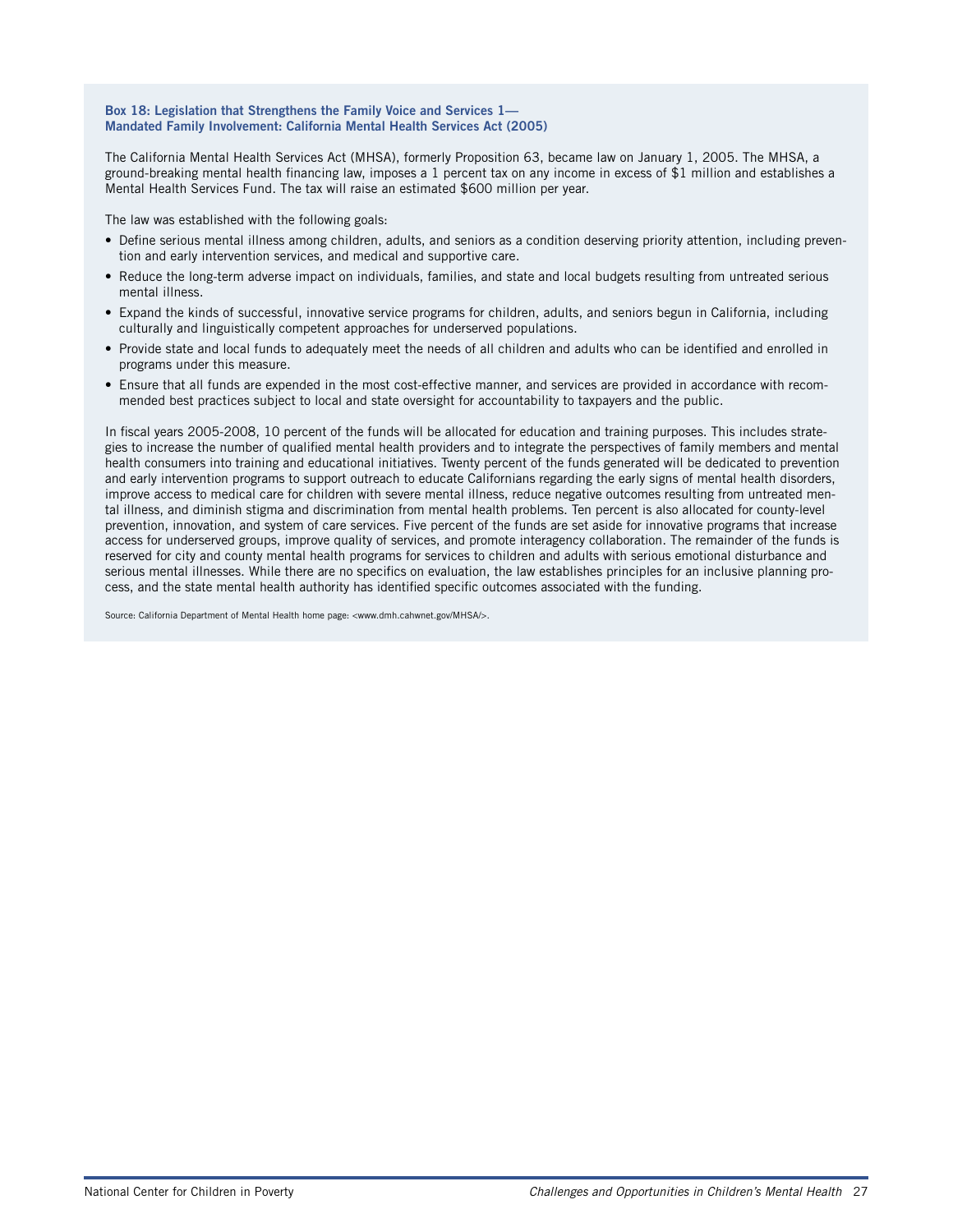## **Policy Issues from a Family and Youth Perspective**

The participants focused on two types of policy challenges: first, eliminating some of the policies in place that are counter to efforts to place families and youth in the center of a responsive service system and to the system of care values that have governed so much of the children's mental health reform efforts, and second, strengthening the policy and fiscal infrastructure to better support families and youth in research, services, and advocacy.

## **Eliminate Harmful Policy Practices**

One of the most harmful policies to which participants pointed, permits, and in some cases, requires families to relinquish custody of their children in order for them to receive services. (See definition below.) This is a longstanding challenge, and although a number of states have developed legislative responses, the practice continues. In 2003, the U.S. General Accounting Office reported that at least 12,700 families relinquished custody of their children in order to

receive mental health services.6 A study on custody relinquishment policies suggests that laws and policies that prohibit this practice must be accompanied by policies that promote service expansions to be most effective.7 One approach that some states have used is to implement the Home and Community-Based Waiver of the federal Medicaid program as described in Box 13. Efforts to enact national legislation to address this situation have not been successful.

#### **Custody Relinquishment**

Custody Relinquishment refers to the practice of "voluntarily" giving up one's child or children to the Child Welfare System in order to access mental health services for them.

A different example of a policy in need of amendment cited by the participants focuses on a particularly problematic component of the Supplemental Security Income (SSI) program (see Box 19). Some participants, especially youth, contend that the SSI program does not match their evolving needs.

#### **Box 19: Mental Health Facts—Supplemental Security Income (SSI) Eligibility and Work Incentives**

- Eligibility for SSI requires that a child or adolescent must meet income eligibility criteria and have a physical or mental condition that results in "marked and severe functional limitations" that has lasted, or is expected to last, at least 12 months, or is expected to result in death. $<sup>1</sup>$ </sup>
- Over 30 percent of youth on SSI are youth with mental health impairments.<sup>2</sup>
- In 2005, a monthly cash payment of \$579 represented the maximum federal payment for SSI for an individual with a disability.<sup>3</sup>
- Participants, advocates, and researchers worry that the program contains inherent disincentives to work that are exacerbated when a child turns age 18.<sup>4</sup>
- The law requires that at age 18, a young adult already enrolled in SSI must undergo a SSI redetermination process.<sup>5</sup>
- One report suggests that more than 25 percent of child SSI recipients lost their benefits upon turning 18 as a result of the redetermination process.6
- Complex work rules for SSI and Medicaid are a major impediment to working for young adults. In addition, both child and young adult SSI recipients risk losing their SSI and/or Medicaid benefits if their incomes become too high.7
- According to one national study, only 25 percent of former child SSI recipients were enrolled in Medicaid, and over 50 percent were uninsured.8
- Work incentives introduced in 1999 have not gained as much traction as initially expected. The National Survey of Children and Families (NCSF) revealed that only 22 percent of child SSI recipients know about these work incentives.<sup>9</sup>
- In FY 2005, \$12.4 million was earmarked for the SSI Youth Transition Demonstration designed to enhance incentives to work.10

Sources: 1. U.S. Social Security Administration. (2006). Social Security: Benefits for children with disabilities (SSA Publication No. 05-10026) <www.ssa.gov/pubs/10026.html>. 2. Bazelon Center on Mental Health Law. (2005). Moving on: Federal programs to assist transition-age youth with serious mental health conditions <www.bazelon.org/publications/movingon/>. 3. U.S. Social Security Administration. (2005). Introduction. In 2005 annual report of SSI <www.ssa.gov/OACT/SSIR/SSI05/index.html>. 4. Wittenburg, D. & Lopest, P. (2003). Policy options for assisting child SSI recipients in transition. Washington, DC: Urban Institute. Paper prepared for Ticket to Work and Work Incentives Advisory Panel <www.urban. org/UploadedPDF/410872\_SSI\_Kids.pdf>. 5. See Source 3. 6. See Source 2. 7. See Wittenburg & Lopest in Source 4. 8. Lopest, P. & Wittenburg, D. (2005). Choices, challenges, and options: Child SSI recipients preparing for the transition to adult life. Washington, DC: Urban Institute <www.urban.org/UploadedPDF/411168\_ChildSSIRecipients.pdf>.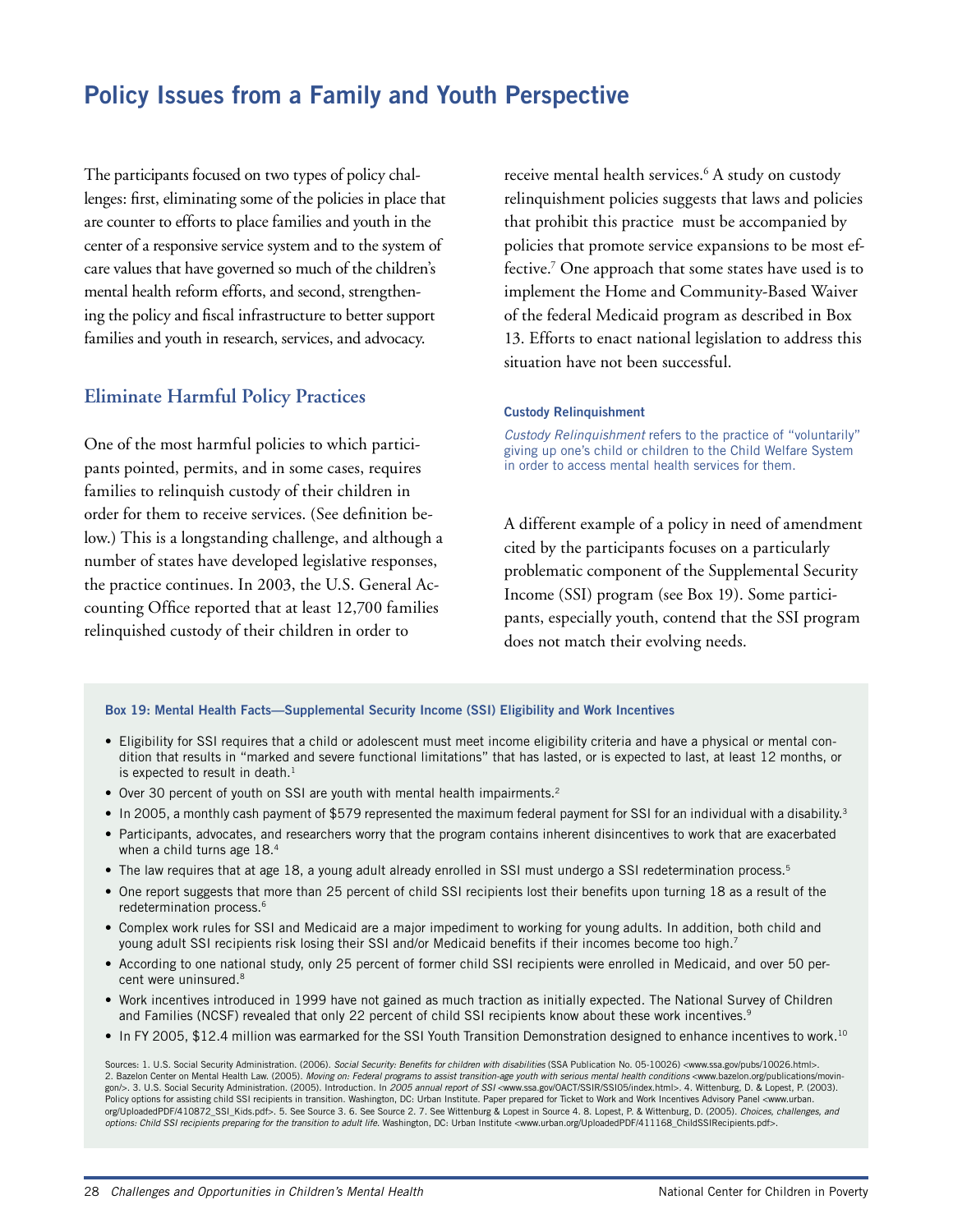## **Policy Recommendations from a Family/Youth Perspective**

To address harmful practices and policies, policymakers at both the state and federal level should:

- Eliminate the practice of custody relinquishment in exchange for mental health services for children and youth.
- Amend rules governing Supplement Security Income to remove work disincentives for youth with mental health problems.
- Implement administrative practices that strengthen the family and youth voice.
- Support organizational and leadership development for family and youth advocacy organizations.

## **Strengthen Policies that Promote a Strong Family Voice in the Broader Policy Framework**

Participants recommended adoption of policies at the state and national levels that promote a recovery/resilience framework such as one that ties funding to a requirement that grantees partner with and train families and youth in order to develop a useful service system for all parties involved. They also suggested devising a user-friendly policy assessment tool to help families evaluate policies that impact children, youth, and families.

## **Strengthen the Policy Infrastructure for Families and Youth**

Participants identified three major approaches to facilitating family and youth empowerment in children's mental health practice and policy. These encompassed: inclusion of families and youth in research and planning (described earlier), organizational development for family and youth organizations, and promotion of a system of care framework that values the inclusion of families in a culturally responsive way. Overwhelmingly, family and youth participants agreed that when families and youth are included in all aspects

of research and program planning, outcomes tend to be more positive. Family and youth involvement with professional researchers and service providers encompass many roles and levels, such as state and national mentors, family advocates and trainers, and training and education for family and youth. Of all their accomplishments, participants noted that the advocacy movement seemed to be most proud of moving the mental health system to embrace youth-driven "realistic" outcomes versus outcomes based solely on cost. They noted the importance of measuring the occurrence of families staying together, reduced hospital admissions and length of stays, less involvement with Social Services or Juvenile Justice, increased education on parental and youth rights, and larger community collaboration and involvement in the movement. Others in the field also point to the inclusion of families and family organizations in the Request for Proposal process and in the data that is being collected. They also spoke eloquently of the importance of having families sit at policymaking tables.

At the same time, they note that family and youth advocacy organizations that have played a significant role in these positive gains also have to grapple with difficult issues related to their growth and development, including:

- How to balance the need for independence and federal funding
- How to sustain a strong family voice without federal financing
- How to prevent external funding sources from causing conflict among family organizations over financial support and sustainability

The participants also highlighted ways in which family organizations are strengthening their internal infrastructure to become more effective policy advocates through joint planning and by developing networks and support groups. For example, recently, two organizations, the Federation of Families for Children's Mental Health and United Advocates for Children of California (a Federation chapter in California) undertook a strategic planning process to identify ways to strengthen the family advocacy movement. Federally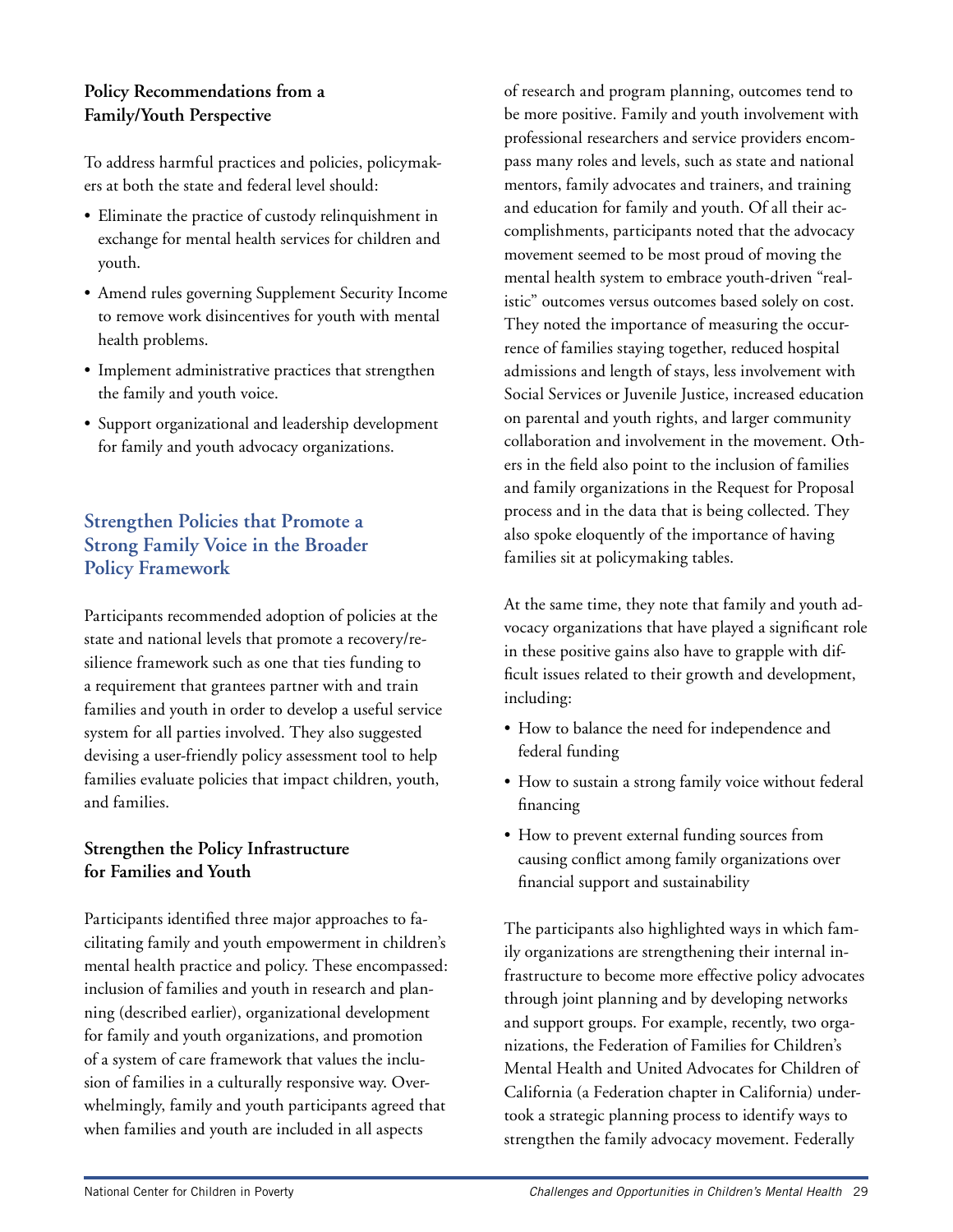funded system of care sites have achieved some success by promoting the voices of families and youth and encouraging support at the national, state, and county levels. Other advocacy organizations are building on successful efforts to expand and find funding to sustain their vision. (See Box 20.)

The participants also called attention to the role of legislation and litigation in supporting families and youth empowerment, and in reducing harmful policies. For example, in Maryland, state efforts have been targeted to reducing the reliance on out-of-home placements. There, the state legislature mandated a role for families on the coordinating council charged with overseeing restrictions on the use of out-of-home placement for children and adolescents (see Box 20). In California, the recently enacted California Mental Health Services Act (see Box 18 above) embeds principles of family support and requires family members to be part of the county-level and state planning processes, as well as the oversight board. It also addresses workforce issues and mandates a five-year plan that increases human resource capacity, establishes regional partnerships to increase workforce diversity and reduce stigma, and promotes the hiring and use of family members as part of the mental health workforce and as trainers and planners in education programs. In other states, family and agency leadership have forged coalitions promoting effective change. In New Jersey, a strong partnership between county-level family support organizations (FSO) and care management organizations has resulted in a strong network of family support and advocacy (see Box 9 above). Rhode Island and Kansas were also mentioned as having strong policy-linked strategies promoting youth and family empowerment.

In other states, litigation has been a catalyst. For example, in Arizona, the Jason K litigation was the catalyst for the kind of family support service-linked strategy highlighted in Box 21). In Alabama, RC v Hornsby radically altered the delivery of services to children, youth, and their families (see Box 22). As a result of the litigation, family member inclusion has been institutionalized in managed care through service and support roles (as described earlier, in New Jersey and Arizona).

#### **Box 20: Legislation that Strengthens the Family Voice and Services 2—Out-of-Home Placement** Maryland House Bill 1386 (2002)

Maryland House Bill 1386 was signed by then Governor Parris Glendening on April 25, 2002. An important component of the legislation included appropriate use of out-of-home placement for children. The statute proposed to reduce unnecessary out-of-home placements by establishing and maintaining a government fund that set aside resources for services to prevent out-ofhome placements. The centerpiece of the legislation emphasized family- and child-oriented services, early intervention, interagency efforts to maximize all available financial resources, and fiscal incentives to encourage more efficient uses of state funds for child and family mental health services. The legislation mandates that a parent or parent advocate be a member of the local coordinating council that also includes representatives from various governmental systems and service organizations. Parents and caregivers may receive assistance in determining their child's need for services and referral to public and private resources, as well as the local coordinating council. Baltimore Families First, a program profiled in this report, is partially funded through this legislation.

Source: Maryland General Assembly bill information page: <mlis.state.md.us/ 2002rs/billfile/HB1386.htm#Sponsors>.

Although not a major focus, the participants also identified ways that the federal government could be more supportive of a strengthened family and youth voice in shaping services and policies for children and families facing mental health challenges. For example, family members and youth participants voiced concern that the Substance Abuse and Mental Health Services Administration (SAMHSA), the federal agency charged with oversight for child mental health, did not always model administrative practices consistent with support for strengthening the family and youth voice. Thus they questioned the restrictions on technical assistance to funded system-of-care sites when all states could benefit from support to develop systems of care. They also pointed out that despite widespread support and encouragement of blending and braided funding at the local level, federal agencies do not routinely model or encourage this except in demonstration programs. Finally, the participants raised concerns that while SAMHSA funds multiple technical assistance centers, only a small proportion of technical assistance supports the development of family and youth support, advocacy, and organizations.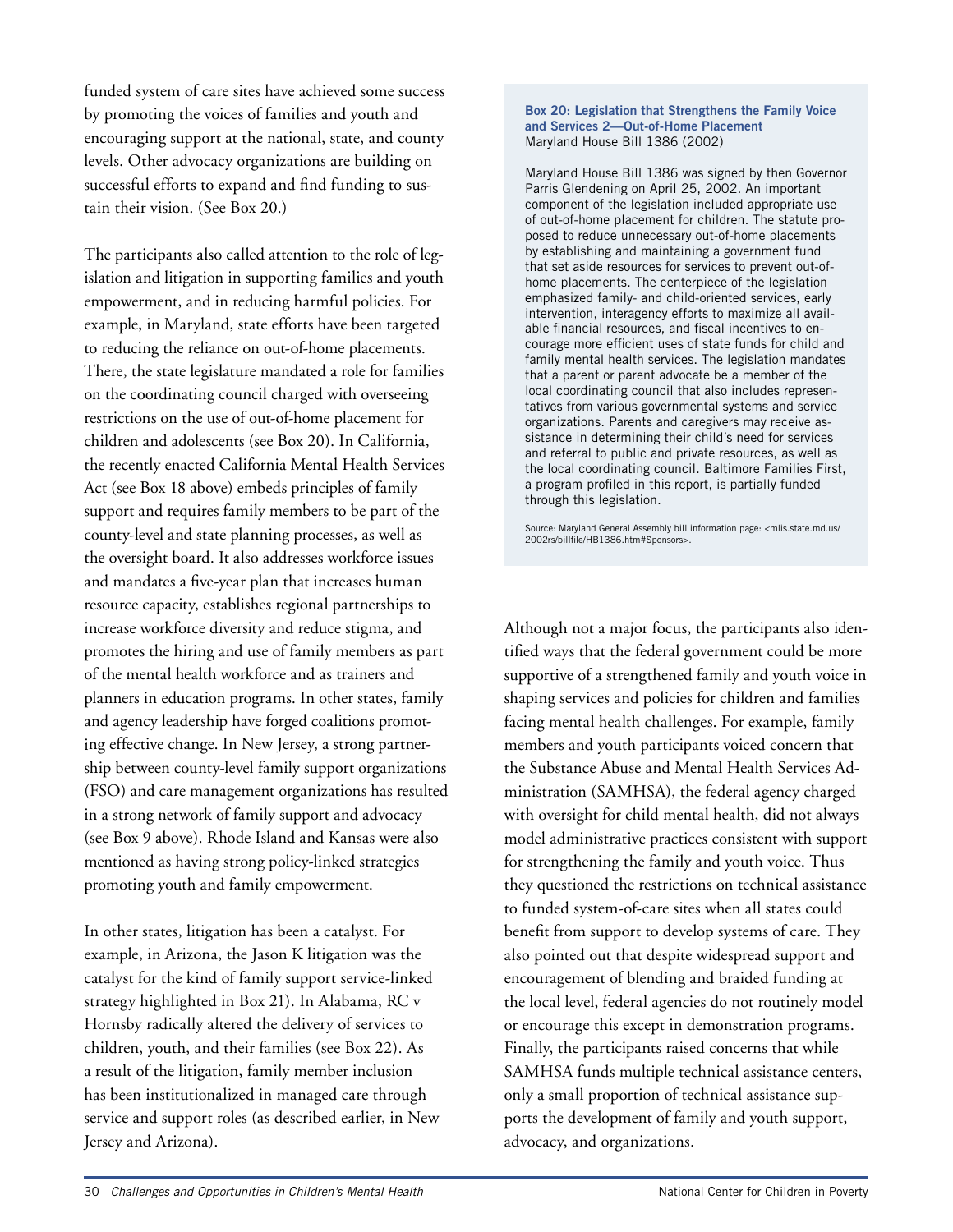#### **Box 21: Litigation that Spurred Reform 1— Jason K. v. Eden Settlement (Arizona, 2001)**

The Jason K. v. Eden settlement in 2001 made significant changes to the provision of child behavioral health services in the state of Arizona. In the settlement, the state adopted a vision that included children, youth, and families at the center of care delivery and supports. The state concurred with: 1) a set of principles to guide the system of care; 2) outcomes-focused benchmarks for implementation and quality improvement; 3) stipulations for training; and, 4) conducting a pilot program, funding flexibility, and service expansion, including substance abuse and Medicaid benefit redesign. Highlights of the settlement include: respite care as part of the Medicaid benefit set; increases in capacity for specialty providers; a demonstration "300 Kids Project" to serve as a model for services reform; a training program using a family-centered, strengthsbased approach focused on unified assessments and care planning; development of child and family teams; and implementation of the wraparound process. The 12 Jason K. principles embedded in the system of care encompass the following:

- Respect for collaboration with the child and family
- Adoption of functional outcomes
- Cross-system collaboration
- Service accessibility
- Incorporation of evidence-based practices
- Treatment in the most appropriate settings
- Timely access to services
- Strength-based, family and child tailored services
- Focus on stable child placement
- Respect to child and family cultural background
- Support for services to support independence
- Anchoring and connection to natural supports

#### **Box 22: Litigation that Spurred Reform 2— The Case of R.C. v. Hornsby (Alabama, 1988)**

R.C. v. Hornsby (Alabama) represents a milestone in Alabama case law. Stemming from a landmark lawsuit, it is touted as the first "bottom-up" reform of the Child Welfare System in the United States. The 1988 lawsuit centered on "R.C.," an 8-year old boy in state custody who was committed to a state psychiatric hospital, despite the fact that he had never been diagnosed with a psychiatric disorder. After R.C.'s father objected to the boy's care, the father was denied visitation rights. Protracted negotiations between representatives for R.C.'s father and the state led to an out-of-court settlement in 1991. The agreement compelled the state to adopt a family-centered response to meeting the mental health needs of children in the Child Welfare System. Alabama counties now emphasize the importance of family preservation while taking into account each child's individual situation and needs. State officials, plaintiffs' attorneys, and experts, county workers, and family and youth stakeholders all collaborated in developing a set of principles and values to guide a reformed strengthbased system. R.C. v. Hornsby mandates the creation of a new system of home- and community-based care for children with mental health disorders in or at-risk for entering the Child Welfare System. Its ongoing implementation is supported by a multi-million dollar financial settlement and a plan detailing activities that:

- Promote stability and permanency in children's current living situations.
- Protect children from abuse and neglect.
- Maintain children's residence with or near their families when possible.
- Encourage academic achievement.
- Prepare the children to become productive and successful adults.

Source: Bazelon Center for Mental Health Law: <www.bazelon.org/issues/chil-dren/publications/rc/> or contact (202) 467-5730. A copy of the book describing the events surrounding the lawsuit can be ordered at the web site.

#### **Promote Early Intervention**

The group discussed the value of a public health framework for children's mental health. As opposed to the medical model that focuses on the individual alone, the public health model is population-based with a universal-focus and concentrates on the interplay of individuals, communities, behaviors, and social and cultural values. However, some participants cautioned that when embracing the public health model, some of the gains achieved, including special focus on the most seriously disturbed children, should be maintained. The public health model is a particularly

useful framework because it allows for attention to earlier intervention through both a policy and practice lens, something that parents of children often call for when they recount their struggle to get help as soon as they knew something was wrong. One example of a legislative approach to addressing the challenge of early intervention is that of the Minnesota Association for Children's Mental Health; this parent support and advocacy organization was pivotal in the implementation of a 2003 law that requires continuing education credits related to the recognition of the early onset of children's mental health problems as a teacher certification requirement (see Box 23).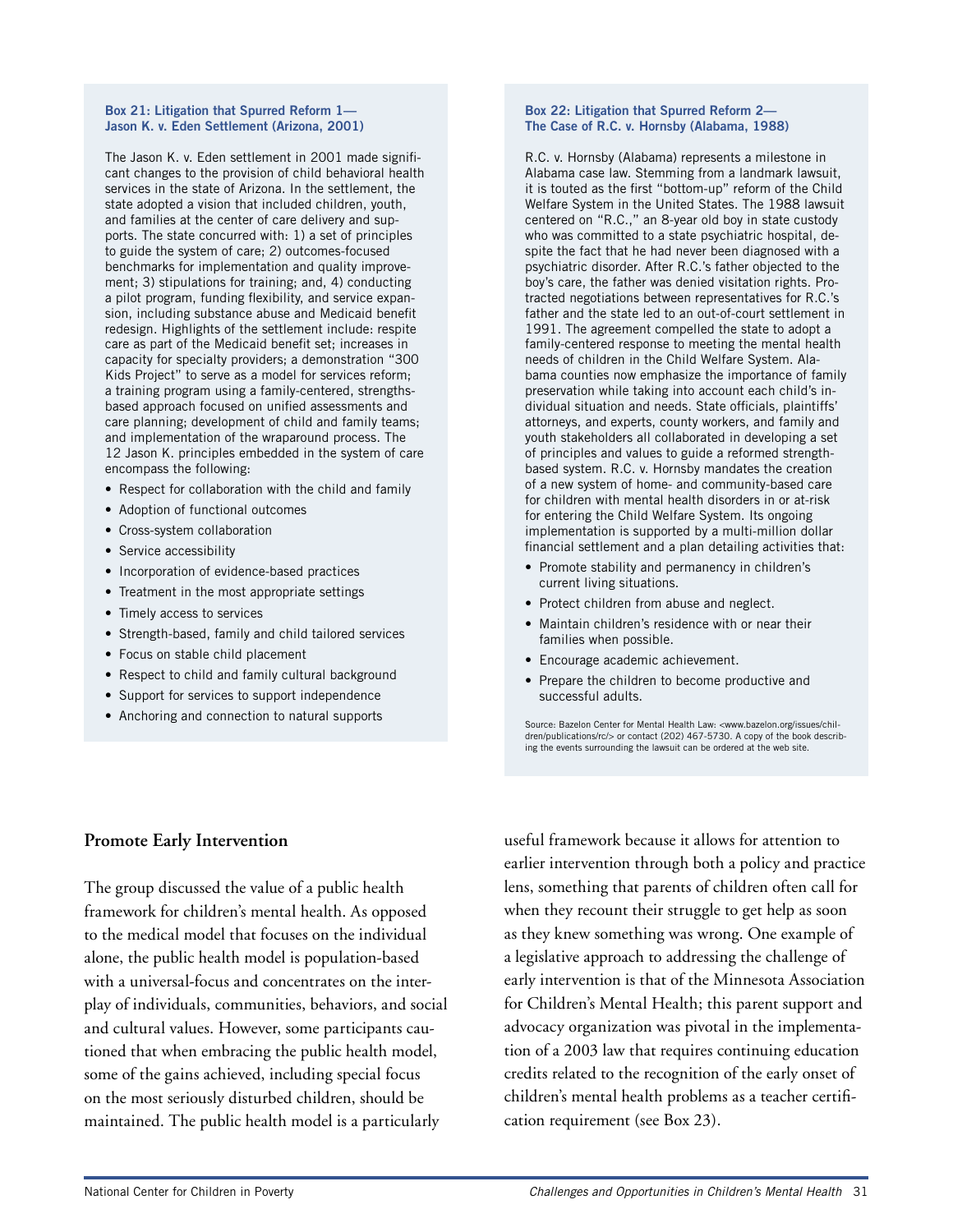#### **Box 23: Strategy—Link Policy to Action**

**Minnesota Association for Children's Mental Health: Teacher Training** Minnesota

Year Started: 2005

Goal: To train educators to understand risk factors, early warning signs, early intervention strategies, and educational implications of mental health challenges in children.

Overview of Program: The Teacher Training is a four-hour session that provides teachers with the ability to:

- Describe the continuum of mental health services
- Recognize key warning signs of mental health challenges
- Identify the impact a mental health problem has on a child's ability to learn
- Carry out the next steps for a child who exhibits key warning signs
- Follow confidentiality and privacy policies

History: In 2003, the Minnesota legislature passed a law requiring Continuing Education Credits on recognizing early-onset mental health challenges in children as a precondition for teachers' license renewal. The Minnesota Association for Children's Mental Health (MACMH), a parent advocacy and support organization, is one of the organizations that provides training to meet this requirement.

Positive Outcomes: Currently, over 2,000 teachers have been trained by MACMH to recognize key warning signs of mental health challenges and next steps to take once a problem has been identified.

Funding: Because the Minnesota legislature did not provide funding for Teacher Training, MACMH developed a fee-for-service training program. At times, MACMH is able to draw on other funding sources to defray the costs of the training program.

Capacity: MACMH conducts multiple trainings annually for the general educator population or for entire school district staff.

Contact: For further information, contact Wendy Mahoney at (651) 644-7333 or (800) 528-4511 (MN only), info@macmh.org, or 165 Western Avenue North, St. Paul, MN 55102.

## **Policy Infrastructure Recommendations from a Family/Youth Perspective**

To strengthen the policy infrastructure to better support family and youth perspectives, policymakers and advocates should:

- Increase funding and other resources to support family meetings, including transportation, meals, and on-site specialized child care.
- Expand or create opportunities for policymakers and administrators to hear directly from families and youth.
- Build in policy requirements that give families and youth roles in policymaking bodies.
- Enhance networking capacity of parents, youth, and other family members.
- Invest in family and youth advocacy organizations and services directed by youth and families.
- Expand technical assistance offered by the federal government to states and communities that do not have formal system of care grants.
- Promote and fund the development of a public health model that embraces a universal focus on children's mental health and addresses the needs of the most troubled children and youth.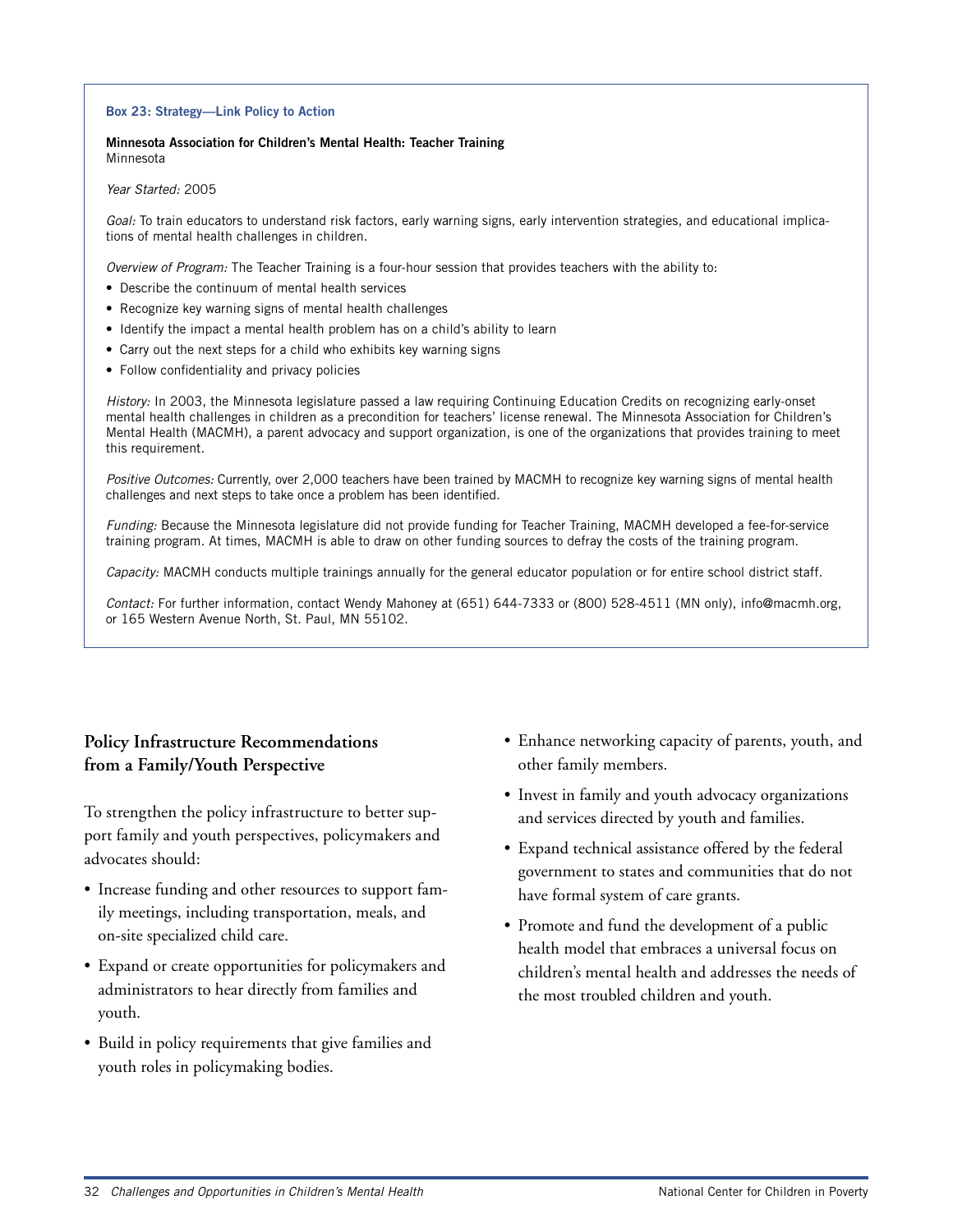## **Toward the Future**

Despite a rigorous discussion by family and youth stakeholders on the setbacks they experienced, a selfassessment of the advocacy movement reveals many contributions to the system of care and improved outcomes for children and youth with mental health challenges. Participants credited a strong family movement with the incorporation of a definition of empowerment and how it is used into the system of care philosophy. In addition, robust state and regional family organizations have emerged. The movement has brought attention to some difficult and intractable issues, such as stigma, custody relinquishment, spirituality, and language. Advocacy groups have also fostered recognition by funding entities, clinicians, educators, and policymakers that families and youth must participate at critical points in the prevention, care delivery, and support processes. Family organizations in states such as North Carolina, Georgia, Minnesota, and West Virginia (see Box 24) have created peer-to-peer support for families, youth, and the elderly. Other states, such as New York, California, and Florida, have created youth empowerment projects.

At the same time, there is much more to do. What the participants seek, and what most families want when they describe their vision for the ideal care and support system to ensure optimal mental health for children, youth, and families is a system of services and support founded on respect. The ideal system, they concluded, would recognize that families and youth are the center of the system; thus, any decision must be primarily based on the experiences and preferences of those being served. The ideal system would also reflect the comprehensive base of knowledge about effective strategies, including practice-based evidence and evidence gathered through controlled studies.

Participants also reiterated the importance of a culturally and linguistically competent mental health system. Members of the group said that services should not be "one size fits all;" rather, research and services should recognize that acceptability, language, and societal norms will differ by community. Additionally, they noted that it is important to realize, even within cultural communities, there are groups of individuals with little past representation and the ideal system should be up to the challenge of continuously adapting to all these needs. They also called for significant attention to the situation of historically underserved populations but also affirmed that all users of the mental health system deserve a seamless integration of general medical care, education, and other services.

Other key aspects of an ideal system include early identification and intervention and system administrators knowledgeable about the evidence on risk, resiliency, and protective factors. Increased education on the critical nature of early intervention and treatment and a better understanding of the role of risk and protective factors in preventing problems associated with lack of treatment will result in overall increased public awareness and support among policymakers, stakeholders, providers, and community organizations. There would be financial support for family-driven and youth-guided state planning entities as well as funding for strength-based services and positive outcome measurement. Above all, the participants emphasized over and over the importance of creating and sustaining an infrastructure that would embed support for families and youth in every aspect of research, services, and advocacy if we are to meet the shared family and societal goal of improving outcomes for children dealing with mental health challenges (see Box 25 for a Summary of Findings).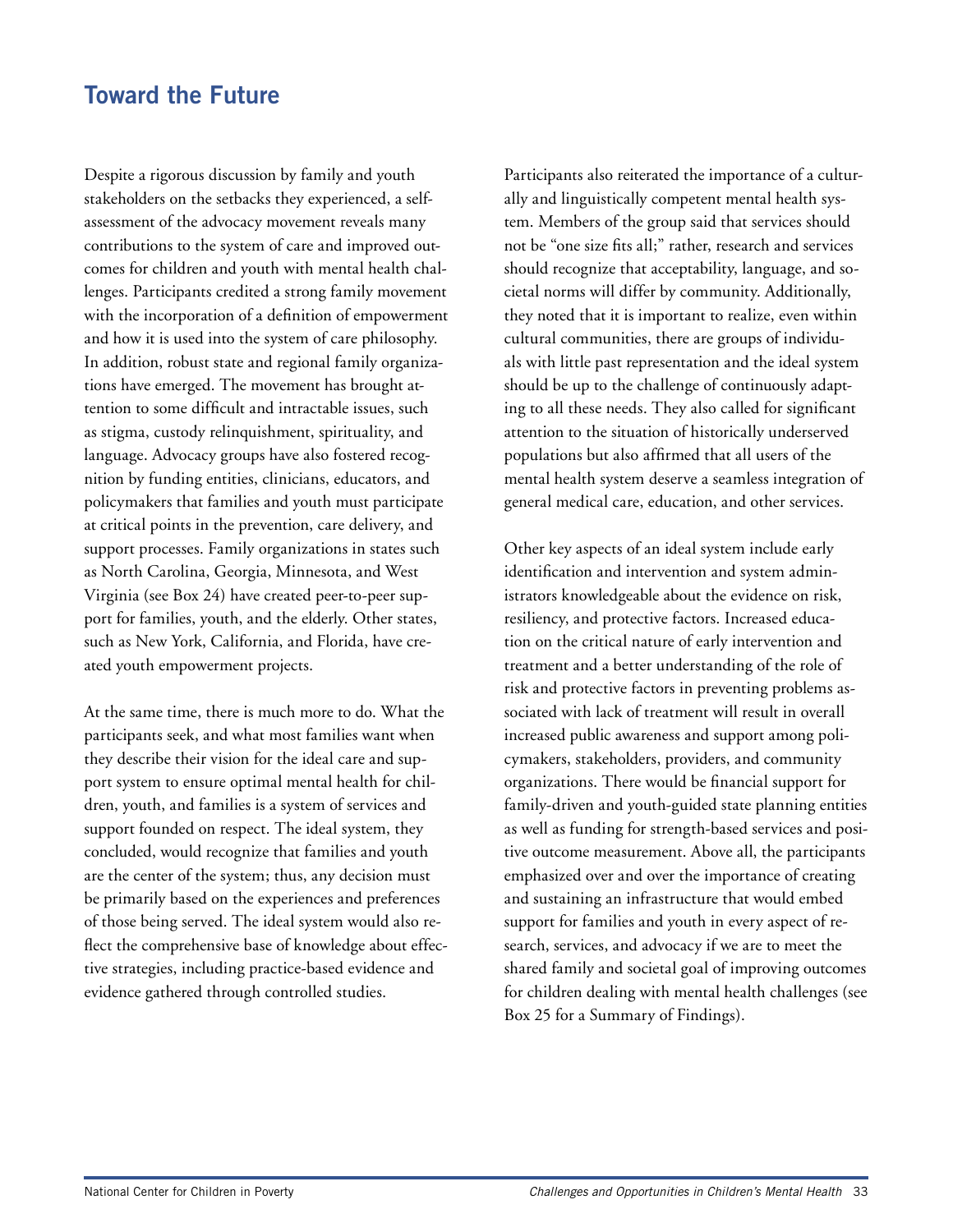#### **Box 24: Strategy—Establish and Maintain Statewide Family Organizations**

**Parent Support and Education Mountain State Parent, Child, and Adolescent Network (MSP-CAN)** West Virginia

Year Started: 1993

Goal: To provide support, education, information, and referral for parents, families, and the community focusing on the emotional, behavioral, and learning needs of children and youth.

Overview of Program: MSP-CAN provides information, support, advocacy, and training to families of children diagnosed with serious emotional disturbance. In addition to fiscal consultation and organizational development services, MSP-CAN provides extensive family training services on issues such as parents as advocates, multidisciplinary team process, Individuals with Disabilities Educational Act (IDEA), positive behavioral supports, transitional services, attention deficit hyperactivity disorder (ADHD), mediation, support group development, Section 504, the individualized education plan (IEP) process, and legislative advocacy.

History: MSP-CAN began with a small group of parents of children with emotional, behavioral, or mental health challenges gathering at the Federation of Families for Children's Mental Health conference in Key Bridge, Virginia. Since then, MSP-CAN has grown into a statewide organization actively involved in public education for parents and professionals, advocacy for children with emotional problems, a support and referral system for families, and an active partner in a variety of collaborative efforts across the state of West Virginia.

Positive Outcomes: There has been a noticeable decrease in the number of children with severe emotional disturbance (SED) in out-of-home placement across the state. Additionally, school attendance has increased by 50 percent among children with SED. The numbers of discipline reports have decreased by 42 percent. The school graduation rate has increased along with a decline in the drop-out rate.

Funding: MSP-CAN's annual budget is approximately \$200,000, of which the federal Community Mental Health Services Block Grant comprises 35 percent, the State of West Virginia provides 46 percent, and private funding covers the remaining 19 percent.

Capacity: MSP-CAN serves all 55 counties in West Virginia.

Contact: For further information, contact Teri Toothman, Executive Director, at (304) 233-5399, Ext. 5, or ttoothman@mpscan. org, or 1201 Garfield Street, McMechen, WV 26040.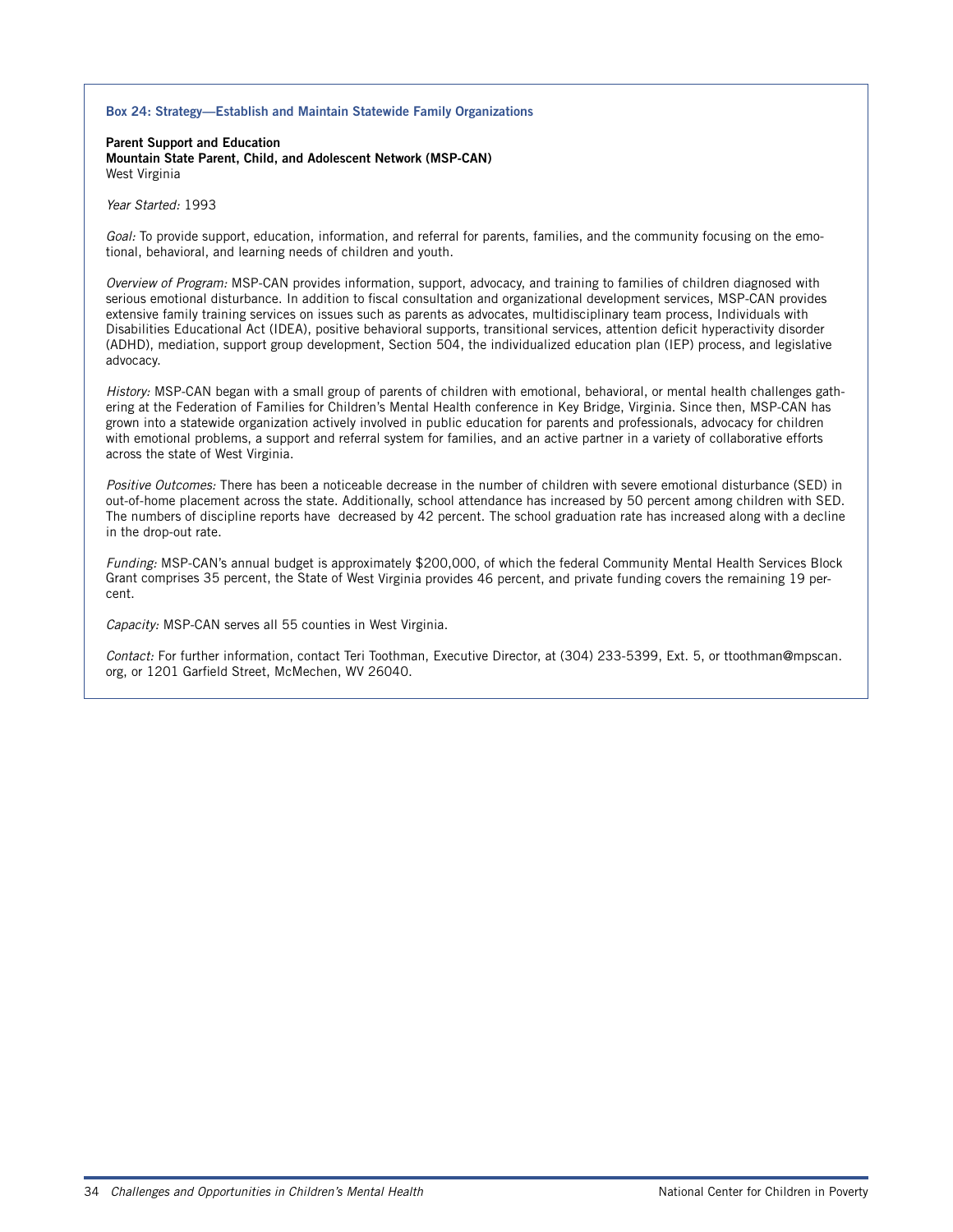## **Box 25: Summary of Findings**

#### **Overview: Family and Youth Speak**

### **What Families and Youth Report Has Changed since Unclaimed Children, 1982**

- Increased access to services
- Stronger "family voice"
- Evolving infrastructure that supports family and youth ownership of the system of care
- Enhanced systemwide focus on stigma reduction and positive outcomes
- Greater levels of respect for families as partners in an inclusive care delivery process
- More strategies and policies that serve to build trust between caregivers, youth, and providers
- Family members and youth as strong advocates for quality, accountability, and outcomes
- Expanded range of effective practices
- Development of family support practices
- Widespread dissemination and focus on evidence-based children's mental health practices

### **What Families and Youth Say Needs to Change**

- Service delivery and supports need to be strengthened and expanded
- Research, treatment, and supports must include enhanced roles for families and youth
- Service array within the mental health system, across child-serving systems, and in different settings must be responsive to community needs and lead to positive youth outcomes
- Racial and ethnic disparities need to be addressed
- Stigma must be eliminated
- Mental health professionals and other service providers must reflect respect for the families and youth that they serve
- Custody relinquishment in exchange for services must be eliminated
- Funding policies that lack flexibility or foster dependence should be reformed
- Quality care and positive outcomes should be the prevailing standard for all services and supports, including residential treatment

### **What Families Want**

- Research that is inclusive of families at all stages
- Increased access to outcomes data
- A family support/youth development-oriented policy assessment tool
- Policies that promote family support and youth empowerment that include funding, partnerships, and training geared towards family and youth advocacy
- A rigorous education campaign and inclusive advocacy agenda to foster greater family empowerment and support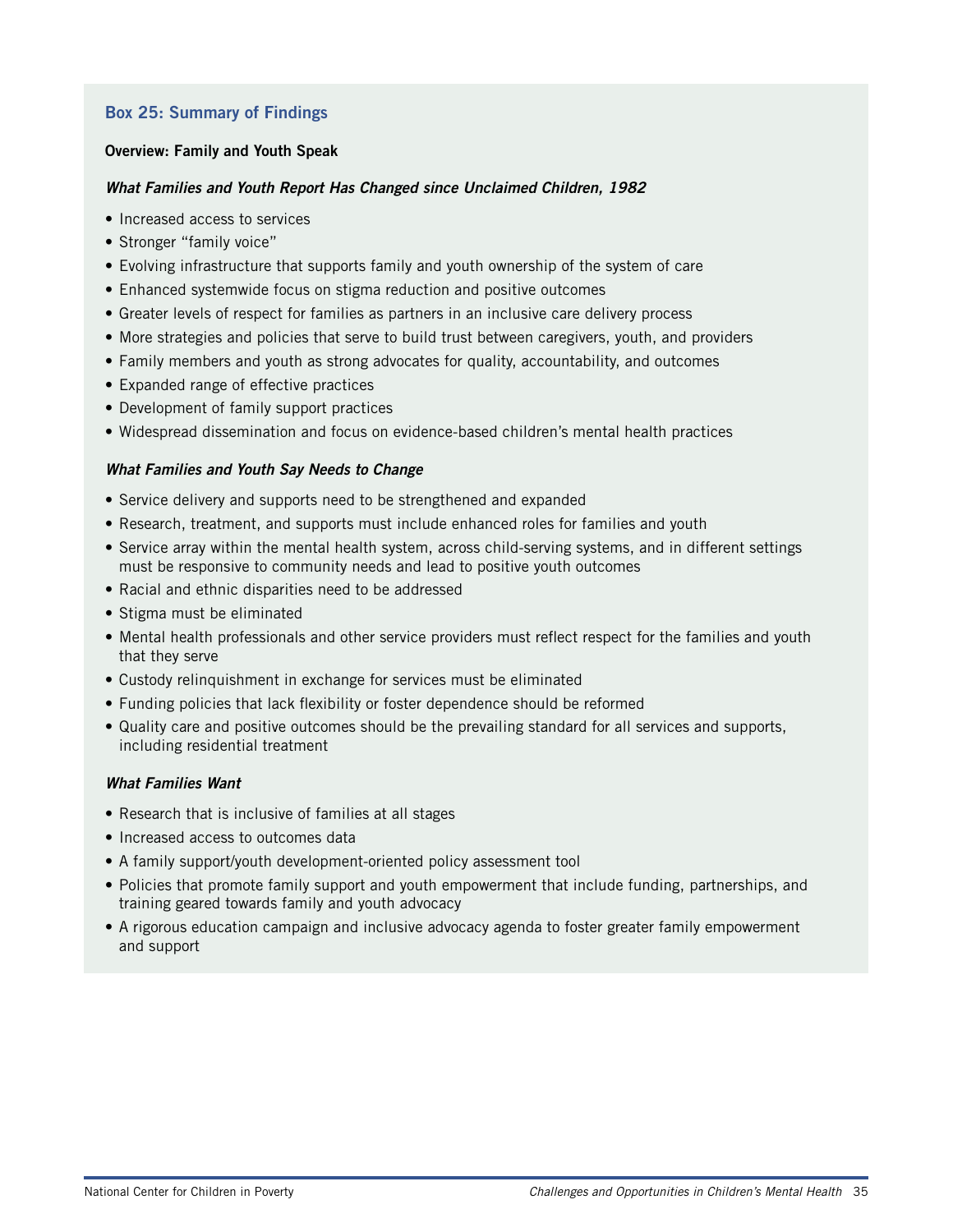## **Endnotes**

1. For an overview of the research see: Hoagwood, K. E. (2005). Family-based services in children's mental health: A research review and synthesis. *Journal of Child Psychology and Psychiatry, 46*(7), pp. 690-713; and Friesen, B. J.; Pullmann, M.; Koroloff, N. M.; & Rea, T. (2004). Multiple perspectives on family outcomes in children's mental health. In M. Epstein; K. Kutash; & A. J. Duchnowski (Eds.), *Outcomes for Children and Youth with Emotional and Behavioral Disorders and their Families.* Austin, TX: PRO-ED Inc.

2. Christenson, S. L. & Havsy, L. H. (2004). Family-School-Peer Relationships: Significance for Social, Emotional and Academic Learning. In J. E. Zins; R. P. Weissberg; M. C. Wang; & H. J. Walberg (Eds.), Building Academic Success on Social and Emotional Learning: What Does the Research Say? (pp. 59-75). New York, NY: Teachers College Press.

3. A formal definition of evidence-based practices comes from Hoagwood and colleagues. "Evidence-based practice in the field of children's mental health research as been describes ad a body of scientific knowledge about service practices—for example, referral, assessment, and case management—or about the impact of clinical treatments or services on the mental health problems of children and adolescents. Hoagwood, K.; Burns, B. J.; Kiser, L.; & Ringelsen, H. S.; (2001). Evidence-based practice in child and adolescent mental health services. *Psychiatric Services, 52*(9), pp. 1179-1189.

4. McKay, M. M.; Hibbert, R.; Hoagwood, K.; Rodriguez, J.; Murray, L.; Legerski, J.; et al. (2004). Integrating evidence-based engagement interventions into "real world" child mental health settings. *Brief Treatment and Crisis Intervention, 4*(2), pp. 177-186.

5. For research on the association between family functioning and residential treatment outcomes see, Sunseri, P. A. (2004). Family Functioning and *Residential Treatment Outcomes. Residential Treatment for Children and Youth, 22*(1), 33-54.

6. U.S. General Accounting Office. (2003). *Child Welfare and Juvenile Justice: Federal agencies could play a stronger role in helping states reduce the number of children placed solely to obtain mental health services* (GAO Report No. GAO-03-397). Washington, DC: U.S. General Accounting Office.

7. Friesen, B. J.; Pullmann, M.; Koroloff, N. M.; & Rea, T. (2004). Multiple perspectives on family outcomes in children's mental health. In M. Epstein; K. Kutash; & A. J. Duchnowski (Eds.), *Outcomes for Children and Youth with Emotional and Behavioral Disorders and their Families*. Austin, TX: PRO-ED Inc.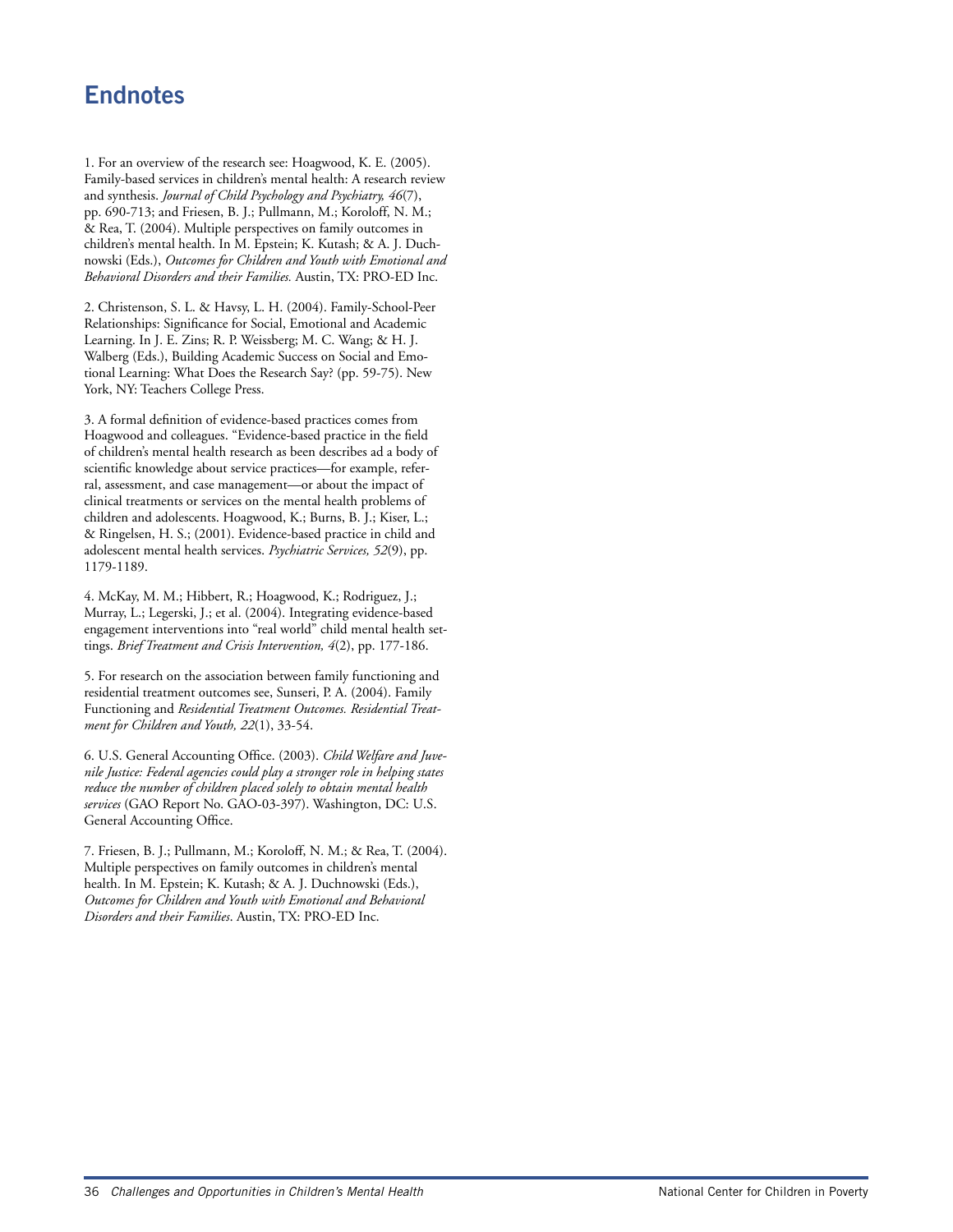## **APPENDIX A: Meeting Participants**

Beth Bowers National Institute of Mental Health

Jennifer Clancy United Advocates for Children of California

Shannon Crossbear Federation of Families for Children's Mental Health

Kimberly Cuccia Family Service of Westchester

Robin El-Amin Family League of Baltimore City

Luz Garay Familias Latinas Dejando Huellas–Capitulo Tampa Bay

Tricialouise Gurley Family Service of Westchester

Barbara Huff Consultant

Loretta Jones Healthy African-American Families

Anna McLaughlin Georgia Parent Support Network

Wendy Mahoney Minnesota Association for Children's Mental Health (MACMH)

Trina Osher Federation of Families for Children's Mental Health

Sue Smith Georgia Parent Support Network

Sandra Spencer Federation of Families for Children's Mental Health

Teri Toothman West Virginia Mountain State Parent, Child, and Adolescent Network

Cynthia Wainscott National Mental Health Association

#### **NCCP Staff:**

Jane Knitzer Janice Cooper Jill Lefkowitz

**Senior Consultant:**

Mareasa Isaacs The Isaacs Group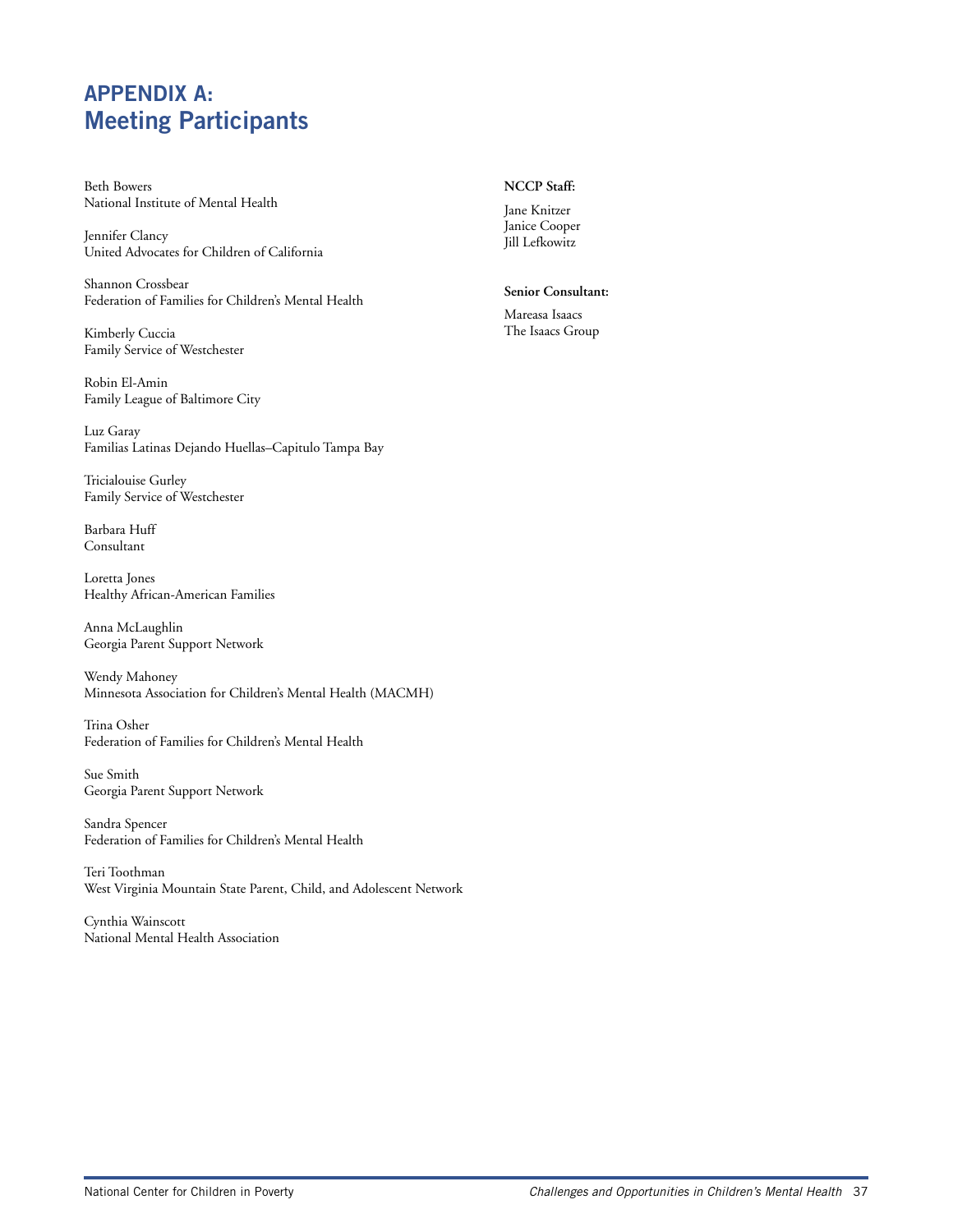## **APPENDIX B: Contacts for Information Resources**

#### **Arizona Family Involvement Center Latino Parent Support Group**

Josie Gutierrez Bejarano Family & Community Connections Family Involvement Center 1430 E. Indian School Rd., Suite 110 Phoenix, AZ 85013 (602) 288-0155, Ext. 207 or (602) 396-1753 josie@familyinvolvementcenter.org.

#### **Bazelon Center for Mental Health Law**

(202) 467-5730 <www.bazelon.org/issues/children/publications/rc/>

#### **Community Alliance for the Ethical Treatment of Youth (CAFETY)**

Kathryn Whitehead (917) 687-8639 katw@nyc.rr.com

Charles King 206-417-5167 jking222222@msn.com

#### **Familias Latinas Dejando Huellas**

Luz Garay Familias Latinas Dejando Huellas – Capitulo Tampa Bay 11725 N. 17th Street, C102 Tampa, FL 33612 (813) 974-6212 Lgaray@fmhi.usf.edu

#### **Family League of Baltimore City: Baltimore Families First**

Robin El-Amin Family Navigator Family League of Baltimore City 2700 North Charles Street Baltimore, MD 21218 (410) 662-5500, Ext. 267 rparentadvocate@aol.com

#### **Family Services of Westchester County Youth Forum**

Kimberly Cuccia Program Coordinator 1 Summit Avenue White Plains, NY 10606 (914) 872-5287 kcuccia@fsw.org Peer leaders (914) 872-5280

#### **Family Support Organization of Burlington County**

Deborah Kennedy Executive Director 774 Eayrestown Road Lumberton, NJ, 08048 (609) 265-8838 dkennedy@fsoburlco.org

#### **Federation of Families for Children's Mental Health**

Sandra Spencer Executive Director 9605 Medical Center Drive Rockville, MD 20850 (240) 403-1901 sspencer@ffcmh.org

Lorrin Gehring Co-Youth Resource Specialist 9605 Medical Center Drive Rockville, MD 20850 (240) 403-1901 lgehring@ffcmh.org

#### **Georgia Parent Support Network: Peer-to-Peer Program**

Anna McLaughlin Chief Executive Officer Georgia Parent Support Network 1381 Metropolitan Parkway Atlanta, GA 30310 (404) 756-8525, Ext. 304 Anna.McLaughlin@GPSN.org

#### **Kansas Home and Community-Based Services Waiver for Serious Emotional Disturbance**

Krista Morris Program Consultant/Training Specialist SRC-HCP Mental Health Team

Steve Erikson, LSCSW, LCSW, KCGC, AAPS Credential Director of Mental Health SRS/Health Care Policy 915 SW Harrison Street Topeka, KS 66621 (785) 296-7272 sxxe@srskansas.org

#### *Kansas Department of Social and Rehabilitation Services*

<www.srskansas.org/services/hcbs.htm> Government of Kansas Homepage: <www.kansas.gov>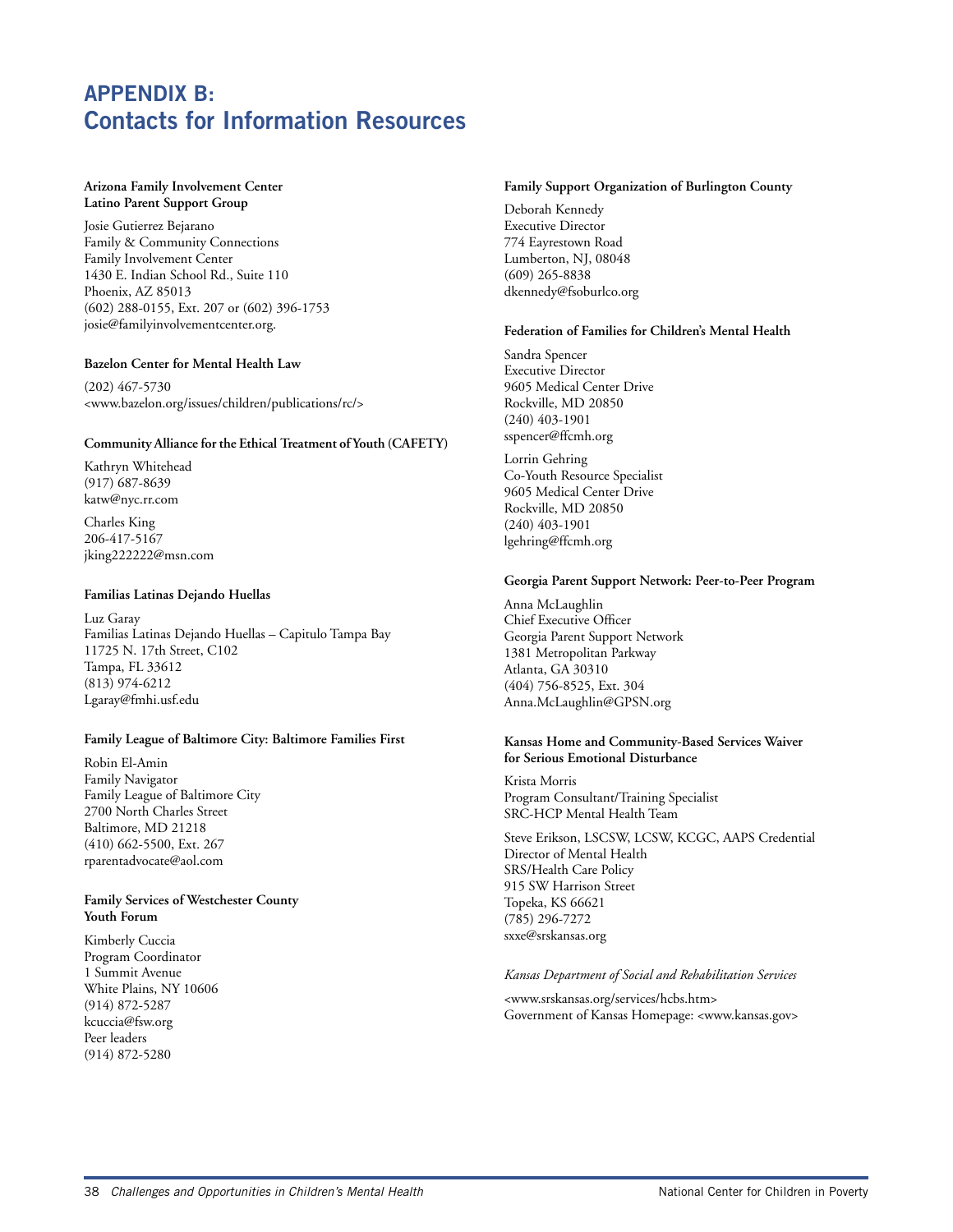#### **Minnesota Association for Children's Mental Health**

Julie Ainsworth, Parent-to-Parent Program Wendy Mahoney, Teacher Training Program

165 Western Avenue North St. Paul, MN 55102 (651) 644-7333 or (800) 528-4511 (MN only) info@macmh.org.

#### **Parent Empowerment Program**

Kimberly E. Hoagwood, Ph.D. Professor of Clinical Psychology in Psychiatry, Columbia University and Director of Research on Child and Adolescent Services, New York State Office of Mental Health, 1051 Riverside Drive #78 New York, NY 10031

#### **Pacific News Service/New America Media**

Patricia Johnson 275 Ninth Street San Francisco, CA 94105 (415) 503-4170 www.newamericamedia.org

**West Virginia Mountain State Parent, Child, and Adolescent Network (MSP-CAN)]**

Teri Toothman, Executive Director 1201 Garfield Street McMechen, WV 26040 (304) 233-5399, Ext. 5 ttoothman@mpscan.org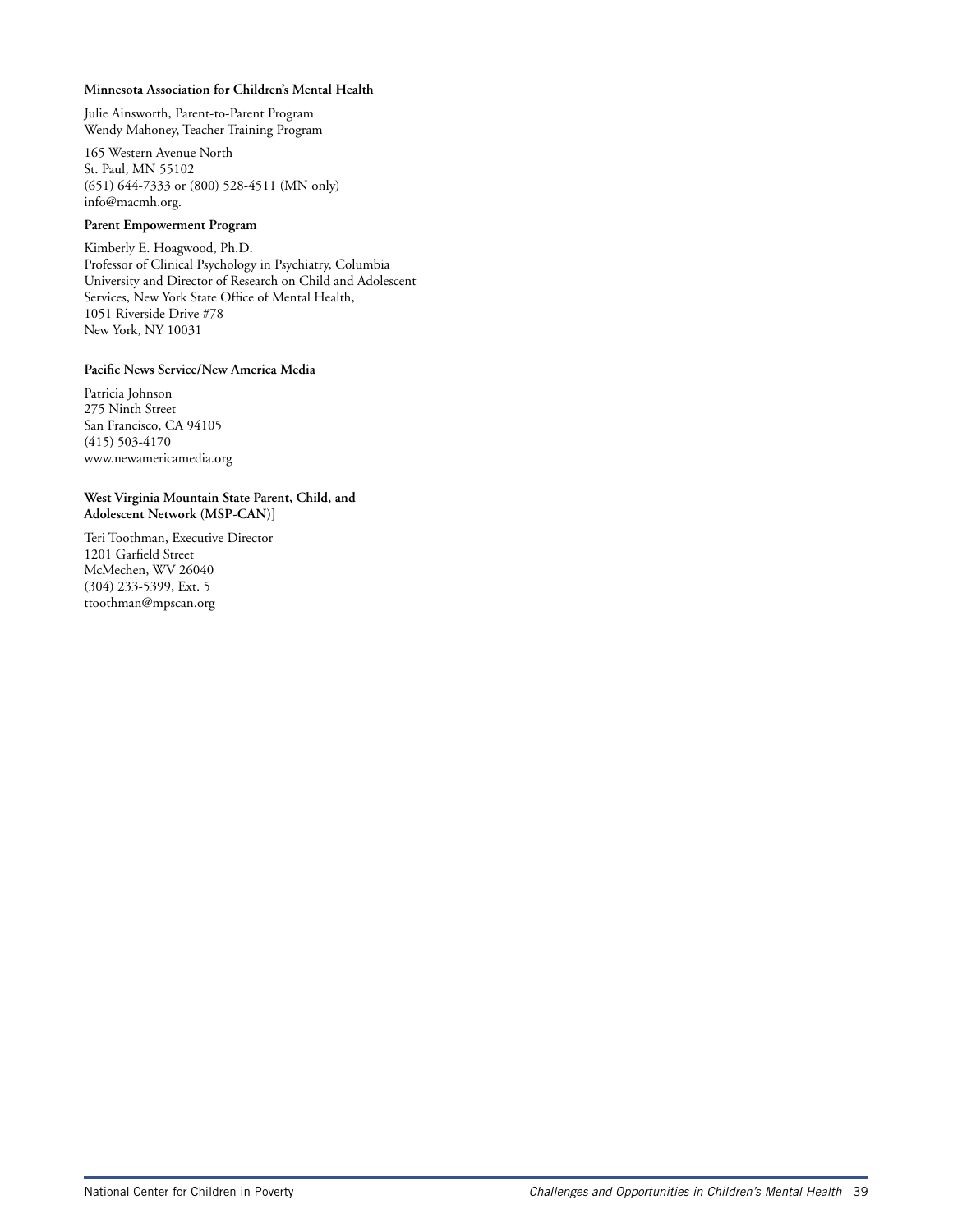## **APPENDIX C: Families and Youth National Survey Questions**

The National Center for Children in Poverty asked participants to develop questions that might be used in the upcoming national survey of state mental health directors for Unclaimed Children Revisited. The following represents a summary of the wide range of questions generated by the meeting participants, grouped by category:

## **Service Array**

- 1) Does the state provide transitional services for individuals moving from the child to the adult care system?
- 2) Does the state support family and community placements over out-of-home or out-of-state residential care?
- 3) Is the state placing adequate resources into prevention, services, and supports for children at-risk for suicide?

## **Care Coordination**

- 1) What proportion of youth in the mental health system is referred by other systems (such as educational, juvenile justice or child welfare)?
- 2) What proportion of youth served within the Mental Health System has also been involved with the Juvenile Justice and Child Welfare Systems?

### **Outcomes**

- 1) What proportion of families in Child Welfare is reunited?
- 2) What proportion of youth served in your system is living independently?
- 3) What proportion of the youth served in your system is employed 10 years after leaving the system?
- 4) What is the average length of time a youth is served in the system?

### **Fiscal Issues**

- 1) How many systems of care sites does the state support without federal funding?
- 2) How do states avoid fostering conflict among family organizations related to funding and sustainability?

## **Policy**

- 1) Do you have legislation for children's mental health that is unfunded?
- 2) What policies are in place to prevent families from relinquishing custody?
- 3) Do you have policies that mandate use of evidence-informed practices?
- 4) What is your opinion of evidence-informed practices?
- 5) How widespread are their use?
- 6) Do you have language in all contracts that include families and youth in delivery of all services?
- 7) Do you enforce existing policies mandating family involvement?
- 8) When decisions are made at a local level, how do you ensure that practices reflect the true intent of the policy?

## **Advocacy**

- 1) Do you have a family advocate and a youth advocate as part of the state decision-making team?
- 2) Do you support sustained activities that support the family and youth empowerment movement?
- 3) Are youth involved in a youth development board outside of a formally funded system of care site in your state?
- 4) Does the state research and collect data on the impact of family organizations?